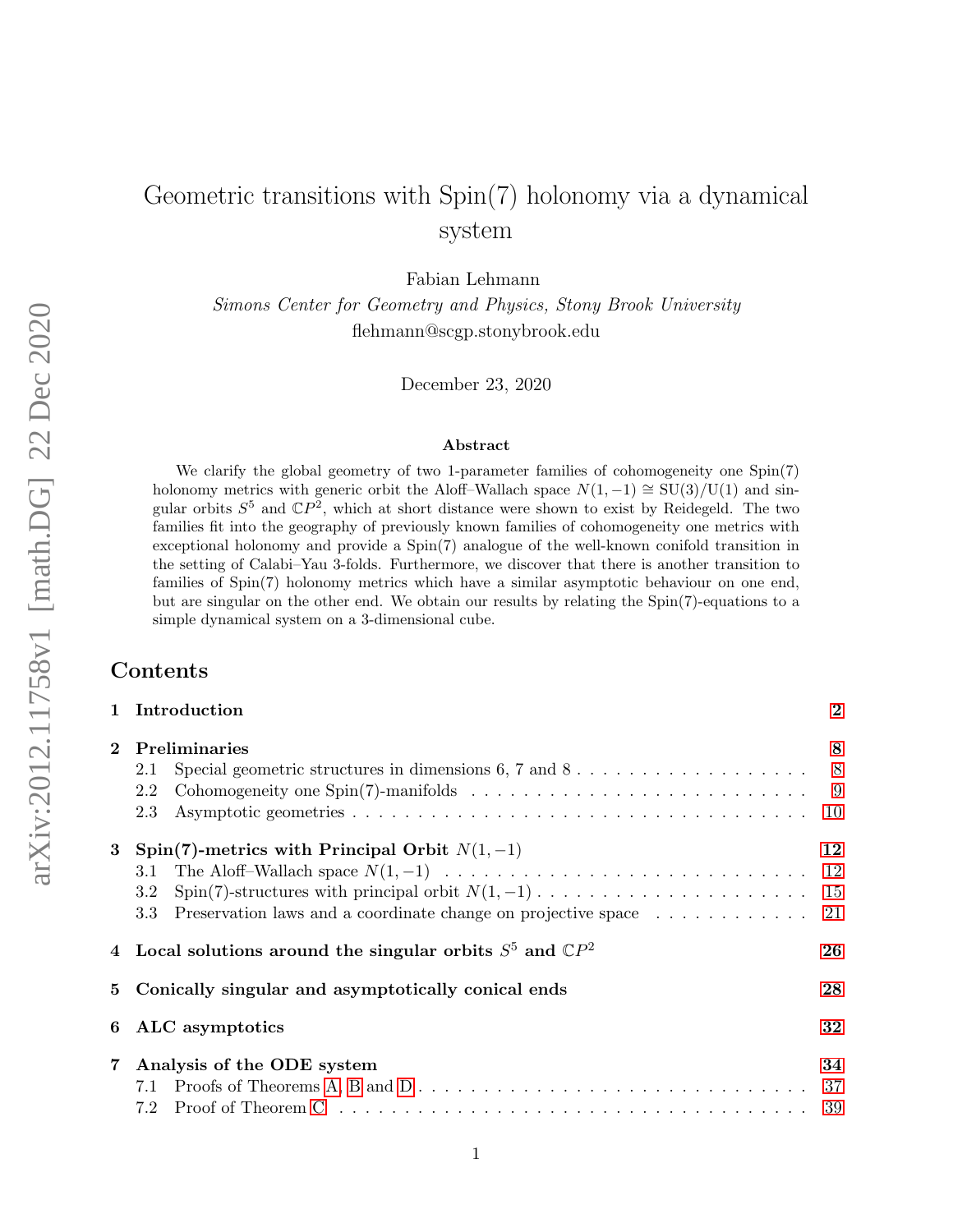## <span id="page-1-0"></span>1 Introduction

 $Spin(7)$  and  $G_2$  are the two exceptional holonomy groups in Berger's classification of holonomy groups of Riemannian manifolds. Their significance lies in the fact that exceptional holonomy metrics are Ricci-flat, but not Kähler. The first example of a metric with holonomy Spin(7) was given by Bryant in 1987 [\[Bry87\]](#page-42-0). Two years later Bryant–Salamon found the first complete example [\[BS89\]](#page-42-1). In the 1990s most work in the area concentrated on compact manifolds [\[Joy00\]](#page-42-2). The search for metrics with exceptional holonomy has a different flavour in the non-compact setting compared to the compact setting. A Bochner type argument shows that every Killing field on a compact Ricci-flat manifold is parallel. Therefore, compact irreducible manifolds with exceptional holonomy do not admit any continuous symmetries. All known constructions in the compact setting rely on perturbative techniques starting from some degenerate limit. In contrast, symmetry reduction methods are a powerful approach in the non-compact setting. As all homogeneous Ricci-flat metrics are flat, the strongest reduction are symmetries with cohomogeneity one, i.e. where generic orbits have codimension one. The condition that a  $Spin(7)$ -structure is torsion-free reduces from a nonlinear PDE system to a non-linear ODE system. The examples of an incomplete and complete Spin(7) holonomy metric by Bryant and Bryant–Salamon, respectively, both have a cohomogeneity one symmetry.

An important geometric aspect of complete non-compact Spin(7)-manifolds is the asymptotic behaviour. The complete example given by Bryant–Salamon, which lives on the bundle  $S_{+}(S^{4})$  of positive spinors on the 4-sphere, is an asymptotically conical (AC) manifold: at infinity the geometry converges to a cone with holonomy Spin(7). In this sense it is a Spin(7)-analogue of the famous Eguchi–Hanson hyperkähler metric on  $T^*S^2$ . The condition that the holonomy of a Riemannian cone is contained in Spin(7) is equivalent to the condition that the metric on the link is induced by a nearly parallel  $G_2$ -structure. The link of the asymptotic cone of the Bryant–Salamon example is the "squashed" 7-sphere.

In the early 2000s the study of cohomogeneity one Spin(7)-manifolds gained fresh impetus by the work of Cvetič–Gibbons–Lü–Pope. In [\[CGLP02b\]](#page-42-3) they look for further examples with generic orbit  $S^7$ . In their study a new type of asymptotics emerges: asymptotically locally conical (ALC) manifolds at infinity locally look like the product of a cone and a circle of fixed size. These are analogues of asymptotically locally flat (ALF) hyperkähler 4-manifolds such as the well-known Taub-NUT metric on  $\mathbb{C}^2$ . On each of  $\mathbb{R}^8$  and  $\mathbf{S}_+(S^4)$  they find an explicit ALC Spin(7) holonomy metric, which they call the  $A_8$  and  $B_8$  metric, respectively. In [\[CGLP02a\]](#page-42-4) they consider a more general ansatz. Based on numerics, they suggest that the  $\mathbb{B}_8$  metric is part of a family of Spin(7) holonomy metrics in a neighbourhood of  $S^4 \subset \mathbf{S}_+(S^4)$ , which depends up to scale on one parameter q and exhibits a behaviour as sketched in diagram [1.](#page-1-1)



<span id="page-1-1"></span>Figure 1: Typical behaviour of a 1-parameter family of cohomogeneity one metrics with exceptional holonomy defined in a neighbourhood of the singular orbit.

In the interior of an interval  $(q_0, q_{ac})$  the torsion-free Spin(7)-structures are complete and ALC. At the explicit value  $q_{ac}$  the asymptotic geometry transitions from ALC to AC, the so-called AC limit. This AC Spin(7)-manifold is the classical example by Bryant–Salamon. At the other endpoint of the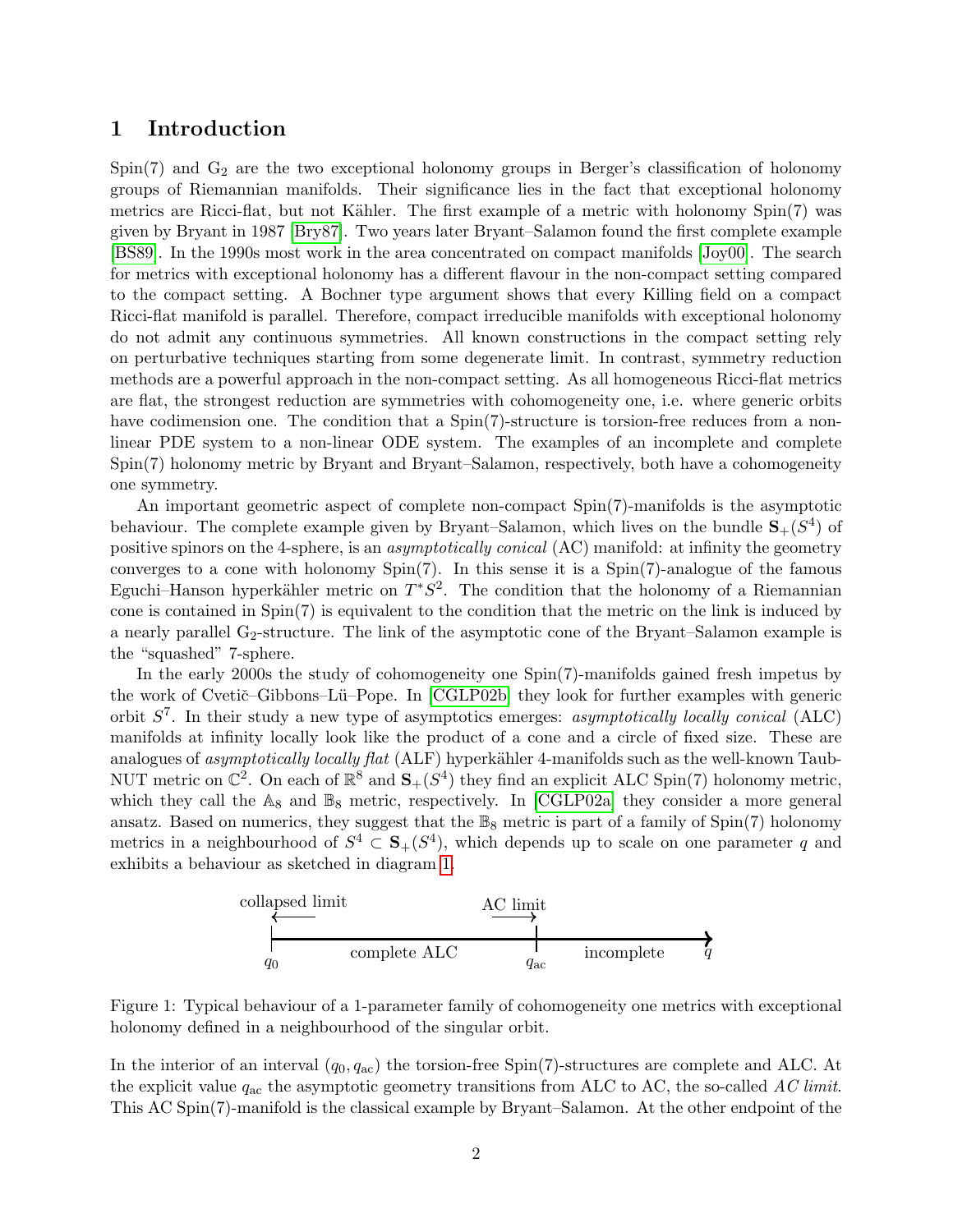interval the asymptotic circle of the ALC manifolds shrinks and disappears in the limit. The family converges in the Gromov–Hausdorff topology to the Bryant–Salamon AC  $G_2$  holonomy metric on  $\Lambda^2(\mathcal{S}^4)$ . This is called the *collapsed limit*. They predict a similar 1-parameter family on  $K_{\mathbb{C}P^3}$ , which they call the  $\mathbb{C}_8$  family. Here the AC manifold, which appears at the AC limit, is asymptotic to the cone over a finite quotient of  $S^7$  equipped with the round metric. It has first been discovered by Calabi [\[Cal79\]](#page-42-5) and its holonomy is  $SU(4)$  rather than Spin(7). The existence of the  $\mathbb{B}_8$  and  $\mathbb{C}_8$ families has been established by Bazaikin (cf. [\[Baz07,](#page-42-6) [Baz08\]](#page-42-7)).

Cohomogeneity one cones with holonomy Spin(7), or equivalently homogeneous nearly parallel G2-manifolds with one Killing spinor, have been classified in [\[FKMS97\]](#page-42-8). Apart from the "squashed"  $S<sup>7</sup>$  and the isotropy irreducible space  $SO(5)/SO(3)$ , all other examples live on the Aloff–Wallach spaces. If  $(k, l)$  is a pair of integers which are not both zero, U(1) can be embedded via  $e^{i\theta} \mapsto$  $diag(e^{ik\theta}, e^{il\theta}, e^{-i(k+l)\theta})$  into the maximal torus of diagonal matrices in SU(3). Denote this subgroup by  $U(1)_{k,l}$ . The Aloff–Wallach space  $N(k, l)$  is the quotient  $SU(3)/U(1)_{k,l}$ . Each Aloff–Wallach space carries a homogeneous nearly parallel  $G_2$ -structure.

Bazaikin [\[Baz08\]](#page-42-7) considered cohomogeneity one Spin(7)-structures with generic orbit  $N(1, 1)$ or one of the related Aloff–Wallach spaces  $N(1, -2)$  and  $N(-2, 1)$ . He again finds 1-parameter families which behave as sketched in Figure [1.](#page-1-1) If the generic orbit is  $N(1, 1)$ , the resulting space is the orbifold  $T^*\mathbb{C}P^2/\mathbb{Z}_2$ . The AC limit is obtained by replacing  $S^4$  with the non-spin manifold  $\mathbb{C}P^2$  in Bryant–Salamon's construction of an AC Spin(7) holonomy metric on the bundle of positive spinors on  $S<sup>4</sup>$ . If the generic orbit is  $N(1, -2)$ , the underlying space is the canonical bundle of the flag manifold  $F_3 = SU(3)/U(1)^2$ . Similarly to the  $\mathbb{C}_8$  family, the AC limit has been constructed earlier by Calabi and has holonomy SU(4).

In this article we consider cohomogeneity one Spin(7) holonomy metrics with generic orbit isomorphic to  $N(1, -1)$ . Our motivation stems from the collapsed limit sketched in Figure [1.](#page-1-1) In [\[BS89\]](#page-42-1) Bryant–Salamon constructed an AC  $G_2$  holonomy metric on  $\Lambda^2_- \mathbb{C}P^2$  which is asymptotic to the cone over the homogeneous nearly Kähler structure on the flag manifold  $F_3 = SU(3)/U(1)^2$ . Because  $N(1, -1)$  is a circle bundle over  $F_3$  and  $(0, \infty) \times N(1, -1)$  can topologically be completed by adding a  $S^5$ , which is a circle bundle over  $\mathbb{C}P^2$ , it is plausible that there exist torsion-free ALC Spin(7)-structures which collapse to the Bryant–Salamon metric on  $\Lambda^2_- \mathbb{C}P^2$ . Very close to the collapsed limit, this has recently been proved independently by Foscolo [\[Fos19\]](#page-42-9) with PDE methods.

We now turn to the formulation of our two main results.

## <span id="page-2-0"></span>**Theorem A.** Denote the adjoint bundle of the principal  $SU(2)$ -bundle

 $SU(3) \rightarrow SU(3)/SU(2) \cong S^5$  by  $M_{S^5}$ .  $SU(3) \times U(1)$  acts on  $M_{S^5}$  with cohomogeneity one, and the generic orbit is the Aloff–Wallach space  $N(1, -1)$ .

There exists a 1-parameter family (up to scale)  $\Psi_{\mu}$ ,  $\mu \in (0,\infty)$ , of SU(3) × U(1)-invariant  $Spin(7)$  holonomy metrics in a neighbourhood of  $S^5$  in  $M_{S^5}$  and a distinguished parameter  $\mu_{ac} > 0$ such that

- $\Psi_{\mu}$  is complete on  $M_{S^5}$  and asymptotically locally conical (ALC) if  $\mu \in (0, \mu_{\text{ac}})$ ,
- $\Psi_{\mu}$  is complete on  $M_{S^5}$  and asymptotically conical (AC) if  $\mu = \mu_{ac}$ ,
- $\Psi_{\mu}$  is incomplete if  $\mu \in (\mu_{ac}, \infty)$ .

 $\Psi_{\mu_{\rm ac}}$  is asymptotic to the Spin(7)-cone over the unique SU(3)  $\times$  U(1)-invariant nearly parallel G<sub>2</sub>structure on  $N(1, -1)$ .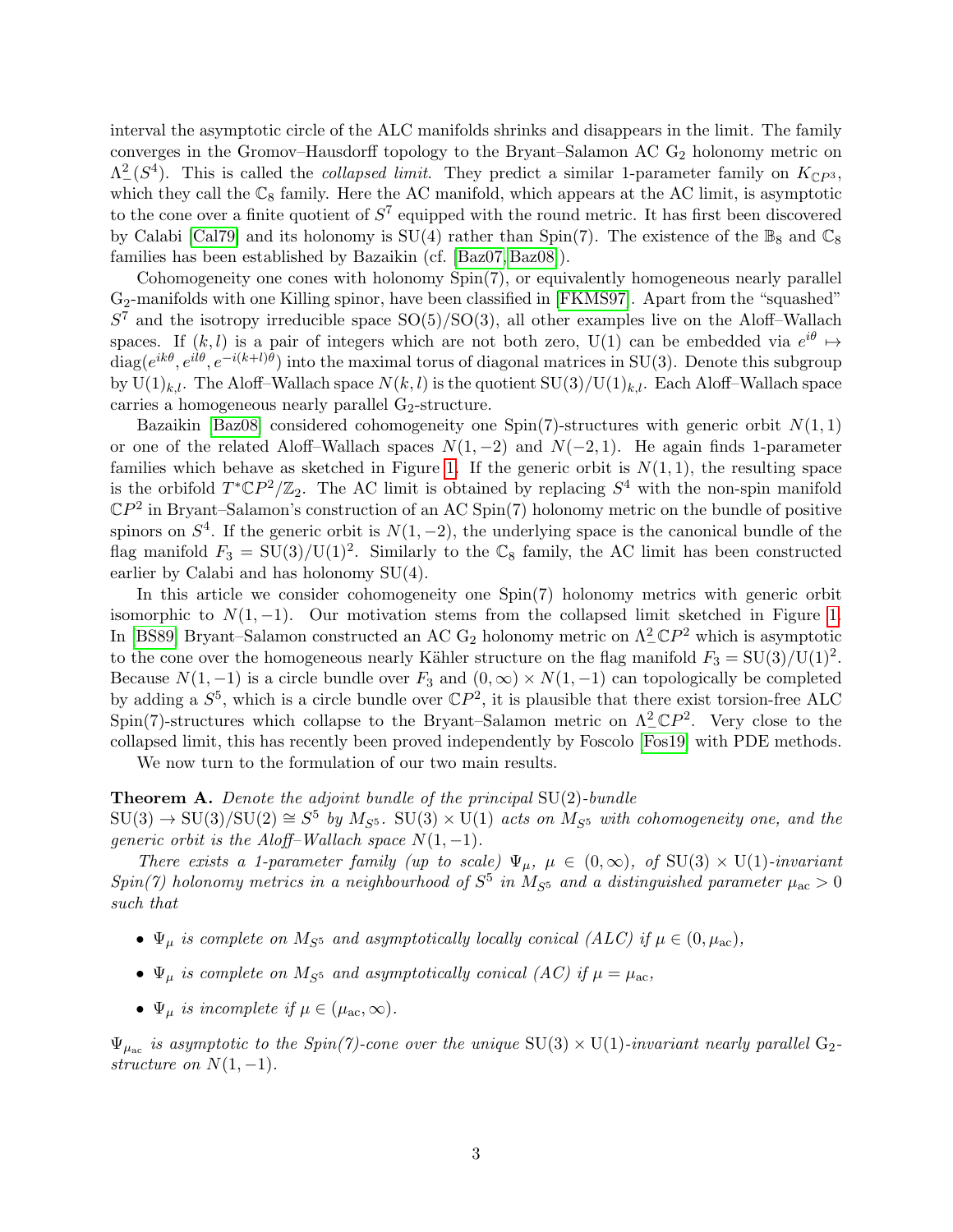<span id="page-3-0"></span>**Theorem B.** Denote the universal quotient bundle of  $\mathbb{C}P^2$  by  $M_{\mathbb{C}P^2}$ : the fibre of  $M_{\mathbb{C}P^2}$  at  $l \in \mathbb{C}P^2$ , which corresponds to a 1-dimensional linear subspace of  $\mathbb{C}^3$ , is the quotient  $\mathbb{C}^3/l$ . SU(3)  $\times$  U(1) acts on  $M_{\mathbb{C}P^2}$  with cohomogeneity one, and the generic orbit is the Aloff–Wallach space  $N(1,0)$ , which is SU(3)-equivariantly diffeomorphic to  $N(1, -1)$ .

There exists a 1-parameter family (up to scale)  $\Upsilon_{\tau}$ ,  $\tau \in \mathbb{R}$ , of SU(3)  $\times$  U(1)-invariant Spin(7) holonomy metrics in a neighbourhood of  $\mathbb{C}P^2$  in  $M_{\mathbb{C}P^2}$  and a distinguished parameter  $\tau_{ac} \in \mathbb{R}$  such that

- $\Upsilon_{\tau}$  is complete on  $M_{\mathbb{C}P^2}$  and asymptotically locally conical (ALC) if  $\tau \in (-\infty, \tau_{\text{ac}})$ ,
- $\Upsilon_{\tau}$  is complete on  $M_{\mathbb{C}P^2}$  and asymptotically conical (AC) if  $\tau = \tau_{\text{ac}}$ ,
- $\Upsilon_{\tau}$  is incomplete if  $\tau \in (\tau_{ac}, \infty)$ .

 $\Upsilon_{\tau_{\rm ac}}$  is asymptotic to the Spin(7)-cone over the unique SU(3)  $\times$  U(1)-invariant nearly parallel G<sub>2</sub>structure on  $N(1,-1)$ . The zero section  $\mathbb{C}P^2 \subset M_{\mathbb{C}P^2}$  is a Cayley submanifold with respect to  $\Upsilon_{\tau}$ for all  $\tau$ . The cohomology class of  $\Upsilon_{\tau}$  is non-trivial and does not depend on  $\tau$ .

Again the 1-parameter families  $\Psi_{\mu}$  and  $\Upsilon_{\tau}$  exhibit a behaviour as illustrated in Figure [1.](#page-1-1)  $\Psi_{\alpha c}$ and  $\Upsilon_{ac}$  are the first complete AC Spin(7) holonomy metrics proven to exist since Bryant–Salamon's original example on  $S_{+}S^{4}$ . Theorems [A](#page-2-0) and [B](#page-3-0) were previously conjectured by Cvetič–Gibbons–Lü– Pope [\[CGLP02a\]](#page-42-4) and Gukov–Sparks–Tong [\[GST03\]](#page-42-10). Similar to the  $\mathbb{B}_8$ -family, there exists a specific parameter  $\tau^* < \tau_{ac}$  for which the ALC Spin(7) holonomy metric  $\Upsilon_{\tau^*}$  has an explicit expression, which was found by Cvetič-Gibbons-Lü-Pope [\[CGLP02a\]](#page-42-4), Gukov-Sparks [\[GS02\]](#page-42-11) and Kanno-Yasui [\[KY02\]](#page-43-0). To the knowledge of the author, there is no explicit expression known of  $\Psi_{\mu}$  for any  $\mu$ .

The 1-parameter families  $\Psi_{\mu}$  and  $\Upsilon_{\tau}$  have first been constructed by Reidegeld [\[Rei10\]](#page-43-1) in a neighbourhood of the exceptional orbits  $S^5$  and  $\mathbb{C}P^2$ , respectively. Whether they give rise to complete metrics was left open. A non-compact cohomogeneity one space with principal orbit isomorphic to  $N(1, -1)$  can also be topologically completed by adding as a singular orbit either the flag manifold  $F_3$  or  $SU(3)/SO(3)$ , the space of linear special Lagrangian subspaces of  $\mathbb{C}^3$  [\[Rei08,](#page-43-2) Lemma 5.4.2]. However, Reidegeld showed that there can be no torsion-free Spin(7)-structures on the resulting spaces which are invariant by all of  $SU(3) \times U(1)$  [\[Rei08,](#page-43-2) pp. 177-178, pp. 192-197].

There is a qualitative difference in the collapsed limit of the two families  $\Psi_{\mu}$  and  $\Upsilon_{\tau}$ . Because  $S^5$  is a circle bundle over  $\mathbb{C}P^2$ ,  $M_{S^5}$  globally has the structure of a circle bundle over  $\Lambda^2_{-}\mathbb{C}P^2$ . As  $\mu \rightarrow 0$ , the collapse occurs with bounded curvature similar to the well-known collapse of Berger's sphere. In contrast, the manifold  $M_{\mathbb{C}P^2}$  has the structure of a circle bundle only outside the zero section. The fixed locus of the circle action is precisely the zero section. Therefore, the curvature blows up on  $\mathbb{C}P^2$  as  $\tau \to -\infty$ . Because Foscolo's analytic method [\[Fos19\]](#page-42-9) only applies for collapse with bounded curvature, the result about the existence of a continuous family of complete ALC Spin(7) holonomy metrics on  $M_{\mathbb{C}P^2}$  is new.

The AC Spin(7) holonomy manifolds  $(M_{S^5}, \Psi_{\mu_{ac}})$  and  $(M_{\mathbb{C}P^2}, \Upsilon_{\tau_{ac}})$  resemble the well-known conifold transition of Calabi–Yau 3-folds: the *smoothing*  $T^*S^3$  of the conifold  $\{(z_1, z_2, z_3, z_4) \in$  $\mathbb{C}^4$  |  $z_1^2 + z_2^2 + z_3^2 + z_4^2 = 0$ } and its *small resolution*  $\mathcal{O}(-1) \oplus \mathcal{O}(-1) \to \mathbb{C}P^1$  are topologically different spaces which carry cohomogeneity one AC Calabi–Yau metrics asymptotic to the same Calabi–Yau cone, the conifold. In analogy to the Calabi–Yau setting, the Spin(7) conifold transition has been conjectured by Gukov–Sparks–Tong [\[GST03\]](#page-42-10). The collapsed limit also has a lower dimensional analogue. The  $\mathbb{D}_7$  family of cohomogeneity one  $G_2$  holonomy metrics on  $\mathbf{S}(S^3) = S^3 \times \mathbb{R}^4$  collapses with bounded curvature to the AC Calabi–Yau metric on the small resolution of the conifold, while the curvature blows up on the zero section  $S^3$  as the  $\mathbb{B}_7$  family of cohomogeneity one  $G_2$  holonomy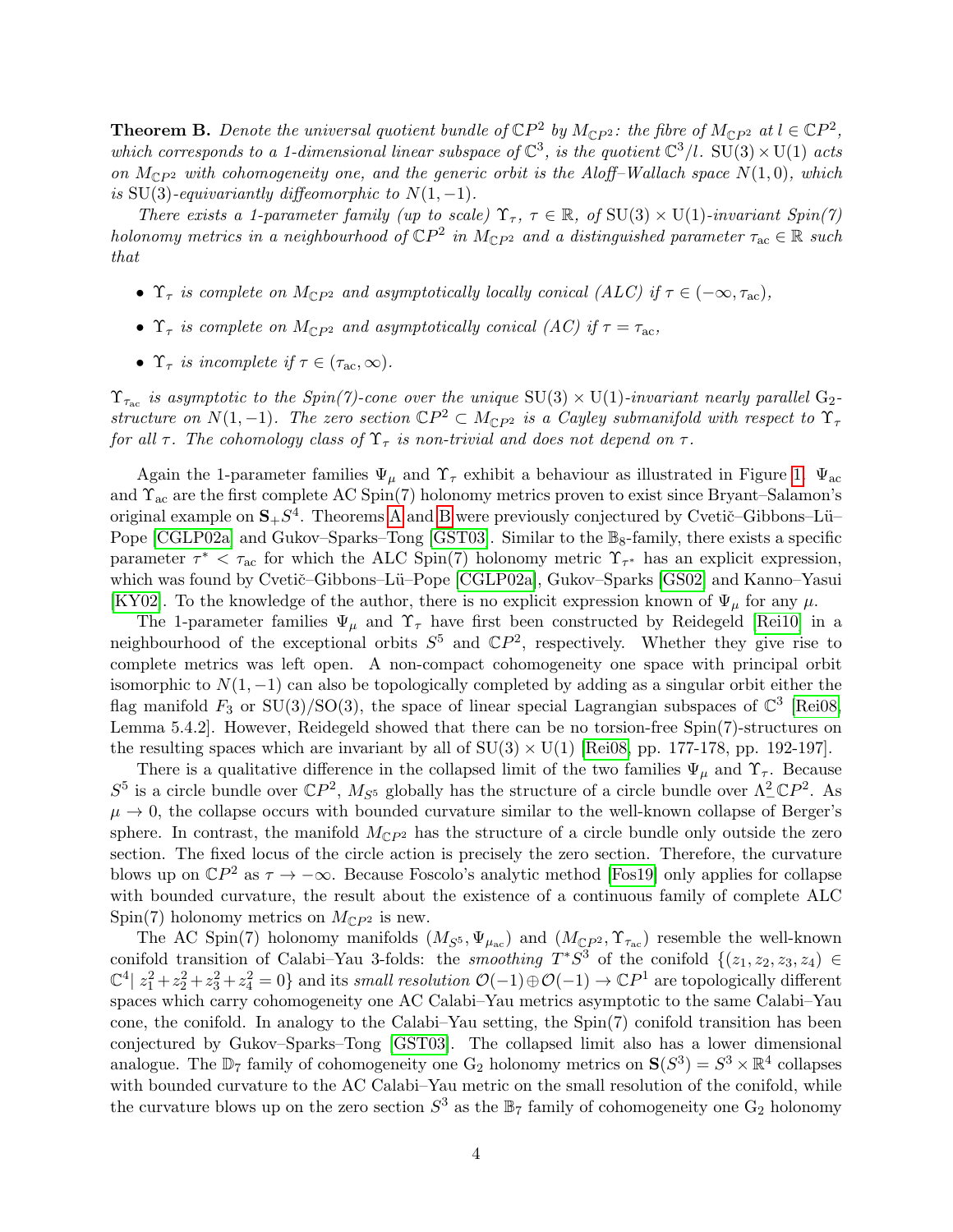metrics on  $S(S^3) = S^3 \times \mathbb{R}^4$  collapses to the AC Calabi–Yau metric on the smoothing of the conifold. Again Gukov–Sparks–Tong conjecture that the families  $\Psi_{\mu}$  and  $\Upsilon_{\tau}$  provide an analogue of this phenomenon.

#### Strategy to prove Theorems [A](#page-2-0) and [B](#page-3-0) and relation to a dynamical system

The key step in proving Theorems [A](#page-2-0) and [B](#page-3-0) is to establish the existence of the AC spaces. The behaviour of the remaining family members, which lead to ALC and incomplete metrics, can be deduced by a comparison argument. In Bazaikin's work on the  $\mathbb{B}_8$  family, the  $\mathbb{C}_8$  family, and on cohomogeneity one Spin(7)-manifolds with generic orbit isomorphic to  $N(1, 1)$ , the AC limit was known beforehand. Moreover, in these examples the AC spaces enjoy additional symmetry as compared to other family members and are given by an explicit expression. Foscolo–Haskins– Nordström [\[FHN18\]](#page-42-12) consider problems in the context of cohomogeneity one  $G_2$ -manifolds in which the AC limits are not known beforehand. They solve this problem by "shooting from infinity". By deforming the  $G_2$ -cone, they construct a family of AC ends, i.e. torsion-free AC  $G_2$ -structures defined outside a compact subset. Building upon a good understanding of the space of AC ends and their asymtpotics to the cone, they show that one of these AC ends extends smoothly over a singular orbit and thus gives a complete  $AC G_2$  holonomy metric. Homogeneous nearly Kähler manifolds, which are the links of cohomogeneity one  $G_2$ -cones, are normal and standard homogeneous spaces, as are the squashed 7-sphere and the 3-Sasakian metrics on  $S^7$  and  $N(1, 1)$ , which are the links of the cones in Bazaikin's work. In this sense, we are in a less symmetric setting, as the homogeneous nearly parallel G<sub>2</sub>-structure on  $N(1, -1)$  is neither standard nor normal. We want to avoid computations involving them and therefore pursue a different strategy as in [\[FHN18\]](#page-42-12). Our method allows us to deduce the existence of the AC metric from the existence of ALC solutions and incomplete metrics. More specifically, we show that the corresponding sets of parameters which give rise to complete ALC solutions and incomplete metrics each are open and non-empty. In addition, we manage to show that the complement of these two sets are precisely the parameters which give rise to complete AC solutions. In particular, because the set of all parameters is connected, we deduce the existence of an AC solution.

In the following we give a brief overview of how we carry out this strategy. Outside the singular orbit a torsion-free G-invariant  $Spin(7)$ -structure can be interpreted as a trajectory in the space S of co-closed G-invariant G<sub>2</sub>-structures on the principal orbit  $G/H$  given as a solution of the evolution equation [\(2.11\)](#page-9-1). Our main emphasis is the choice of "good coordinates" on the state space  $S$ , which in our case is 4-dimensional. The geometric setting suggests to use particular coordinates  $(a, b, c, f)$  which allow us to conveniently read off the asymptotic behaviour of complete ALC and AC solutions. The resulting ODE system with respect to these coordinates has been derived earlier by [\[CGLP02a\]](#page-42-4) and [\[Rei10\]](#page-43-1). However, from an analytic point of view it is difficult to work with the  $(a, b, c, f)$ -coordinates directly as the ODE system is highly non-linear and coupled. But the ODE system has the favourable property that its right-hand side is a homogeneous expression in  $(a, b, c, f)$ . This allows us to consider the ODE system in projective space, thereby eliminating one dimension. Through this projectivization, we thus arrive at a "dynamic" description of our Spin(7)-equations, where singular orbits and asymptotic models are given by fixed points of the dynamical system and complete torsion-free Spin(7)-structures correspond to trajectories connecting these fixed points. In particular, we obtain a complete list of possible asymptotic geometries. This approach is inspired by Atiyah–Hitchin's work [\[AH88\]](#page-42-13) on gravitational instantons. In our setting, however, a further coordinate change on projective space is needed to gain control over all three remaining functions. In this new set of coordinates  $(X, Y, Z)$  the trajectories of the families  $\Psi_{\mu}$  and  $\Upsilon_{\tau}$  emanate from fixed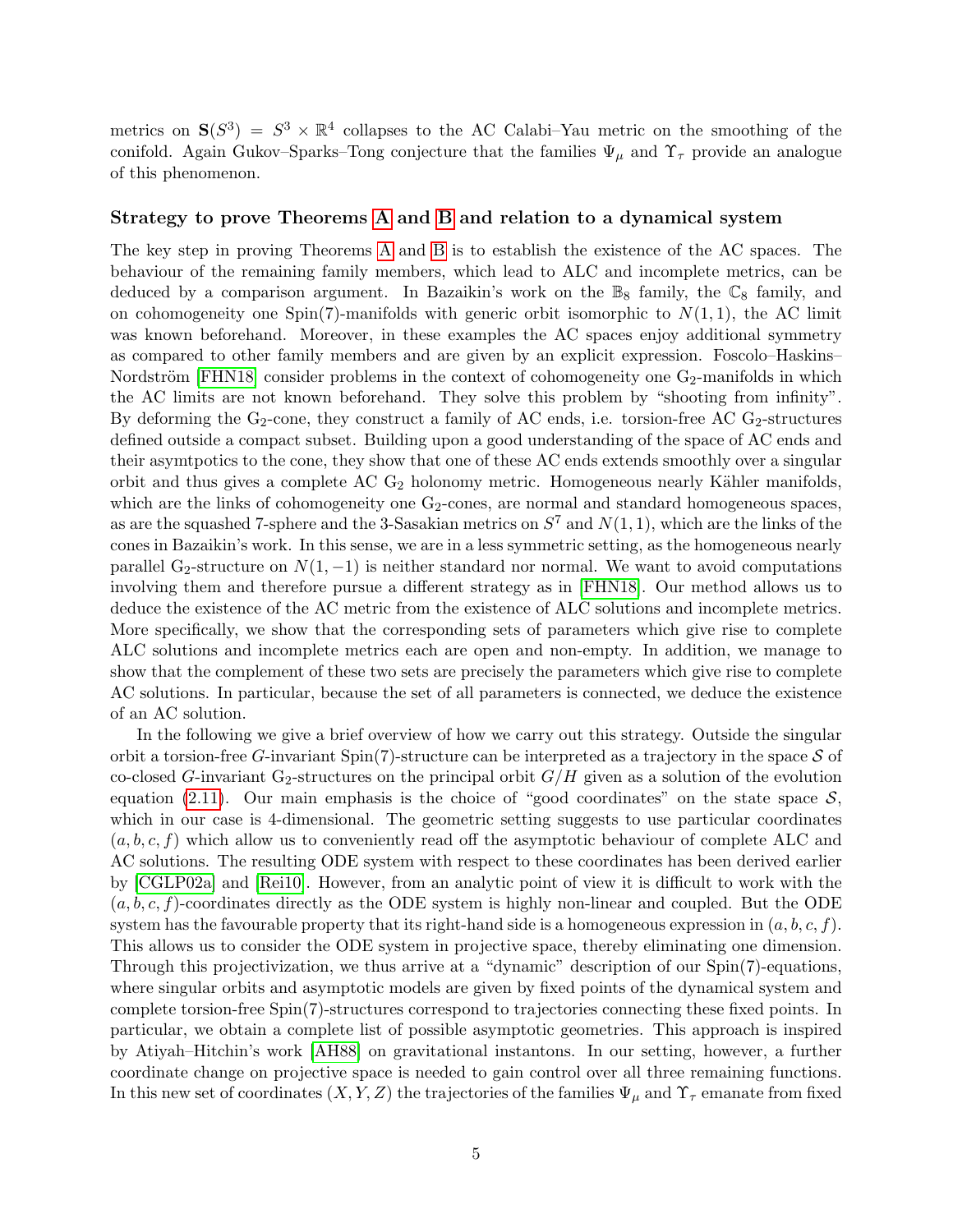points located on vertices of the cube  $W = (0, 1) \times (0, 1) \times (0, 5/4)$ . Initially they enter the interior of the cube which they can exit only at the face  $Y = 0$ , where the associated Spin(7)-structure degenerates. The ODE system in  $(X, Y, Z)$ -space has the key properties that there are no intrinsic singularities and complete flow lines contained in compact regions need to converge to a fixed point. By analysing all fixed points in the closure of  $W$ , we see that the trajectories associated with the families  $\Psi_{\mu}$  and  $\Upsilon_{\tau}$  can only converge to a fixed point representing the asymptotic model of an ALC space or to the fixed point which corresponds to the Spin(7)-cone over  $N(1, -1)$ . Therefore, the Spin(7)-metrics  $\Psi_{\mu}$  and  $\Upsilon_{\tau}$  are either ALC, AC, or incomplete. Because the ALC end is a sink and exiting the cube at the face  $Y = 0$  is an open condition, the sets of parameters giving rise to ALC and incomplete solutions must both be open. To see that they are non-empty we study their limiting flow lines, e.g. as the parameter  $\mu$  approaches 0 or  $\infty$ .

The space of flow lines which converge to the fixed point corresponding to the Spin(7)-cone is homeomorphic to a circle. The two complete AC spaces  $(M_{S^5}, \Psi_{\mu_{ac}})$  and  $(M_{\mathbb{C}P^2}, \Upsilon_{\tau_{ac}})$ , which we have thus proven to exist, each are represented by a point on this circle. There are two flow lines which emanate from this fixed point. With a more quantitative approach, which relies on studying extrema of the function  $Y$ , we can prove that one of these two flow lines converges towards the fixed point corresponding to the ALC end. The geometric interpretation is a conically singular (CS) ALC space. Indeed, we prove the existance of an  $SU(3) \times U(1)$ -invariant CS ALC Spin(7)-metric with principal orbit  $N(1, -1)$ . Previously, other examples of CS Spin(7) metrics were given by the  $\mathbb{A}_8$  metric on  $\mathbb{R}^8$  and variations of its construction by replacing the  $S^7$  with an arbitrary 3-Sasakian 7-manifold.

<span id="page-5-1"></span>**Theorem C.** There exists a 1-parameter family  $\Psi_{\lambda}^{cs}$ ,  $\lambda \in \mathbb{R}$ , of SU(3)  $\times$  U(1)-invariant Spin(7) holonomy metrics on  $(0, \varepsilon(\lambda))_t \times N(1, -1)$ , with  $\varepsilon(\lambda) > 0$  for every  $\lambda \in \mathbb{R}$ , which are conically singular (CS) as  $t \to 0$  asymptotic to the Spin(7)-cone over the unique  $SU(3) \times U(1)$ -invariant nearly parallel  $G_2$ -structure on  $N(1, -1)$ . The 1-parameter family has the following properties:

- If  $\lambda < 0$ , then  $\Psi^{\text{cs}}_{\lambda}$  extends to  $(0, \infty)_t \times N(1, -1)$ , is forward complete and asymptotically locally conical (ALC) as  $t \to \infty$ .
- If  $\lambda = 0$ , then  $\Psi_{\lambda}^{cs}$  is the Spin(7)-cone over the unique SU(3)  $\times$  U(1)-invariant nearly parallel  $G_2\text{-}structure on N(1, -1).$
- If  $\lambda > 0$ , then  $\Psi_{\lambda}^{cs}$  does not extend to a forward complete metric.

For a fixed sign of  $\lambda$  the Spin(7)-structures  $\Psi^{\text{cs}}_{\lambda}$  are related by scaling.

As the parameters  $\mu$  and  $\tau$  approach the AC limits  $\mu_{ac}$  and  $\tau_{ac}$ , respectively, the corresponding flow lines representing ALC spaces converge to the union two flow lines, one the respective AC space, and the other the conically singular ALC space. This has a geometric interpretation: In the 1-parameter families  $\Psi_{\mu}$  and  $\Upsilon_{\tau}$  we have chosen a scale by fixing the size of the singular orbit. In this normalisation, as the parameter increases, the asymptotic circle length of the complete ALC solutions increases until it approaches infinity at the AC limit. If, however, we rescale to keep the asymptotic circle length fixed, the size of the singular orbit shrinks as the parameter increases and approaches zero at the limit. Therefore, this limit is a conically singular ALC space with the AC space bubbling off.

<span id="page-5-0"></span>There is a further fixed point on one of the vertices of the cube  $W$ , which we have not talked about so far. Unlike the fixed points corresponding to the singular orbits  $S^5$  and  $\mathbb{C}P^2$ , which both have 2-dimensional unstable manifolds, this fixed point is a source. We prove that among the 2 dimensional space of flow lines emanating from this fixed point we can find 1-parameter families which behave as  $\Psi_{\mu}$  and  $\Upsilon_{\tau}$ .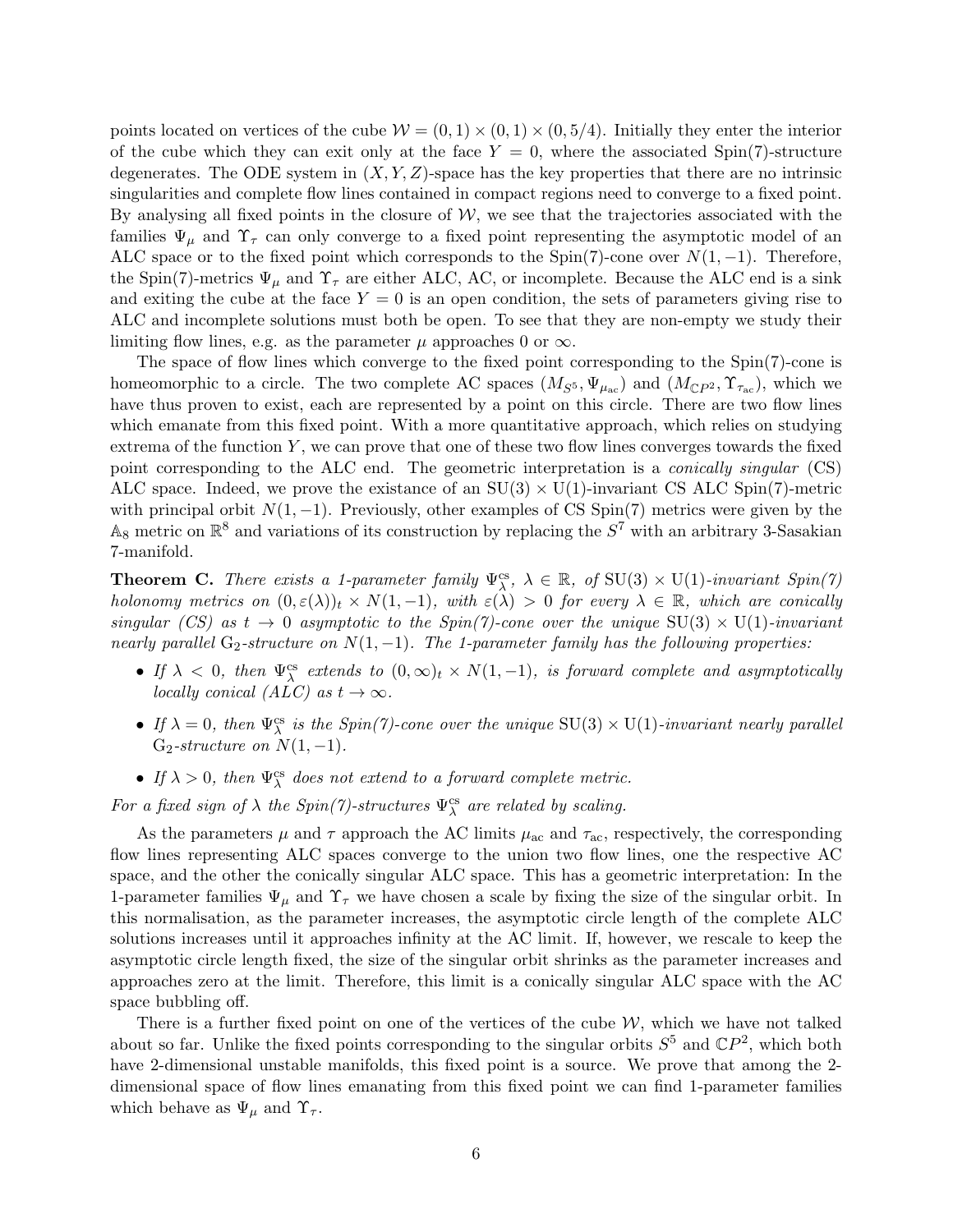

<span id="page-6-0"></span>Figure 2: This 3-dimensional, numerical plot summarises our work and illustrates the various geometric transitions and limiting phenomena. It depicts the families  $\Psi_{\mu}$  (red),  $\Upsilon_{\tau}$  (blue) and  $\Omega_{\kappa}^{0.15}$ (green). The flow lines of the three AC spaces and the CS ALC space are coloured black.

**Theorem D.** There exists a positive constant  $z_0$  such that for each  $z \in (0, z_0)$  there exists a 1 $parameter family \Omega^z_{\kappa}, \kappa \in (0,1), \; of \,\text{SU}(3)\times \text{U}(1)\textrm{-}invariant \; Spin(7) \; holonomy \; metrics \; on \; (0,\epsilon(z,\kappa))_t \times$  $N(1,-1)$ , with  $\epsilon(z,\kappa) > 0$  for all  $\kappa \in (0,1)$ , with the following properties: There exists  $\kappa_{\rm ac}(z) \in (0,1)$ such that

- If  $\kappa < \kappa_{\rm ac}(z)$ ,  $\Omega_{\kappa}^z$  extends to  $(0, \infty) \times N(1, -1)$ , is forward complete and asymptotically locally conical  $(ALC)$  as  $t \to \infty$ .
- If  $\kappa = \kappa_{\rm ac}(z)$ ,  $\Omega_{\kappa}^z$  extends to  $(0, \infty) \times N(1, -1)$ , is forward complete and asymptotically conical  $(AC)$  as  $t \to \infty$ .
- If  $\kappa > \kappa_{\rm ac}(z)$ , then  $\Omega_{\kappa}^z$  is forward incomplete.

All  $Spin(7)$  holonomy metrics  $\Omega_{\kappa}^{z}$  have a singularity as  $t \to 0$ .

Again each of the families  $\Omega_{\kappa}^{z}$  has a collapsed limit. As  $\kappa \to 0$  the trajectories corresponding to  $\Omega_{\kappa}^{z}$  converge to the diagonal flow line in the face  $Z=0$ . This explicit solution is a singular version of the Bryant–Salamon G<sub>2</sub> holonomy metric on  $\Lambda^2_{-} \mathbb{C}P^2$ . As  $t \to 0$  one of the metric coefficient functions blows-up and the others converge to 0.

Acknowledgements This work is a result of the author's PhD thesis and was supported by the Engineering and Physical Sciences Research Council [EP/L015234/1], the EPSRC Centre for Doctoral Training in Geometry and Number Theory (The London School of Geometry and Number Theory), University College London. I want to thank my PhD supervisors Mark Haskins, Jason Lotay and Lorenzo Foscolo for their support, and my PhD examiners Johannes Nordström and Simon Salamon for their helpful comments. In particular, I want to thank Simon Salamon for generously sharing with me the Mathematica code which I have used to create figures [2](#page-6-0) and [4.](#page-41-0)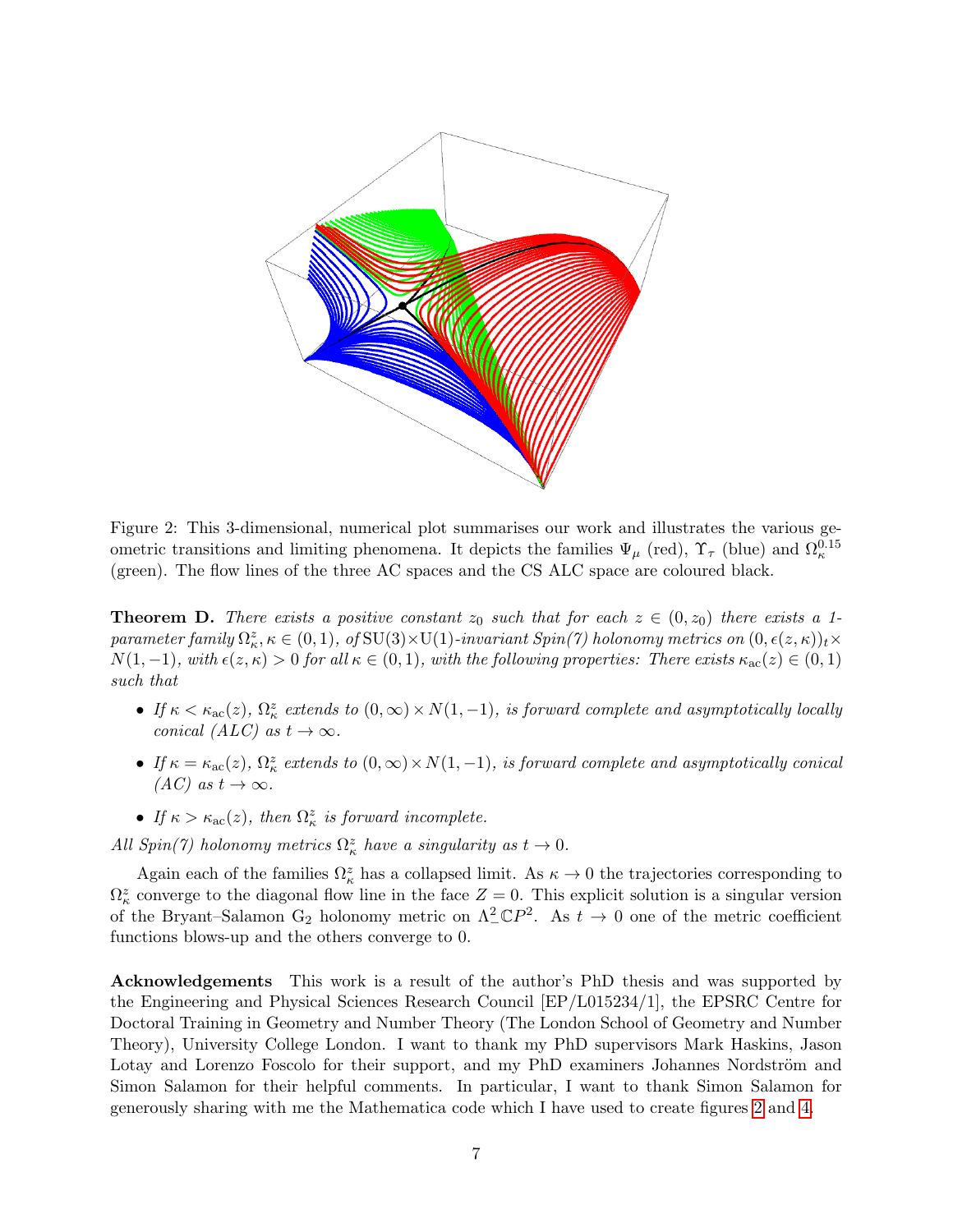## <span id="page-7-0"></span>2 Preliminaries

#### <span id="page-7-1"></span>2.1 Special geometric structures in dimensions 6, 7 and 8

In this section we provide the essential background on manifolds equipped with special geometric structures. For more details we refer to [\[Joy07\]](#page-43-3) and [\[Sal89\]](#page-43-4). Even though the main focus of this paper is on  $Spin(7)$ -structures, we will also need the structure groups  $SU(3)$  and  $G_2$ .

**Definition 2.1.** An SU(3)-structure on a 6-dimensional manifold M is a pair  $(\omega, \Omega)$  of a nondegenerate 2-form  $\omega$  and a complex volume form  $\Omega$  satisfying the algebraic constraints

$$
\omega\wedge\Omega=0,\quad \frac{1}{6}\omega^3=\frac{1}{4}\mathrm{Re}\ \Omega\wedge\mathrm{Im}\ \Omega.
$$

Equivalently, at each point  $p \in M$  there exists a linear isomorphism between  $T_pM$  and  $\mathbb{C}^3$  which identifies  $\omega|_p$  and  $\Omega|_p$  with

$$
\omega_0 = \frac{i}{2}(dz_1 \wedge d\overline{z}_1 + dz_2 \wedge d\overline{z}_2 + dz_3 \wedge d\overline{z}_3), \quad \Omega_0 = dz_1 \wedge dz_2 \wedge dz_3.
$$

The pair  $(\omega, \Omega)$  reduces the structure group of the frame bundle of M to SU(3) by considering the subbundle  $\{u: \mathbb{C}^3 \xrightarrow{\sim} T_pM \text{ linear} \mid u^*(\omega|_p, \Omega|_p) = (\omega_0, \Omega_0)\}.$ 

**Definition 2.2.** G<sub>2</sub> is the subgroup of  $GL(7, \mathbb{R})$  which preserves the 3-form

$$
\varphi_0 = dx_{123} + dx_{145} + dx_{167} + dx_{246} - dx_{257} - dx_{347} - dx_{356}.
$$

Here  $(x_1, \ldots, x_7)$  are coordinates on  $\mathbb{R}^7$  and we denote  $dx_i \wedge dx_j \cdots \wedge dx_l$  by  $dx_{ij...l}$ . Now let M be an oriented 7-manifold. We say that a 3-form  $\varphi$  is *positive* if at each point  $p \in M$  there exists an orientation-preserving linear isomorphism between  $T_pM$  and  $\mathbb{R}^7$  such that  $\varphi|_p$  is identified with  $\varphi_0$ . We refer to  $\varphi$  as a  $G_2$ -structure.  $\varphi$  reduces the structure group of the frame bundle of M to  $G_2$ by considering the subbundle  $\{u: \mathbb{R}^7 \stackrel{\sim}{\to} T_pM$  linear  $|u^*\varphi_p = \varphi_0\}$ .  $G_2$  is a subgroup of SO(7). In particular,  $\varphi$  induces in a purely algebraic way a Riemannian metric g. The Hodge star operator induced by g gives the Hodge dual 4-form  $*\varphi$ . The condition that the holonomy group of g is contained in G<sub>2</sub> is equivalent to  $d\varphi = 0$  and  $d * \varphi = 0$ . We call such a G<sub>2</sub>-structure torsion-free. This is a non-linear condition as the Hodge star operator depends in a non-linear way on  $\varphi$ .

**Definition 2.3.** Similar to  $G_2$  the spin group Spin(7) can be characterised as the stabiliser of the 4-form

$$
\psi_0 = dx_{1234} + dx_{1256} + dx_{1278} + dx_{1357} - dx_{1368} - dx_{1458} - dx_{1467}
$$
  

$$
- dx_{2358} - dx_{2367} - dx_{2457} + dx_{2468} + dx_{3456} + dx_{3478} + dx_{5678}
$$

where  $(x_1, \ldots, x_8)$  are coordinates on  $\mathbb{R}^8$ . Now let M be an oriented 8-manifold. We say that a 4-form  $\psi$  is *admissible* if at each point  $p \in M$  there is an orientation-preserving isomorphism between  $T_pM$  and  $\mathbb{R}^8$  which identifies  $\psi|_p$  with  $\psi_0$ . We refer to  $\psi$  as a  $Spin(7)$ -structure.  $\psi$ reduces the structure group of the frame bundle of  $M$  to  $Spin(7)$  by considering the subbundle  ${u:\mathbb{R}^8 \xrightarrow{\sim} T_pM}$  linear  $\overrightarrow{u^*\psi_p} = \psi_0$ . Spin(7) is a subgroup of SO(8). In particular,  $\psi$  induces in a purely algebraic way a Riemannian metric g. With respect to this metric the 4-form  $\psi$  is self-dual. The condition that the holonomy group of the induced metric is contained in Spin(7) is equivalent to  $d\psi = 0$ . We call such a Spin(7)-structure torsion-free.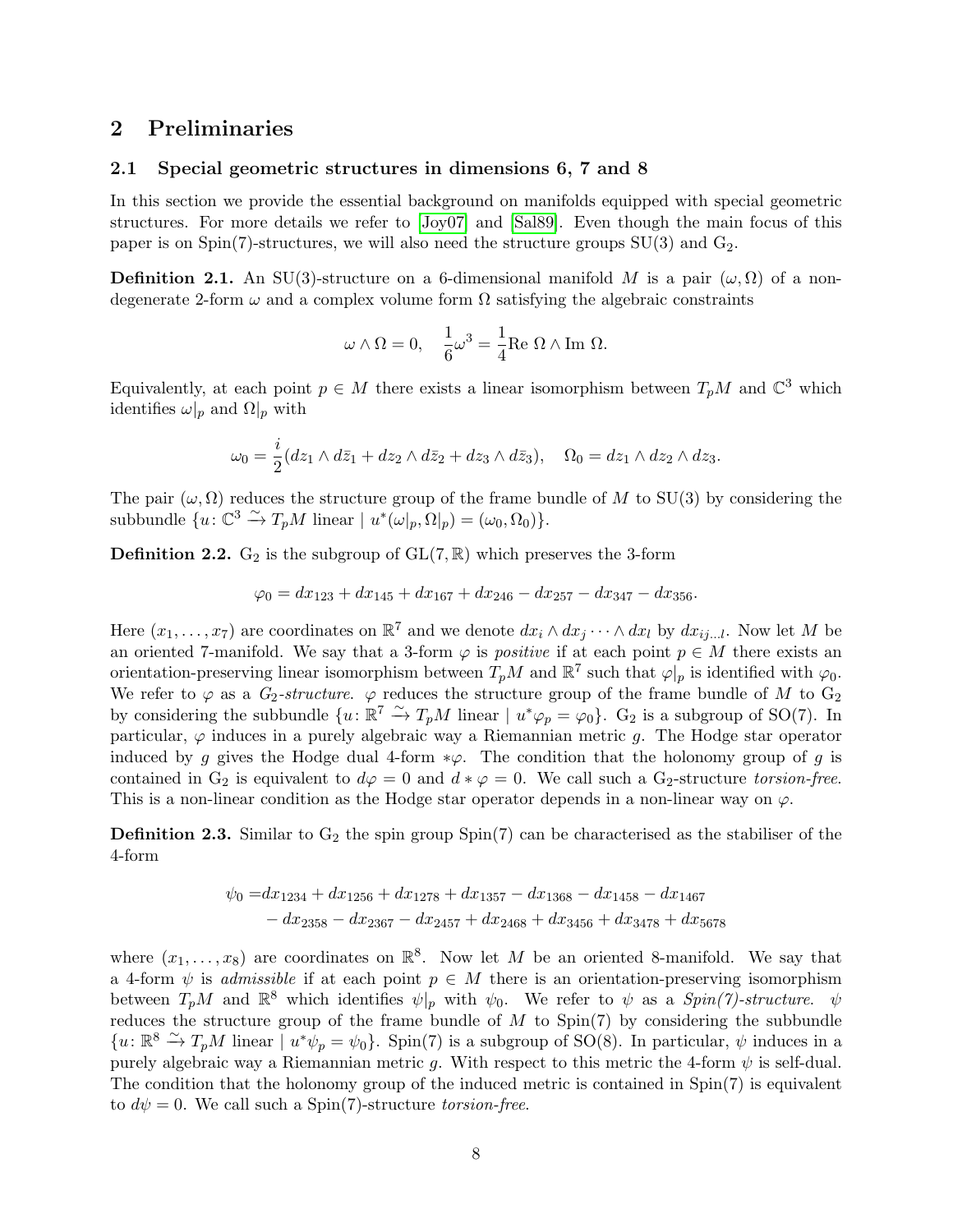While the orbit of  $\varphi_0$  under the action of GL(7, R) is an open subset of  $\Lambda^3(\mathbb{R}^7)^*$ , the orbit of  $\psi_0$  under the action of GL(8, R) is a nonlinear subspace of  $\Lambda^4(\mathbb{R}^8)^*$  of codimension 27. It follows that the space of admissible forms is non-linear and the condition  $d\psi = 0$  is a non-linear system of PDEs.

Remark 2.4. For our purposes an important fact is that there is a chain of inclusions  $SU(3) \subset G_2$ Spin(7). This can be seen as follows. If  $(M, \Omega, \omega, h)$  is a 6-dimensional manifold equipped with an SU(3)-structure, then we obtain a G<sub>2</sub>-structure on  $M \times \mathbb{R}$  by

$$
\varphi = dt \wedge \omega + \text{Re } \Omega, \quad * \varphi = \frac{1}{2} \omega^2 - dt \wedge \text{Im } \Omega, \quad g = dt^2 + h. \tag{2.5}
$$

If  $(M, \varphi, * \varphi, h)$  is a 7-dimensional manifold equipped with a G<sub>2</sub>-structure, then we obtain a Spin(7)structure on  $M \times \mathbb{R}$  by

<span id="page-8-3"></span><span id="page-8-2"></span>
$$
\psi = dt \wedge \varphi + \ast \varphi, \quad g = dt^2 + h. \tag{2.6}
$$

#### <span id="page-8-0"></span>2.2 Cohomogeneity one Spin(7)-manifolds

References for our brief introduction to cohomogeinity one manifolds are [\[Mos57,](#page-43-5)[Rei08,](#page-43-2)[Rei10\]](#page-43-1). Let G be a compact Lie group acting continuously on the connected manifold  $M$ . We say this action is of *cohomogeneity one* if there exists an orbit with codimension 1. In this case the quotient  $M/G$ has to be diffeomorphic to either  $S^1$ ,  $[0, 1]$ ,  $\mathbb R$  or  $[0, \infty)$ . In the first two cases M is compact. However, by a Bochner-type argument compact irreducible Ricci-flat manifolds cannot have any continuous symmetries. In the third case  $M$  has two ends. However, by the Cheeger–Gromoll splitting theorem complete irreducible Ricci-flat manifolds can have only one end. Therefore, in the context of complete cohomogeneity one manifolds with holonomy Spin(7) only the last case is interesting and from now on we only consider  $M/G = [0, \infty)$ . Denote by  $q : M \to M/G$  the quotient map. Isotropy groups of orbits which  $q$  does not map to the end point of the half-open interval  $[0,\infty)$  are conjugate to one another and there exists  $H \subset G$  such that  $q^{-1}(0,\infty)$  is G-equivariantly diffeomorphic to  $(0, \infty) \times G/H$ . These orbits are called *principal orbits*. The orbit  $q^{-1}(0)$  is called the *singular orbit*. Denote its isotropy group by K, i.e.  $q^{-1}(0) = G/K$ . This allows us to write

$$
M = (G/K) \cup (0, \infty) \times (G/H). \tag{2.7}
$$

We can say more about the structure of M. Note that  $G \to G/K$  is a principal K-bundle. We can choose  $H \subset K$  such that  $K/H$  is diffeomorphic to a sphere. In fact there exists a representation V of K such that M has the structure of the total space of the associated vector bundle  $G\times_K V \to G/K$ over the singular orbit, the principal orbits  $\{t\}\times G/H$  are sphere bundles over  $G/K$  which foliate the vector bundle outside the zero section and the spherical fibres of the fibrations  $\{t\} \times G/H \to G/K$ are isomorphic to  $K/H$ .

We say that a Spin(7)-manifold  $(M, \psi)$  is a *cohomogeneity one Spin(7)-manifold* if there exists a cohomogeneity one action by some compact Lie group G on M such that  $\psi$  is G-invariant. Then G also preserves the induced metric. The Spin(7)-structure  $\psi$  induces on each principal orbit  $\{t\}\times G/H$ a G-invariant G<sub>2</sub>-structure  $(\varphi_t, h_t)$  and on  $q^{-1}(0, \infty)$  the Spin(7)-structure can be recovered as

$$
\psi = dt \wedge \varphi_t + * \varphi_t,\tag{2.8}
$$

<span id="page-8-1"></span>
$$
g = dt^2 + h_t. \tag{2.9}
$$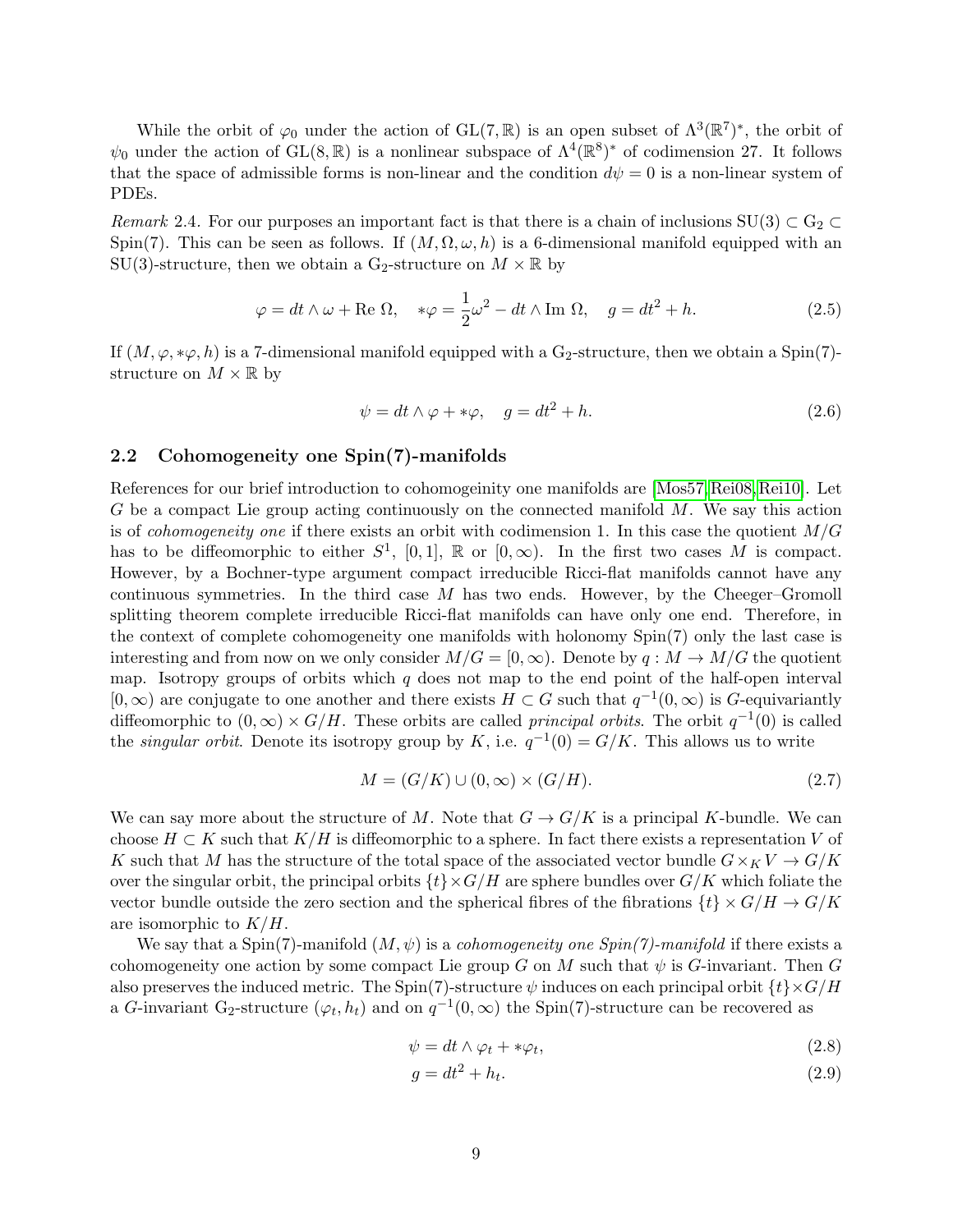<span id="page-9-3"></span>Here the Hodge star depends on  $\varphi_t$ . The condition  $d\psi = 0$  for  $\psi$  to be torsion-free then is equivalent to the system

$$
d_{G/H} * \varphi_t = 0,\t\t(2.10a)
$$

<span id="page-9-4"></span><span id="page-9-2"></span>
$$
\frac{\partial}{\partial t} * \varphi_t = d_{G/H} \varphi_t.
$$
\n(2.10b)

Here  $d_{G/H}$  denotes the exterior derivative on  $G/H$ . The first equation is a static condition, i.e. it does not involve a derivative with respect to the parameter  $t$ . Therefore, we can interpret a torsionfree Spin(7)-structure on the dense subset  $M - q^{-1}(0)$  as a solution of the evolution equation

<span id="page-9-1"></span>
$$
\frac{\partial}{\partial t} * \varphi_t = d_{G/H} \varphi_t \tag{2.11}
$$

in the space of co-closed, G-invariant G<sub>2</sub>-structures on the homogeneous space  $G/H$ . Note that that this space is finite dimensional.

How can we approach the problem of constructing a complete G-invariant torsion-free Spin(7) structure on M? Fixing a co-closed G-invariant G<sub>2</sub>-structure  $\hat{\varphi}$  on a principal orbit  $\{t_0\}\times G/H$  leads to a well-defined initial value problem. By the Picard–Lindelöf theorem there exists a torsion-free Spin(7)-structure on  $(t_0-\varepsilon, t_0+\varepsilon)\times G/H$  of the form [\(2.8\)](#page-8-1) with  $\varphi_0 = \hat{\varphi}$  for some  $\varepsilon > 0$ . To investigate whether this  $Spin(7)$ -structure can be extended to a complete torsion-free  $Spin(7)$ -structure, two questions have to be addressed. First, does it extend backward and close smoothly on the singular orbit? Secondly, does it extend forward over the non-compact end? In general neither question is easy to answer. In the context of non-compact cohomogeneity one Einstein metrics Eschenburg– Wang [\[EW00\]](#page-42-14) take a different approach. They instead consider a singular initial value problem on the singular orbit. Smooth solutions give rise to smooth Einstein metrics in a neighbourhood of the singular orbit. To investigate completeness it remains to check whether the solution extends over the non-compact end. This has become the standard approach in the construction of cohomogeneity one structures, e.g. [\[FHN18\]](#page-42-12). Also see the more recent treatment by Verdiani–Ziller [\[VZ18\]](#page-43-6) on the problem of extending cohomogeneity one metrics smoothly over the singular orbit. In the realm of special holonomy a simplifying assumption made by Eschenburg–Wang is often not satisfied and their approach has to be adjusted accordingly. In particular, Reidegeld [\[Rei08,](#page-43-2) [Rei10\]](#page-43-1) studied this singular initial value problem in the context of Spin(7)-structures.

#### <span id="page-9-0"></span>2.3 Asymptotic geometries

If  $(\Sigma, h)$  is a closed Riemannian manifold then the Riemannian cone  $(C(\Sigma), q_C)$  is the manifold  $C(\Sigma) = (0,\infty) \times \Sigma$  equipped with the metric  $g_C = dt^2 + t^2 h$ . Here t is the radial coordinate on  $(0, \infty)$ . If in particular  $\Sigma$  is 6-dimensional and the metric h is given by an SU(3)-structure  $(\Sigma, \Omega, \omega, h)$  then we can equip  $C(\Sigma)$  with a G<sub>2</sub>-structure given by

$$
\varphi_C = t^2 dr \wedge \omega + t^3 \text{Re } \Omega, \quad *\varphi_C = \frac{1}{2} t^4 \omega^2 - t^3 dt \wedge \text{Im } \Omega,
$$

which induces the cone metric  $g_C$ .  $(C(\Sigma), \varphi_C, g_C)$  is said to be a  $G_2\text{-}cone$  if the  $G_2\text{-}structure$  is torsion-free. The exterior derivatives are

$$
d\varphi_C = -t^2 dt \wedge d\omega + 3t^2 dt \wedge \text{Re }\Omega + t^3 d \text{Re }\Omega,
$$
  

$$
d * \varphi_C = 2t^3 dt \wedge \omega^2 + t^4 d\omega \wedge \omega + t^3 dt \wedge d \text{Im }\Omega.
$$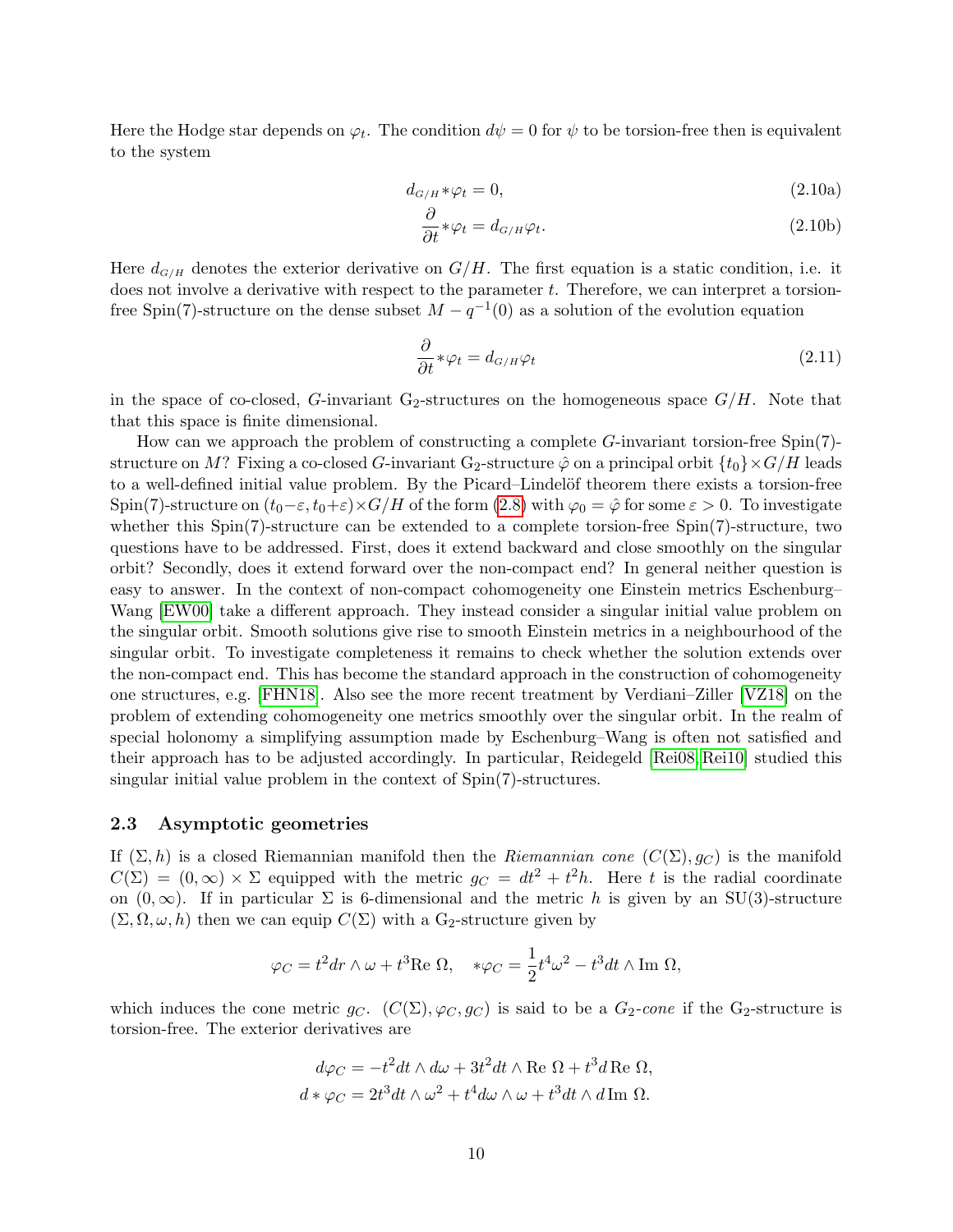Hence the condition  $d\varphi = d * \varphi = 0$  is equivalent to

$$
d\omega = 3\text{Re }\Omega, \quad d\text{Im }\Omega = -2\omega^2. \tag{2.12}
$$

This means precisely that the SU(3)-structure on  $\Sigma$  is nearly Kähler. Because nearly Kähler manifolds are Einstein manifolds with positive scalar curvature,  $\Sigma$  has to be compact by the Bonnet– Myers theorem.

Analogously if  $\Sigma$  is 7-dimensional and the metric h is induced by the G<sub>2</sub>-structure  $(\Sigma, \varphi, h)$ , then we can equip  $C(\Sigma)$  with a Spin(7)-structure given by

<span id="page-10-0"></span>
$$
\psi_C = t^3 dt \wedge \varphi + t^4 * \varphi,
$$

which induces the cone metric  $g_C$ .  $(C(\Sigma), \psi_C)$  is said to be a Spin(7)-cone if  $\psi_C$  is torsion-free. The exterior derivative is given by

$$
d\psi_C = -t^3 dt \wedge d\varphi + 4t^3 dt \wedge \psi + t^4 d\psi.
$$

Hence the condition  $d\psi_C = 0$  is equivalent to

$$
d\varphi = 4 * \varphi.
$$

This means that the G<sub>2</sub>-structure on  $\Sigma$  is *nearly parallel*. Again nearly parallel G<sub>2</sub>-manifolds are Einstein manifolds with positive scalar curvature so they have to be compact. If the link is the 7 sphere with the round metric, then the cone is the Euclidean  $\mathbb{R}^8$  with the standard Spin(7)-structure. Apart from its quotients this is the only Spin(7)-cone with trivial holonomy. All other Spin(7)-cones need to have holonomy group  $Sp(2)$ ,  $SU(4)$  or  $Spin(7)$ . If the holonomy equals  $Sp(2)$  the link is a 3-Sasakian manifold, if it equals  $SU(4)$  then the link must be a 7-dimensional Sasaki–Einstein manifold and in the last case we say the nearly parallel  $G_2$ -structure is proper.

We can now give a precise definitions of CS, AC and ALC Spin(7)-manifolds.

**Definition 2.13.** Let  $(C(\Sigma), \psi_C, g_C)$  be a Spin(7)-cone over the nearly parallel G<sub>2</sub>-manifold  $(\Sigma, \varphi, h)$ . A Spin(7)-manifold  $(M, \psi, g)$  has an isolated conical singularity asymptotic to the cone  $(C(\Sigma), \psi_C, g_C)$ with rate  $\nu \in (0,\infty)$  if there exists an open subset  $U \subset M$  and a diffeomorphism

$$
F:(0,\varepsilon)\times\Sigma\subset C(\Sigma)\to U
$$

for some  $\varepsilon > 0$  such that

$$
|\nabla_C^j (F^*\psi - \psi_C)|_{g_C} = \mathcal{O}(t^{\nu - j}) \quad \text{for all } j \in \mathbb{N}_0 \text{ as } t \to 0.
$$

In particular this implies

$$
|\nabla_C^j (F^*g - g_C)|_{g_C} = \mathcal{O}(t^{\nu - j}) \quad \text{for all } j \in \mathbb{N}_0 \text{ as } t \to 0.
$$

We say that  $(M, \psi, g)$  is a *conically singular* (CS) Spin(7)-manifold.

**Definition 2.14.** Let  $(C(\Sigma), \psi_C, g_C)$  be a Spin(7)-cone over the nearly parallel G<sub>2</sub>-manifold  $(\Sigma, \varphi, h)$ . A Spin(7)-manifold  $(M, \psi, g)$  is an asymptotically conical (AC) Spin(7)-manifold asymptotic to  $(C(\Sigma), \psi_C)$  with rate  $\nu \in (-\infty, 0)$  if there exist a compact subset  $K \subset M$  and a diffeomorphism

$$
F: (R, \infty) \times \Sigma \subset C(\Sigma) \to M - K
$$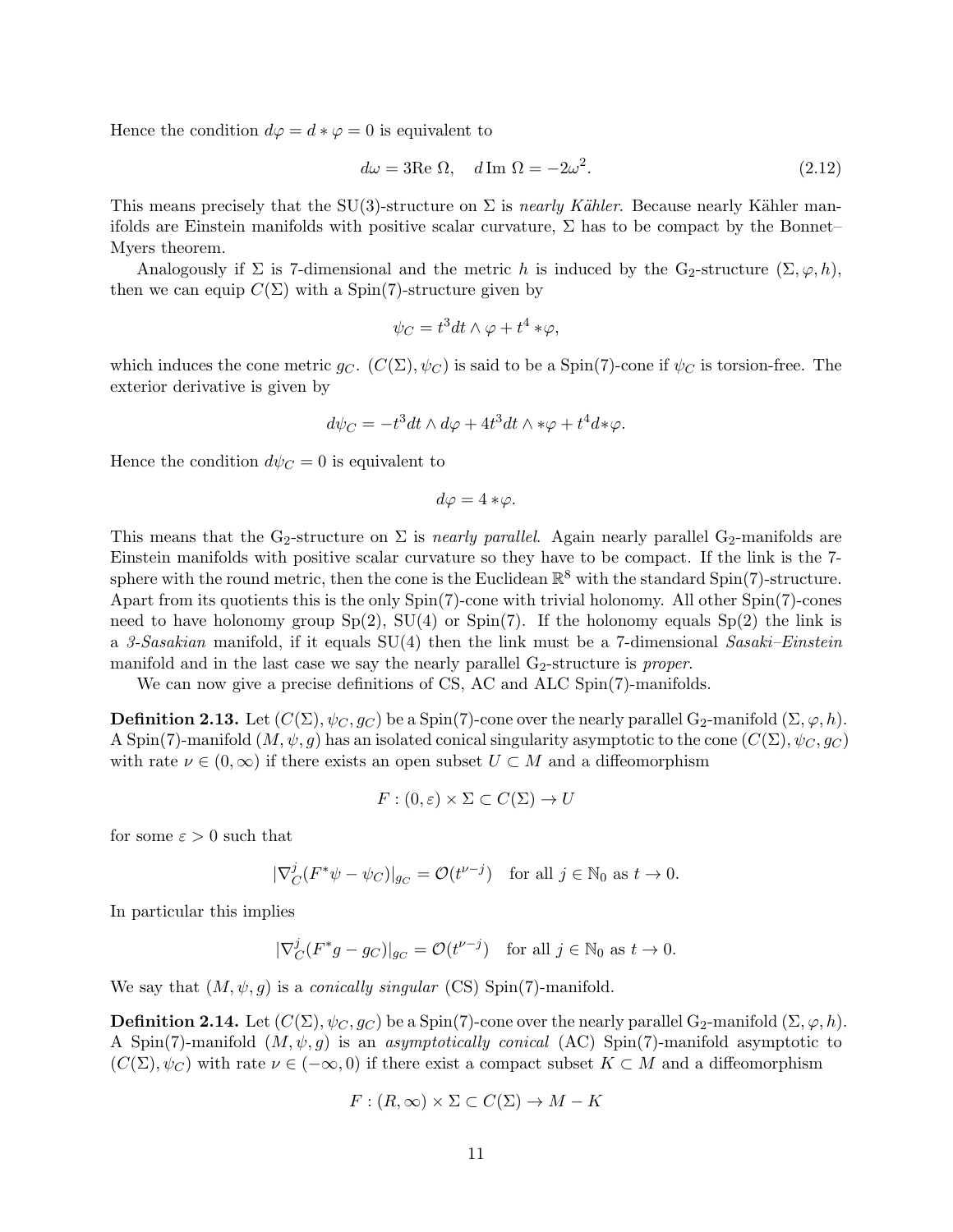for some  $R > 0$  such that

$$
|\nabla_C^j (F^*\psi - \psi_C)|_{g_C} = \mathcal{O}(t^{\nu - j}) \quad \text{for all } j \in \mathbb{N}_0 \text{ as } t \to \infty.
$$

In particular this implies

$$
|\nabla_C^j (F^*g - g_C)|_{g_C} = \mathcal{O}(t^{\nu - j}) \quad \text{for all } j \in \mathbb{N}_0 \text{ as } t \to \infty.
$$

**Definition 2.15.** Let  $(C(\Sigma), \varphi_C, g_C)$  be a G<sub>2</sub>-cone over the nearly Kähler manifold  $(\Sigma, \Omega, \omega, h)$ ,  $\ell$ a positive constant and  $p: P \to C(\Sigma)$  a U(1)-principal bundle with a connection  $\theta \in \Omega^1(P)$  which gives rise to a Spin(7)-structure on P via  $\psi_P = \ell \theta \wedge \varphi_C + *\varphi_C$  with associated metric  $g_P = g_C + \ell^2 \theta^2$ . A Spin(7)-manifold  $(M, \psi, g)$  is said to be an asymptotically locally conical (ALC) Spin(7)-manifold asymptotic to  $(P, \psi_P, g_P)$  with rate  $\nu \in (-\infty, 0)$  and asymptotic circle length  $\ell$  if there exists a compact subset  $K \subset M$  and (possibly for a double cover of  $M - K$ ) a diffeomorphism

$$
F: p^{-1}((R, \infty) \times \Sigma) \subset P \to M - K
$$

for some  $R > 0$  such that

$$
|\nabla_P^j (F^*\psi - \psi_P)|_{g_P} = \mathcal{O}(t^{\nu - j}) \quad \text{for all } j \in \mathbb{N}_0 \text{ as } t \to \infty.
$$

In particular this implies

$$
|\nabla_P^j (F^*g - g_P)|_{g_P} = \mathcal{O}(t^{\nu - j}) \quad \text{for all } j \in \mathbb{N}_0 \text{ as } t \to \infty.
$$

# <span id="page-11-0"></span>3 Spin(7)-metrics with Principal Orbit  $N(1, -1)$

## <span id="page-11-1"></span>3.1 The Aloff–Wallach space  $N(1, -1)$

For every pair  $(k, l)$  of integers which are not both zero, U(1) can be embedded in the maximal torus of diagonal matrices in SU(3) as

<span id="page-11-2"></span>
$$
e^{i\theta} \mapsto \begin{pmatrix} e^{ik\theta} & 0 & 0 \\ 0 & e^{il\theta} & 0 \\ 0 & 0 & e^{-i(k+l)\theta} \end{pmatrix}.
$$
 (3.1)

We also denote this subgroup of  $SU(3)$  by  $U(1)_{k,l}$ . The Aloff–Wallach space  $N(k, l)$  is the homogeneous space  $SU(3)/U(1)_{k,l}$ . We work with the following basis of  $\mathfrak{su}(3)$ :

$$
E_1 = \begin{pmatrix} 0 & 1 & 0 \\ -1 & 0 & 0 \\ 0 & 0 & 0 \end{pmatrix}, \t E_2 = \begin{pmatrix} 0 & i & 0 \\ i & 0 & 0 \\ 0 & 0 & 0 \end{pmatrix},
$$
  
\n
$$
E_3 = \begin{pmatrix} 0 & 0 & 1 \\ 0 & 0 & 0 \\ -1 & 0 & 0 \end{pmatrix}, \t E_4 = \begin{pmatrix} 0 & 0 & i \\ 0 & 0 & 0 \\ i & 0 & 0 \end{pmatrix},
$$
  
\n
$$
E_5 = \begin{pmatrix} 0 & 0 & 0 \\ 0 & 0 & 1 \\ 0 & -1 & 0 \end{pmatrix}, \t E_6 = \begin{pmatrix} 0 & 0 & 0 \\ 0 & 0 & i \\ 0 & i & 0 \end{pmatrix},
$$
  
\n
$$
E_7 = \begin{pmatrix} -i/2 & 0 & 0 \\ 0 & -i/2 & 0 \\ 0 & 0 & i \end{pmatrix}, \t E_8 = \begin{pmatrix} i & 0 & 0 \\ 0 & -i & 0 \\ 0 & 0 & 0 \end{pmatrix}.
$$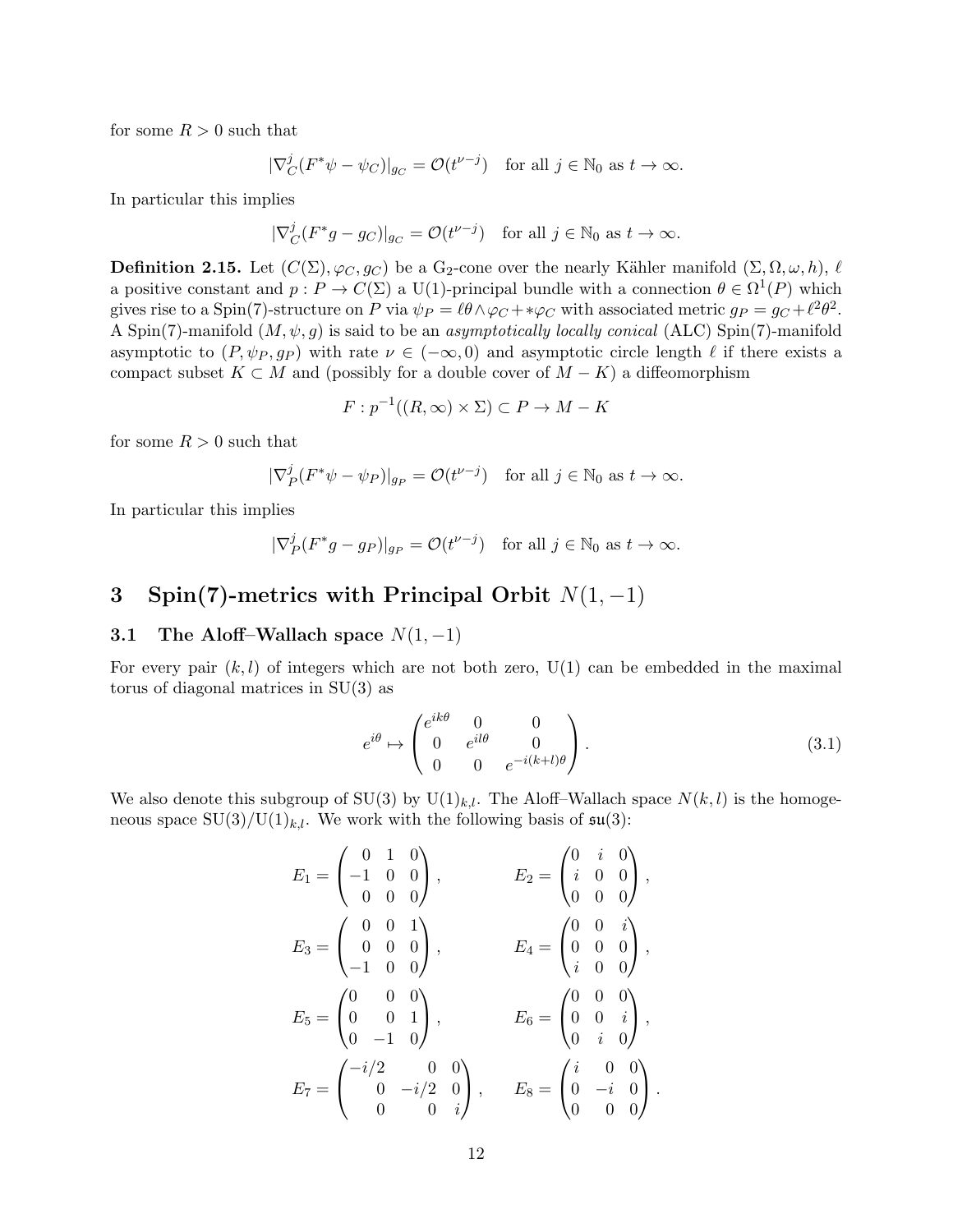| $[\cdot,\cdot]$ | $E_1$            | $E_2$            | $E_3$             | $E_4$            | $E_5$              | $E_6$             | $E_7$                            | $E_8$            |
|-----------------|------------------|------------------|-------------------|------------------|--------------------|-------------------|----------------------------------|------------------|
| $E_1$           | $\overline{0}$   | $2E_8$           | $-E_5$            | $-E_6$           | $E_3$              | $E_4$             | $\overline{0}$                   | $-2E_2$          |
| $E_2$           | $-2E_8$          | $\boldsymbol{0}$ | $E_6$             | $-E_5$           | $E_4$              | $-E_3$            | $\overline{0}$                   | $2E_1$           |
| $E_3$           | $E_5$            | $-E_6$           | $\overline{0}$    | $E_8 - 2E_7$     | $-E_1$             | $E_2$             | $rac{3}{2}E_4$                   | $-E_4$           |
| $E_4$           | $E_6$            | $E_5$            | $ -E_8+2E_7 $     | $\boldsymbol{0}$ | $-E_2$             |                   | $-E_1 \mid -\frac{3}{2}E_3 \mid$ | $E_3$            |
| $E_5$           | $-E_3$           | $-E_4$           | $E_1$             | $E_2$            |                    | 0   $-2E_7 - E_8$ | $rac{3}{2}E_6$                   | $E_6$            |
| $E_{6}$         | $-E_4$           | $E_3$            | $-E_2$            |                  | $E_1   2E_7 + E_8$ | $\overline{0}$    | $-\frac{3}{2}E_5$                | $-E_5$           |
| $E_7$           | $\boldsymbol{0}$ | $\boldsymbol{0}$ | $-\frac{3}{2}E_4$ | $\frac{3}{2}E_3$ | $-\frac{3}{2}E_6$  | $rac{3}{2}E_5$    | $\boldsymbol{0}$                 | $\theta$         |
| $E_{8}$         |                  | $2E_2$ $-2E_1$   | $E_{4}$           | $-E_3$           | $-E_6$             | $E_{5}$           | $\boldsymbol{0}$                 | $\boldsymbol{0}$ |

We denote the dual basis of  $E_1, \ldots, E_8$  by  $e_1, \ldots, e_8$ . The structure constants are

<span id="page-12-0"></span>Remark 3.2. We now discuss various relations between the Aloff–Wallach spaces  $N(k, l)$  for different pairs of integers. First, the subgroups  $U(1)_{k,l}$  and  $U(1)_{ak,al}$  coincide and hence we can assume without loss of generality that the pair  $(k, l)$  is coprime. Secondly, complex conjugation on  $SU(3)$ generates a group of outer automorphisms isomorphic to  $\mathbb{Z}_2$  and maps  $N(k, l)$  to  $N(-k, -l)$ . Finally, homogeneous spaces  $G/H_1$  and  $G/H_2$  are G-equivariantly diffeomorphic if the isotropy groups  $H_1$ and  $H_2$  are conjugate in G. The Weyl group of SU(3) is isomorphic to the symmetric group  $S_3$ and conjugation by its elements permutes the triple  $(k, l, -k - l)$  in formula [\(3.1\)](#page-11-2) accordingly. Therefore, it interchanges the subgroups  $U(1)_{k,l}$ ,  $U(1)_{l,-k-l}$ ,  $U(1)_{k,-k-l}$ , etc., and partitions the set of Aloff–Wallach spaces into equivalence classes.

We have  $\mathfrak{u}(1)_{1,-1} = \text{span}\{E_8\}$  and the adjoint action of  $U(1)_{1,-1}$  maps the complement  $\mathfrak{m} =$ span ${E_1, \ldots, E_7}$  into itself. Hence  $T_{\text{Id}}N(1, -1)$  can be identified with m and an SU(3)-invariant tensor field on  $N(1, -1)$  corresponds to a tensor on  $\mathfrak m$  which is left invariant by the adjoint action of U(1)<sub>1,−1</sub>. With respect to the basis  $E_1, \ldots, E_7$  the infinitesimal generator of the adjoint action is given by

$$
ad(E_8) = \left(\begin{array}{c|cc} 0 & -2 & & & \\ 2 & 0 & & & \\ & & 0 & -1 & \\ & & & 1 & 0 & \\ & & & & & 0 & 1 \\ & & & & & & 0 \\ & & & & & & & 0 \\ \end{array}\right)
$$

.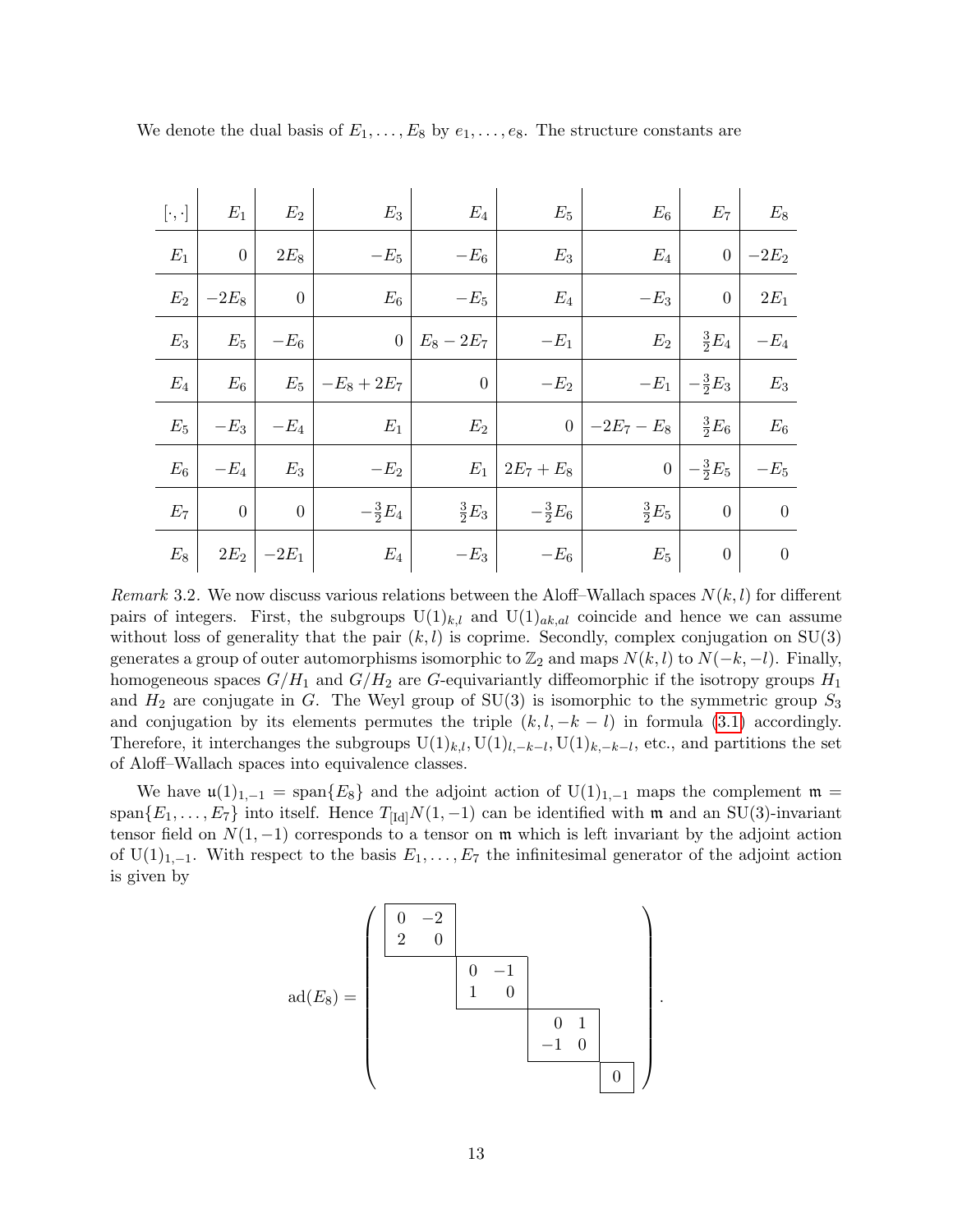Hence  $\mathfrak m$  splits into the four irreducible U(1)-modules

$$
U_1 = \text{span}\{E_1, E_2\}, \quad U_2 = \text{span}\{E_3, E_4\}, \quad U_3 = \text{span}\{E_5, E_6\}, \quad U_4 = \text{span}\{E_7\}.
$$

If we denote the irreducible representation of U(1) of weight m by  $\mathbb{C}_m$  we get

<span id="page-13-4"></span>
$$
\mathfrak{m} = U_1 \oplus U_2 \oplus U_3 \oplus U_4 = \mathbb{C}_2 \oplus \mathbb{C}_1 \oplus \mathbb{C}_{-1} \oplus \mathbb{R},\tag{3.3}
$$

Hence m has two isotypical components. The equivalence classes of  $N(1, -1)$  and  $N(1, 1)$  are the only equivalence classes with this property and therefore are called the exceptional Aloff–Wallach spaces. The other Aloff–Wallach spaces are called *generic*.

We fix the SU(3)-invariant metric q on  $N(1, -1)$  for which  $E_1, \ldots, E_8$  is an orthonormal basis as a background metric which allows us to consider any other SU(3)-invariant metric g on  $N(1, -1)$ as an SU(3)-invariant symmetric section of the endomorphism bundle. Because the submodules  $U_2$  and  $U_3$  are isomorphic, not every  $U(1)_{1,-1}$ -invariant endomorphism of m is diagonal. We can identify  $U_2$  and  $U_3$  with  $\mathbb C$  by identifying  $xE_3 + yE_4$  and  $xE_5 + yE_6$  with  $x + iy$ , respectively. Over the real numbers the space of U(1)-equivariant endomorphisms  $\mathbb{C}_1 \to \mathbb{C}_{-1}$  is generated by  $z \mapsto \overline{z}$  and  $z \mapsto i\overline{z}$ . With the above identifications this corresponds to  $e_3 \otimes E_5 - e_4 \otimes E_6$  and  $e_3 \otimes E_6 + e_4 \otimes E_5$ , respectively. Hence any invariant symmetric endomorphism on m with respect to the basis  $E_1, \ldots, E_7$  is of the form

$$
a^{2} Id_{U_{1}} + b^{2} Id_{U_{2}} + c^{2} Id_{U_{3}} + f^{2} Id_{U_{4}} + v(e_{3} \otimes E_{5} - e_{4} \otimes E_{6}) + w(e_{3} \otimes E_{6} + e_{4} \otimes E_{5}) + v(e_{5} \otimes E_{3} - e_{6} \otimes E_{4}) + w(e_{5} \otimes E_{4} + e_{6} \otimes E_{3}).
$$
\n(3.4)

In particular, the space of SU(3)-invariant metrics on  $N(1, -1)$  is 6-dimensional.

<span id="page-13-2"></span>Remark 3.5. In addition to the left multiplication of G on  $G/H$ , there is another action given by conjugation with elements of the normaliser  $N_G(H) = \{g \in G | gHg^{-1} = H\}$ . In our case  $N_{SU(3)}(U(1)_{1,-1})$  is the maximal torus of diagonal matrices in SU(3) isomorphic to U(1)<sup>2</sup>. We are particularly interested in the subgroup of the normaliser given by the embedding

<span id="page-13-1"></span><span id="page-13-0"></span>
$$
e^{i\theta} \mapsto \begin{pmatrix} e^{-i\theta} & 0 & 0 \\ 0 & e^{-i\theta} & 0 \\ 0 & 0 & e^{i2\theta} \end{pmatrix},
$$
 (3.6)

which is generated by  $2E_7$ . The action of  $E_7$  leaves the diagonal part of the endomorphism [\(3.4\)](#page-13-0) invariant but we have

$$
ad(2E_7)(e_3 \otimes E_5 - e_4 \otimes E_6) = -6(e_3 \otimes E_6 + e_4 \otimes E_5),
$$
  

$$
ad(2E_7)(e_3 \otimes E_6 + e_4 \otimes E_5) = 6(e_3 \otimes E_5 - e_4 \otimes E_6).
$$

This has several consequences. First, Reidegeld [\[Rei08,](#page-43-2) p. 154] concludes that in the non-diagonal case it suffices to consider 5 instead of 6 parameters. Secondly, any SU(3)-invariant metric on  $N(1, -1)$  with this additional U(1)-symmetry is diagonal, i.e. of the form

<span id="page-13-5"></span>
$$
a^2(e_1^2 + e_2^2) + b^2(e_3^2 + e_4^2) + c^2(e_5^2 + e_6^2) + f^2e_7^2.
$$
 (3.7)

<span id="page-13-3"></span>We say that the metric is  $SU(3) \times U(1)$ -invariant. The space of  $SU(3) \times U(1)$ -invariant metrics on  $N(1, -1)$  is 4-dimensional.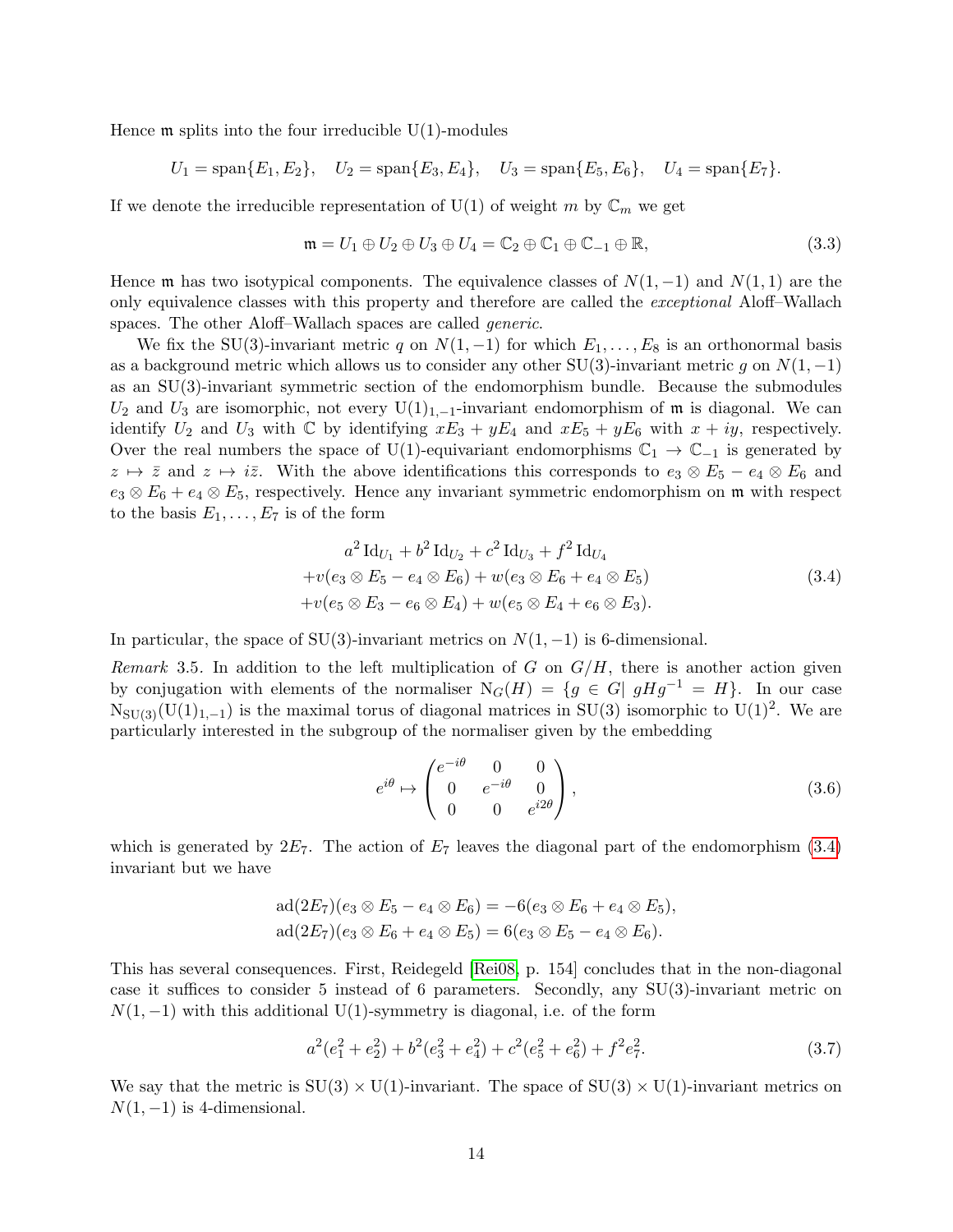Remark 3.8. Besides the Aloff–Wallach spaces, three further homogeneous spaces with a transitive action of SU(3) are relevant to us.  $F_3 = U(3)/U(1)^3 = SU(3)/U(1)^2$  is the manifold of complete flags in  $\mathbb{C}^3$ . If we embed SU(2) in SU(3) as

$$
A \mapsto \begin{pmatrix} A & 0 \\ 0 & 1 \end{pmatrix},
$$

then  $S^5 = SU(3)/SU(2)$  is the 5-sphere and  $\mathbb{C}P^2 = SU(3)/(SU(2) \times U(1))$ , where  $U(1)$  denotes the subgroup [\(3.6\)](#page-13-1) of SU(3). Any Aloff–Wallach space  $N(k, l)$  is a circle bundle over  $F_3$ . For example, the bundle structure of  $N(1, -1)$  over  $F_3$  is given by right multiplication with the circle [\(3.6\)](#page-13-1) and thus is generated by  $2E_7$ . The flag manifold  $F_3$  is the twistor space of  $\mathbb{C}P^2$ , and in particular an  $S^2$ -bundle over  $\mathbb{C}P^2$ . This leads to a fibration of each Aloff–Wallach space  $N(k, l)$  over  $\mathbb{C}P^2$ . As discussed in Remark [3.2,](#page-12-0) permutations of the triple  $(k, l - k - l)$  lead to isomorphic Aloff–Wallach spaces. However, the fibration structure over  $\mathbb{C}P^2$  depends on the choice of a particular triple in an equivalent class. The fibres of  $N(k, l)$  over  $\mathbb{C}P^2$  are given by the lens spaces  $L(1, |k + l|)$  (for more details we refer to [\[GS02,](#page-42-11) Section 4.1]). Here for convenience  $L(1,0)$  is defined to be  $S^1 \times S^2$ . The equivalence class of the Aloff–Wallach space  $N(k, l)$  therefore gives rise to  $L(1, |k|), L(1, |l|)$ and  $L(1, |k+l|)$ -bundles over  $\mathbb{C}P^2$ . The equivalence classes of the exceptional Aloff–Wallach spaces  $N(1, -1)$  and  $N(1, 1)$  give rise to two different bundle structures while the equivalence classes of the generic Aloff–Wallach spaces give rise to three different bundle structures.

## <span id="page-14-0"></span>3.2 Spin(7)-structures with principal orbit  $N(1, -1)$

We now want to describe  $SU(3) \times U(1)$ -invariant cohomogeneity one Spin(7)-structures with principal orbit  $N(1, -1)$ , where the extra U(1)-factor acts as described in Remark [3.5.](#page-13-2) We adopt the viewpoint from Section [2.2](#page-8-0) that outside the singular orbit a torsion-free cohomogeneity one  $Spin(7)$ -structure is a solution to the evolution equation  $(2.11)$  in the space of co-closed invariant G<sub>2</sub>-structures on  $N(1, -1)$ . In Remark [3.8](#page-13-3) we have explained that  $N(1, -1)$  is a circle bundle over the flag manifold  $F_3$ . In the introduction we have noted the motivation for this work: torsion-free ALC Spin(7)-structures with principal orbit  $N(1, -1)$  collapsing to the SU(3)-invariant Bryant– Salamon AC G<sub>2</sub>-metric on  $\Lambda^2_{-} \mathbb{C}P^2$ , which is asymptotic to the cone over the homogeneous nearly Kähler structure on the flag manifold  $F_3$ . We want to describe  $SU(3) \times U(1)$ -invariant Spin(7)structures with principal orbit  $N(1, -1)$  in such a way that we can easily read off this fibration.

We start with the base  $F_3$ . The circle bundle structure of  $N(1, -1)$  over  $F_3$  is generated by  $2E_7$ . Therefore  $T_{\text{Id}}F_3 \cong U_1 \oplus U_2 \oplus U_3 = \text{span}\{E_1, \cdots, E_6\}$ . We denote  $e_{i_1} \wedge \cdots \wedge e_{i_k}$  by  $e_{i_1...i_k}$ . The SU(3)-invariant nearly Kähler structure on  $F_3$  is given by (see [\[MS10,](#page-43-7) Section 6])

$$
\omega_0 = e_{12} + e_{43} + e_{56},\tag{3.9a}
$$

$$
\Omega_0 = e_{136} + e_{246} + e_{235} - e_{145} + i(e_{236} - e_{146} - e_{135} - e_{245}).\tag{3.9b}
$$

To determine the space of SU(3)-invariant G<sub>2</sub>-structures on  $N(1, -1)$  we need to compute the other invariant 3-forms. In the course of this computation we need the following

<span id="page-14-1"></span>**Lemma 3.10.** Let  $\mathbb{C}_k = \text{Span}\{v_1, v_2\}$  be an oriented U(1)-module of weight k and  $\mathbb{C}_l = \text{Span}\{v'_1, v'_2\}$ be an oriented  $U(1)$ -module of weight l. Then as oriented  $U(1)$ -modules we have

<span id="page-14-3"></span>
$$
\mathbb{C}_k \otimes \mathbb{C}_l = \mathbb{C}_{k+l} \oplus \mathbb{C}_{k-l},
$$

<span id="page-14-2"></span>where

$$
\mathbb{C}_{k+l} = \text{Span}\{v_1 \otimes v_1' - v_2 \otimes v_2', v_1 \otimes v_2' + v_2 \otimes v_1'\},
$$
  

$$
\mathbb{C}_{k-l} = \text{Span}\{v_1 \otimes v_2' - v_2 \otimes v_1', v_1 \otimes v_1' + v_2 \otimes v_2'\}.
$$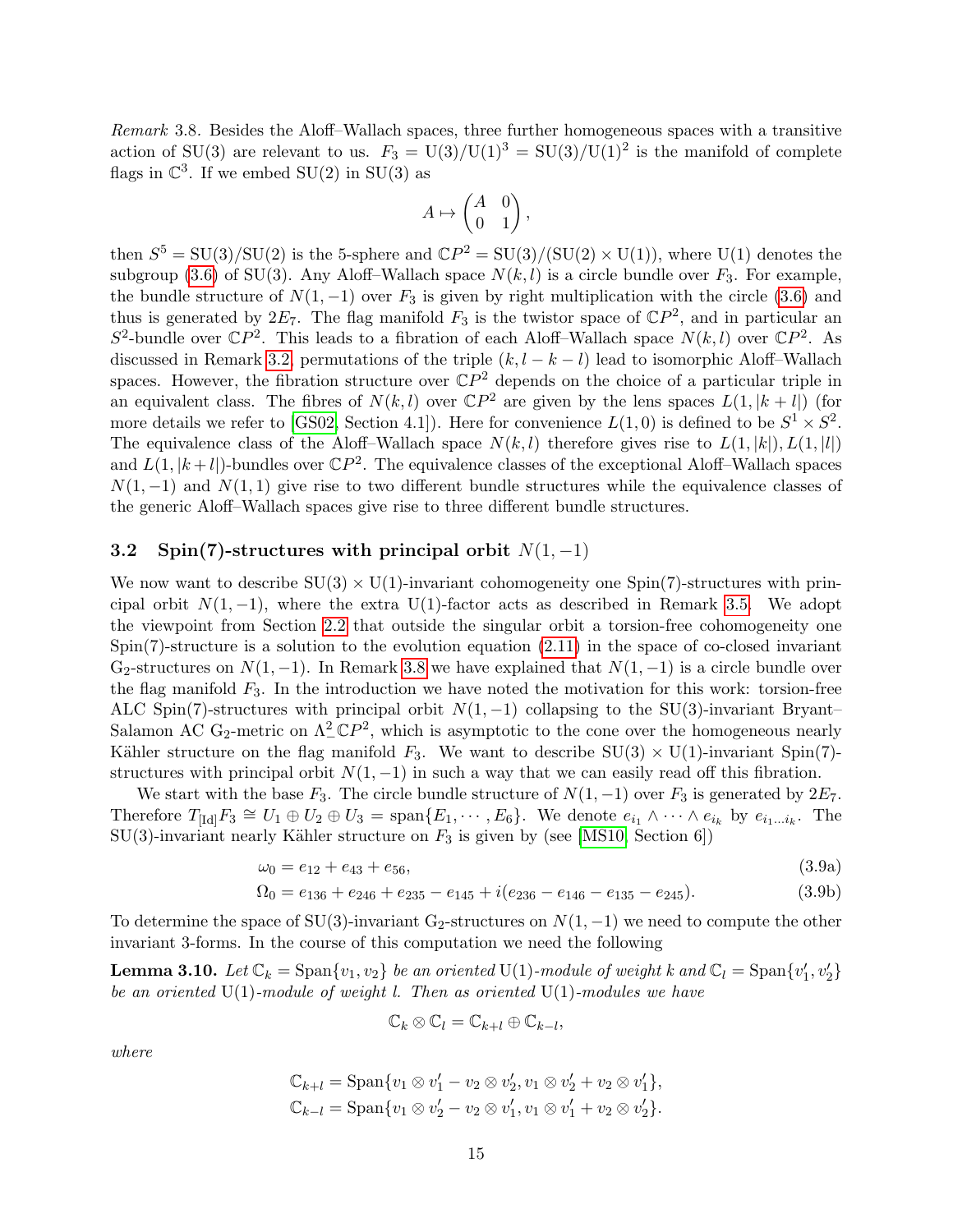**Lemma 3.11.** (i) The space of SU(3)-invariant 1-forms on  $N(1,-1)$  is spanned by  $e_7$ . (ii) The space of SU(3)-invariant 2-forms on  $N(1, -1)$  is five dimensional and spanned by

 $e_{12}, e_{34}, e_{56}, e_{35} - e_{46}, e_{36} + e_{45}.$ 

(iii) The space of SU(3)-invariant 3-forms on  $N(1, -1)$  is seven dimensional and spanned by

 $e_{127}, e_{347}, e_{567}, e_{357} - e_{467}, e_{367} + e_{457}$ 

Re  $\Omega_0 = e_{136} - e_{145} + e_{235} + e_{246}$ , Im  $\Omega_0 = -e_{146} - e_{135} + e_{236} - e_{245}$ .

Proof. (i) follows immediately from [\(3.3\)](#page-13-4).

(ii) As  $U(1)$ -modules we have

$$
U_1^* \cong U_1 \cong \mathbb{C}_2, \quad U_2^* \cong U_2 \cong \mathbb{C}_1, \quad U_3^* \cong U_3 \cong \mathbb{C}_{-1}, \quad U_4^* \cong U_4 \cong \mathbb{R}.
$$

Using Lemma [3.10](#page-14-1) we compute the invariant 2-forms:

$$
\Lambda^2 \mathfrak{m}^* = \Lambda^2 U_1 \oplus \Lambda^2 U_2 \oplus \Lambda^2 U_3 \oplus (U_1 \oplus U_2 \oplus U_3) \otimes U_4 \oplus (U_1 \otimes U_2) \oplus (U_1 \otimes U_3) \oplus (U_2 \otimes U_3)
$$
  
\n
$$
\cong \mathbb{R}^3 \oplus \mathbb{C}_2 \oplus \mathbb{C}_1 \oplus \mathbb{C}_{-1} \oplus (\mathbb{C}_3 \oplus \mathbb{C}_1) \oplus (\mathbb{C}_3 \oplus \mathbb{C}_1) \oplus (\mathbb{C}_2 \oplus \mathbb{R}^2).
$$

If we write  $U_2^* = \text{span}\{e_3, e_4\}$  and  $U_3^* = \text{span}\{e_5, e_6\}$  as oriented U(1)-modules of weight 1 and -1, respectively, then the trivial  $\mathbb{R}^2 \subset U_2^* \otimes U_3^*$  is spanned by

$$
e_{35}-e_{46},\quad e_{36}+e_{45}.
$$

Hence the space of invariant 2-forms is 5-dimensional and spanned by the claimed forms. (iii) The space of 3-forms decomposes as

$$
\Lambda^3 \mathfrak{m}^* = \Lambda^2 U_1 \otimes (U_2 \oplus U_3 \oplus \mathbb{R}) \oplus \Lambda^2 U_2 \otimes (U_1 \oplus U_3 \oplus \mathbb{R}) \oplus \Lambda^2 U_3 \otimes (U_1 \oplus U_2 \oplus \mathbb{R})
$$
  

$$
\oplus (U_1 \otimes U_2 \otimes U_3) \oplus (U_1 \otimes U_2 \otimes \mathbb{R}) \oplus (U_1 \otimes U_3 \otimes \mathbb{R}) \oplus (U_2 \otimes U_3 \otimes \mathbb{R}).
$$

We have

$$
U_1 \otimes U_2 \otimes U_3 = \mathbb{C}_2 \otimes \mathbb{C}_1 \otimes \mathbb{C}_{-1} = \mathbb{C}_4 \oplus 2\mathbb{C}_2 \oplus \mathbb{R}^2.
$$

The  $\mathbb{C}_1$  part in  $U_1 \otimes U_2$  is spanned by

 $e_{14} - e_{23}$ ,  $e_{13} + e_{24}$ .

Hence the invariant part of  $U_1 \otimes U_2 \otimes U_3$  is spanned by

$$
(e_{14}-e_{23}) \wedge e_5 - (e_{13}+e_{24}) \wedge e_6, (e_{14}-e_{23}) \wedge e_6 + (e_{13}+e_{24}) \wedge e_5.
$$

We conclude that the space of invariant 3-forms is 7-dimensional and spanned by the claimed forms.  $\Box$ 

<span id="page-15-0"></span>Using the Maurer–Cartan equation and the structural constants we can compute the exterior derivatives of some of the invariant forms computed in Lemma [3.11.](#page-14-2)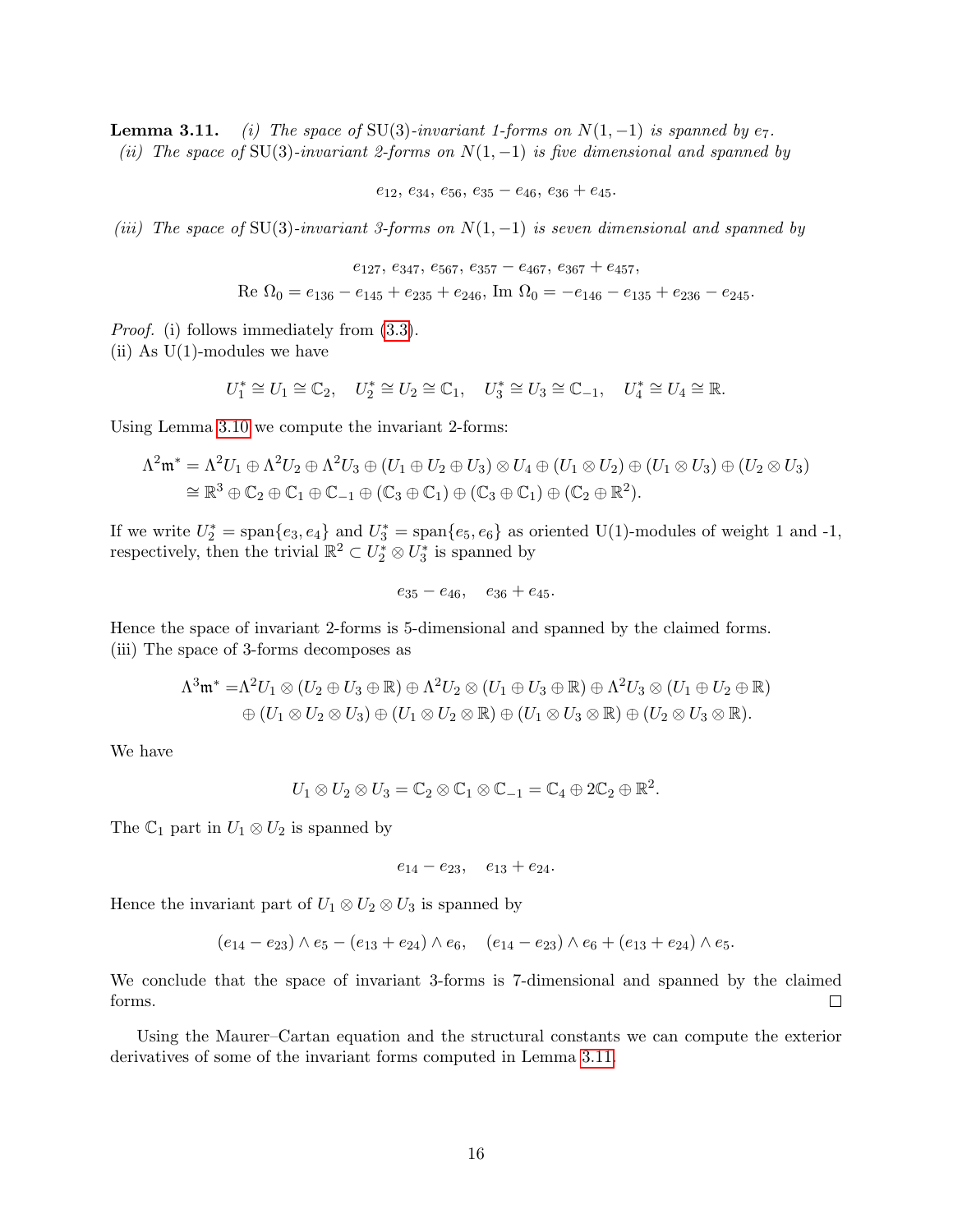Lemma 3.12. We have

$$
de_7 = -2e_{43} + 2e_{56},
$$
  
\n
$$
de_{12} = de_{43} = de_{56} = \text{ Re }\Omega_0,
$$
  
\n
$$
de_{127} = \text{ Re }\Omega_0 \wedge e_7 - 2e_{1243} + 2e_{1256},
$$
  
\n
$$
de_{437} = \text{ Re }\Omega_0 \wedge e_7 + 2e_{4356},
$$
  
\n
$$
de_{567} = \text{ Re }\Omega_0 \wedge e_7 - 2e_{4356},
$$
  
\n
$$
d\text{Im }\Omega_0 = -2\omega_0^2,
$$
  
\n
$$
d(e_{357} - e_{467}) = d(e_{367} + e_{457}) = 0.
$$

Now we are ready to describe  $SU(3) \times U(1)$ -invariant Spin(7)-structures on  $(0, \infty) \times N(1, -1)$ in a way such that the asymptotic behaviour can be conveniently read off the coefficient func-tions. Starting with the homogeneous nearly Kähler structure [\(3.9\)](#page-14-3) on  $F_3$ , we can scale  $U_1, U_2, U_3$ respectively by non-zero  $a, b, c$  to get the invariant SU(3)-structure

$$
\omega = a^2 e_{12} + b^2 e_{43} + c^2 e_{56},
$$
  

$$
\Omega = abc \Omega_0.
$$

On  $(0, \infty) \times F_3$  we evolve such SU(3)-structures to get the  $G_2$ -structure

$$
\tilde{\varphi} = dt \wedge \omega + \text{Re } \Omega = a^2 dt \wedge e_{12} + b^2 dt \wedge e_{43} + c^2 dt \wedge e_{56} + abc \text{ Re } \Omega_0,
$$
  

$$
*\tilde{\varphi} = \frac{1}{2}\omega^2 - dt \wedge \text{Im } \Omega = a^2 b^2 e_{1243} + b^2 c^2 e_{4356} + c^2 a^2 e_{1256} - abc \ dt \wedge \text{Im } \Omega_0.
$$

If we now consider  $(0, \infty) \times N(1, -1)$  as a circle bundle over  $(0, \infty) \times F_3$ , this  $G_2$ -structure together with the multiple  $-fe_7$  of the invariant connection gives the Spin(7)-structure

$$
\psi = (-fe_7) \wedge \tilde{\varphi} + *\tilde{\varphi}
$$
  
= (-fe\_7) \wedge (a<sup>2</sup>dt \wedge e\_{12} + b<sup>2</sup>dt \wedge e\_{43} + c<sup>2</sup>dt \wedge e\_{56} + abc \text{ Re } \Omega\_0)  
+ (a<sup>2</sup>b<sup>2</sup>e\_{1243} + b<sup>2</sup>c<sup>2</sup>e\_{4356} + c<sup>2</sup>a<sup>2</sup>e\_{1256} - abc dt \wedge \text{Im } \Omega\_0)  
= a<sup>2</sup>fdt \wedge e\_{127} + b<sup>2</sup>fdt \wedge e\_{437} + c<sup>2</sup>fdt \wedge e\_{567} - abc dt \wedge \text{Im } \Omega\_0  
+ abcf \text{ Re } \Omega\_0 \wedge e\_7 + a<sup>2</sup>b<sup>2</sup>e\_{1243} + b<sup>2</sup>c<sup>2</sup>e\_{4356} + c<sup>2</sup>a<sup>2</sup>e\_{1256}. (3.13)

By the formulas [\(2.5\)](#page-8-2) and [\(2.6\)](#page-8-3) the Spin(7)-structure [\(3.13\)](#page-16-0) induces the metric

<span id="page-16-1"></span><span id="page-16-0"></span>
$$
g = dt^{2} + a^{2}(e_{1}^{2} + e_{2}^{2}) + b^{2}(e_{3}^{2} + e_{4}^{2}) + c^{2}(e_{5}^{2} + e_{6}^{2}) + f^{2}e_{7}^{2}.
$$
 (3.14)

<span id="page-16-2"></span>Remark 3.15. As promised the choice of parameters  $a, b, c, f$  easily allows to read off the asymptotic behaviour. Because the nearly Kähler structure on  $F_3$  is given by  $a = b = c = 1$  and the coefficient f describes the length of the circle fibres of the circle bundle  $(0, \infty) \times N(1, -1) \to (0, \infty) \times F_3$ ,  $\psi$  is an ALC Spin(7)-structure asymptotic to a circle bundle with fibre length  $\ell$  over the G<sub>2</sub>-cone over the homogeneous nearly Kähler structure on  $F_3$  if

$$
a(t)/t \to 1
$$
,  $b(t)/t \to 1$ ,  $c(t)/t \to 1$ ,  $f(t) \to \ell$  as  $t \to \infty$ .

While the above construction of the  $Spin(7)$ -structure is helpful in reading off the asymptotic behaviour, it is not compatible with the viewpoint from Section [2.2](#page-8-0) that cohomogeneity one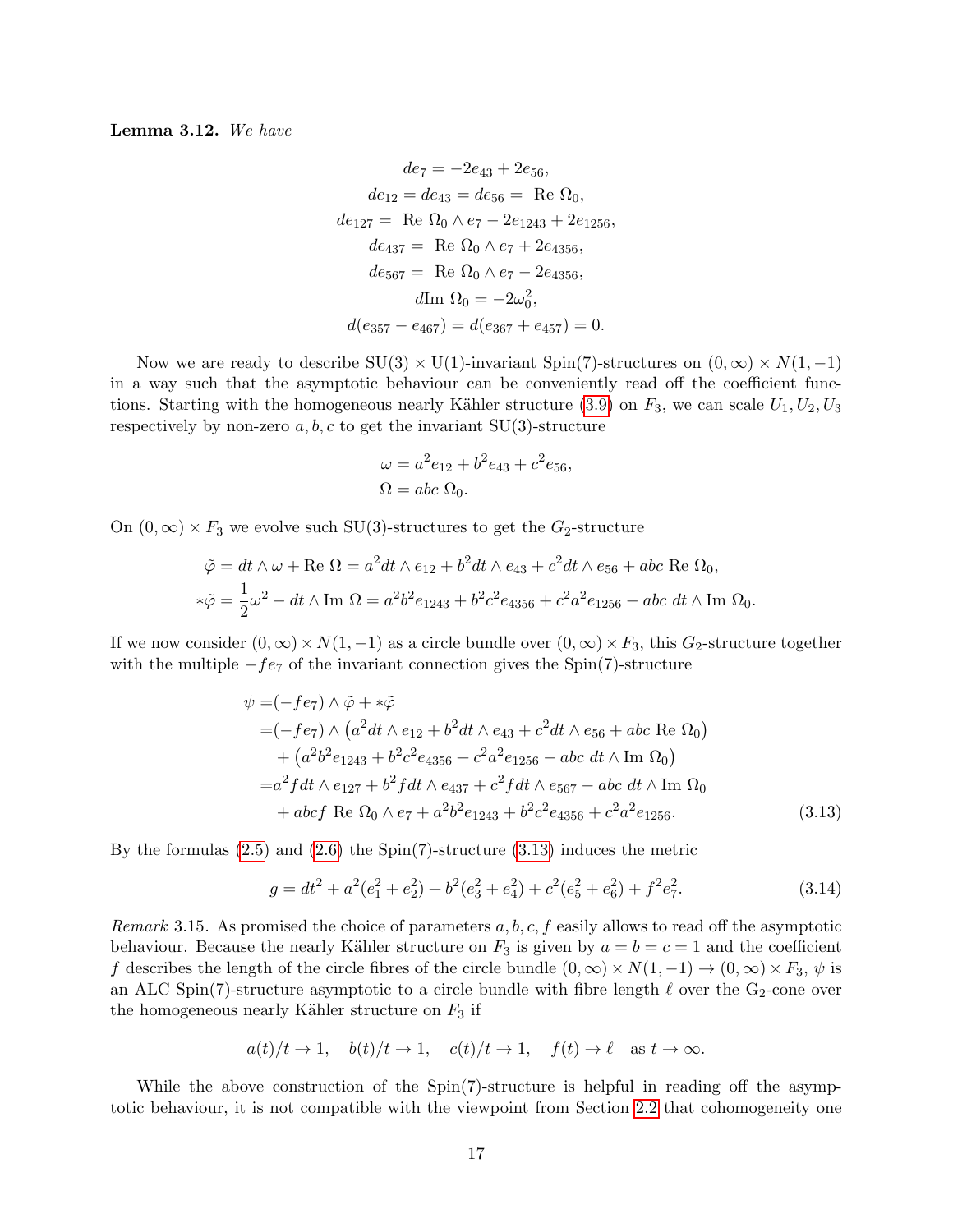$Spin(7)$ -metrics correspond to an evolution of  $G_2$ -structures. However, alternatively we can consider  $N(1,-1)$  as a circle bundle over  $F_3$  now equipped with the rotated SU(3)-structure  $(\omega,\Omega) = (\omega,i\Omega)$ . Then on  $N(1, -1)$  we get the  $G_2$ -structure

$$
\varphi = (fe_7) \wedge \omega + \text{Re } \tilde{\Omega}
$$
  
=  $f\omega \wedge e_7 - abc \text{ Im } \Omega_0$   
=  $a^2 fe_{127} + b^2 fe_{437} + c^2 fe_{567} - abc \text{ Im } \Omega_0$ ,  

$$
*\varphi = \frac{1}{2}\omega^2 - (fe_7) \wedge \text{Im } \tilde{\Omega}
$$
  
=  $a^2b^2e_{1243} + b^2c^2e_{4356} + c^2a^2e_{1256} + abcf \text{ Re } \Omega_0 \wedge e_7$ .

This  $G_2$ -structure induces on  $(0, \infty) \times N(1, -1)$  the Spin(7)-structure

$$
\psi = dt \wedge \varphi + * \varphi,
$$

which coincides with [\(3.13\)](#page-16-0).

Remark 3.16. In Remark [3.5](#page-13-2) we showed that any  $SU(3) \times U(1)$ -invariant metric on  $N(1, -1)$  is purely diagonal. Furthermore, a direct computation shows that the additional  $U(1)$ -action also preserves the G<sub>2</sub>-structure  $\varphi$ . Therefore, we are really studying SU(3)  $\times$  U(1)-invariant Spin(7)-structures.

The next Lemma shows that the static part of the torsion-free condition [\(2.10a\)](#page-9-2), i.e. that  $\varphi$  is coclosed, is always satisfied.

<span id="page-17-0"></span>**Lemma 3.17.** The G<sub>2</sub>-structure  $\varphi$  is coclosed.

Proof. Using Lemma [3.12](#page-15-0) we get

$$
d * \varphi = a^2 b^2 \text{Re } \Omega_0 \wedge (e_{12} + e_{43}) + b^2 c^2 \text{Re } \Omega_0 \wedge (e_{43} + e_{56}) + c^2 a^2 \text{Re } \Omega_0 \wedge (e_{56} + e_{12})
$$
  
+  $abc f (d \text{Re } \Omega_0 \wedge e_7 - \text{Re } \Omega_0 \wedge (-2e_{43} + 2e_{56})).$ 

The result follows because

$$
Re \Omega_0 \wedge e_{12} = Re \Omega_0 \wedge e_{43} = Re \Omega_0 \wedge e_{56} = 0
$$

 $\Box$ 

and Re  $\Omega_0$  is closed by the nearly Kähler condition [\(2.12\)](#page-10-0).

*Remark* 3.18. With [\(3.13\)](#page-16-0) we have constructed one  $SU(3) \times U(1)$ -invariant Spin(7)-structure which induces the metric [\(3.14\)](#page-16-1). To see if there are others, we can ask equivalently what  $SU(3) \times U(1)$ invariant G<sub>2</sub>-structures other than  $\varphi$  induce the metric [\(3.7\)](#page-13-5) on  $N(1, -1)$ . Any other SU(3)-invariant G<sub>2</sub>-structure on  $N(1, -1)$  can be obtained from  $\varphi$  by pulling back with an SU(3)-invariant diffeomorphism, i.e. a U(1)<sub>1,-1</sub>-invariant isomorphism of  $m$ . These are given by the normaliser  $N_{GL(7,\mathbb{R})}U(1)_{1,-1}$ . Those which give rise to the same metric are given by  $N_{SO(7)}U(1)_{1,-1}$ . As  $\varphi$  is preserved exactly by  $N_{G_2}U(1)_{1,-1}$  we see that the set of all SU(3)-invariant G<sub>2</sub>-structures on  $N(1, -1)$  which induce the metric [\(3.7\)](#page-13-5) is parametrised by  $N_{\rm SO(7)}U(1)_{1,-1}/N_{\rm G_2}U(1)_{1,-1}$ . Reidegeld [\[Rei10,](#page-43-1) (42) on p. 22] has shown that the connected component of the identity is isomorphic to U(1). Furthermore, he has shown that  $\psi$  is up to discrete symmetries the only  $SU(3) \times U(1)$ invariant Spin(7)-structure inducing the metric  $g$  which can be torsion-free [\[Rei10,](#page-43-1) Theorem 4.4 (2). The reason is that the other invariant G<sub>2</sub>-structures in the connected component of  $\varphi$  are not coclosed, i.e. fail to solve the static condition [\(2.10a\)](#page-9-2).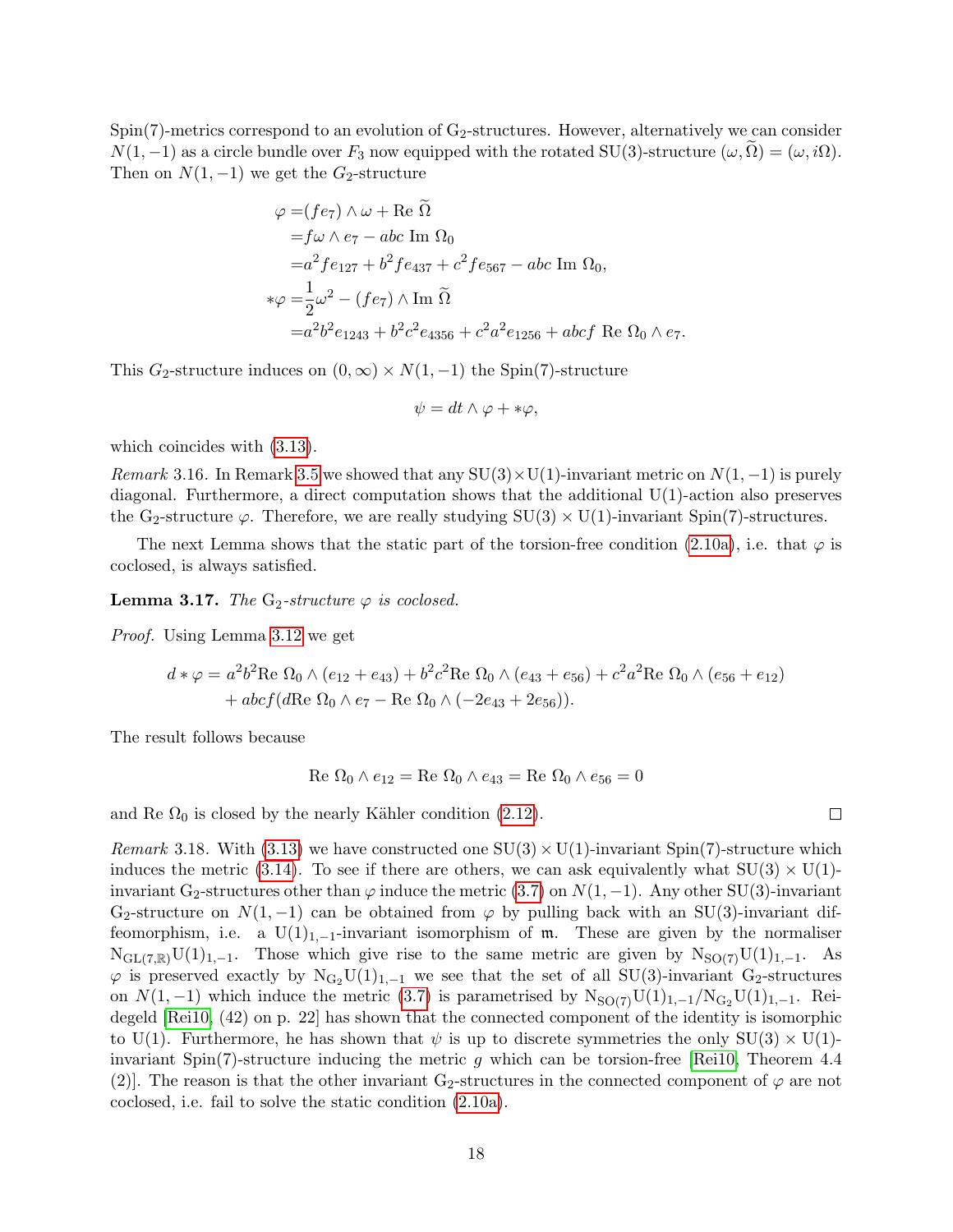The evolution equation [\(2.11\)](#page-9-1) given by  $d\varphi = \partial_t * \varphi$  is equivalent to an ODE system for the coefficient functions  $a, b, c, f$ .

**Proposition 3.19.** The Spin(7)-structure [\(3.13\)](#page-16-0) on  $I \times N(1, -1)$ , where  $I \subset \mathbb{R}_t$  is some interval, is torsion-free if and only if  $(a, b, c, f)$  is a solution of the ODE system

<span id="page-18-1"></span><span id="page-18-0"></span>
$$
\frac{\dot{a}}{a} = \frac{b^2 + c^2 - a^2}{abc},
$$
\n(3.20a)

$$
\frac{\dot{b}}{b} = \frac{c^2 + a^2 - b^2}{abc} - \frac{f}{b^2},
$$
\n(3.20b)

$$
\frac{\dot{c}}{c} = \frac{a^2 + b^2 - c^2}{abc} + \frac{f}{c^2},
$$
\n(3.20c)

$$
\frac{\dot{f}}{f} = \frac{f}{b^2} - \frac{f}{c^2}.
$$
\n(3.20d)

The holonomy of the associated metric is all of  $Spin(7)$ .

*Proof.*  $\psi$  is torsion-free if and only if  $\varphi$  solves the system [\(2.10\)](#page-9-3). By Lemma [3.17](#page-17-0) the static equation [\(2.10a\)](#page-9-2) is always satisfied. The evolution equation [\(2.10b\)](#page-9-4) is equivalent to a system of ODEs, which we now derive using Lemma [3.12.](#page-15-0)

$$
d\varphi = a^2 f(\text{Re }\Omega_0 \wedge e_7 - 2e_{1243} + 2e_{1256}) + b^2 f(\text{Re }\Omega_0 \wedge e_7 + 2e_{4356})
$$
  
+  $c^2 f(\text{Re }\Omega_0 \wedge e_7 - 2e_{4356}) + 2abc \omega_0^2$   
=  $(a^2 + b^2 + c^2)f \text{ Re }\Omega_0 \wedge e_7$   
+  $(-2a^2 f + 4abc)e_{1243} + (2a^2 f + 4abc)e_{1256} + (2b^2 f - 2c^2 f + 4abc)e_{4356}.$ 

Equating this with  $\partial_t * \varphi$  leads to the system

$$
\partial_t(a^2b^2) = -2a^2f + 4abc,
$$
  
\n
$$
\partial_t(b^2c^2) = 2b^2f - 2c^2f + 4abc,
$$
  
\n
$$
\partial_t(c^2a^2) = 2a^2f + 4abc,
$$
  
\n
$$
\partial_t(abcf) = (a^2 + b^2 + c^2)f.
$$

Denoting differentiation with respect to  $t$  by a dot, we can simplify the above system to get

$$
\frac{\dot{a}}{a} + \frac{\dot{b}}{b} = -\frac{f}{b^2} + 2\frac{c^2}{abc}
$$

$$
\frac{\dot{b}}{b} + \frac{\dot{c}}{c} = \frac{f}{c^2} - \frac{f}{b^2} + 2\frac{a^2}{abc}
$$

$$
\frac{\dot{c}}{c} + \frac{\dot{a}}{a} = \frac{f}{c^2} + 2\frac{b^2}{abc}
$$

$$
\frac{\dot{a}}{a} + \frac{\dot{b}}{b} + \frac{\dot{c}}{c} + \frac{\dot{f}}{f} = \frac{a^2 + b^2 + c^2}{abc}.
$$

<span id="page-18-2"></span>This finally gives [\(3.20\)](#page-18-0). The statement about the holonomy group follows from [\[Rei10,](#page-43-1) Theorem 4.4]  $\Box$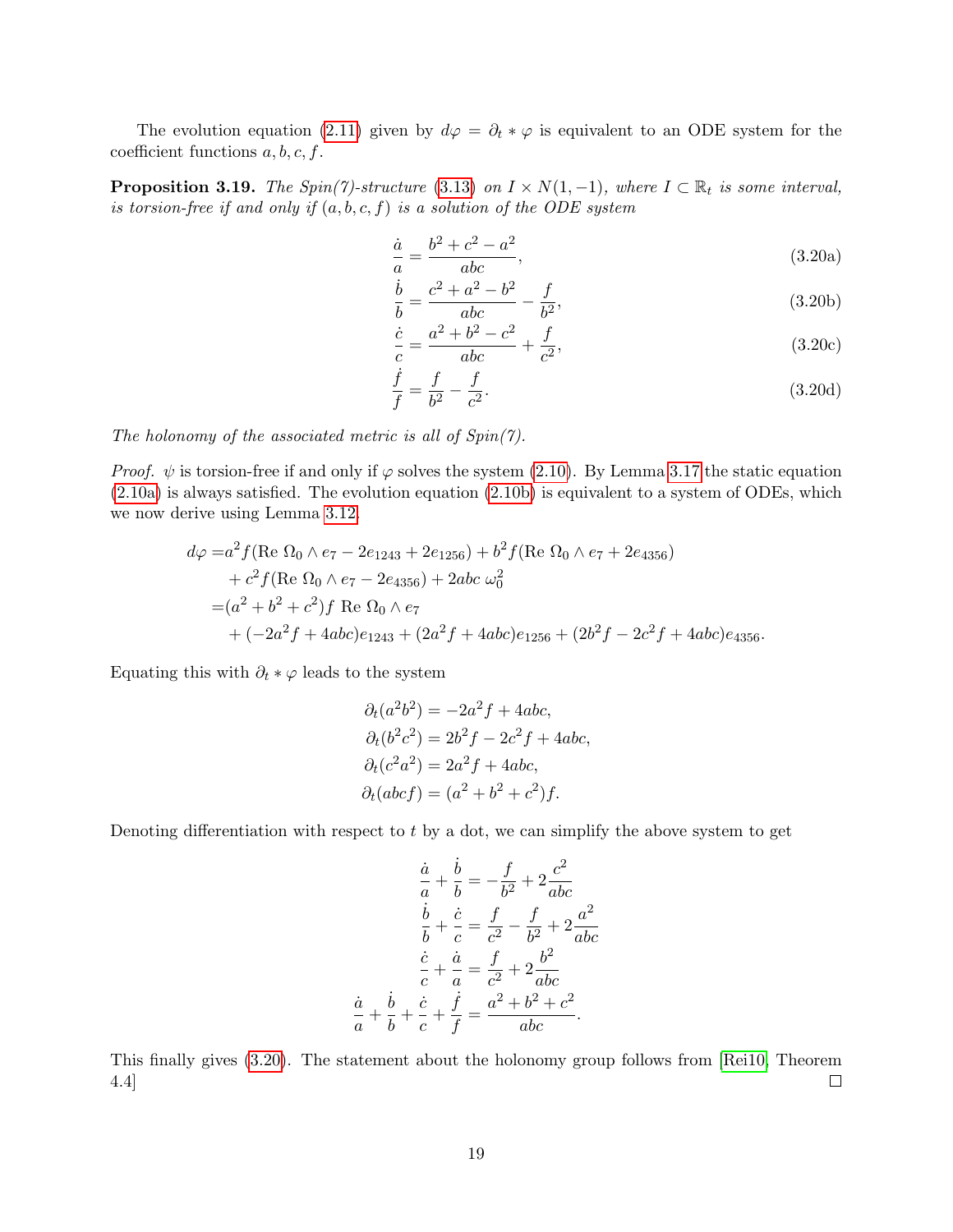*Remark* 3.21. The system [\(3.20\)](#page-18-0) is compatible with  $f \equiv 0, b \equiv c$ . It reduces to

$$
\dot{a} = 2 - \frac{a^2}{b^2},\tag{3.22a}
$$

$$
\dot{b} = \frac{a}{b}.\tag{3.22b}
$$

If we introduce the parameter r such that  $b(r) = r$  we get the general solution

$$
a(r) = r \left( 1 + \frac{C}{r^4} \right)^{\frac{1}{2}},
$$

where C is a constant of integration. Up to the scale of  $(a, b)$  there are three cases corresponding to  $C = -1, 0, 1$ . The case  $C = 0$  gives the G<sub>2</sub> holonomy cone  $C(F_3)$  over the homogeneous nearly Kähler structure on  $F_3$ .  $C = -1$  with the constraint  $r \ge 1$  gives the complete Bryant–Salamon metric on  $\Lambda^2_- \mathbb{C}P^2$ , which is asymptotic to  $C(F_3)$ . The case  $C = 1$  gives a  $G_2$  metric which is singular as  $r \to 0$  and asymptotic to  $C(F_3)$  as  $r \to \infty$ . After interchanging a and c this singular space is the collapsed limit of the families  $\Omega_{\kappa}^{z}$  in Theorem [D.](#page-5-0)

<span id="page-19-1"></span>Remark 3.23. As explained in remark [3.15](#page-16-2) ALC asymptotics can be easily read off from the coefficient functions  $a, b, c, f$ . The same is true for an AC Spin(7)-structure asymptotic to the cone over the diagonal SU(3)-invariant nearly parallel G<sub>2</sub>-structure on  $N(1, -1)$ . Substituting the coefficients  $a(t) = a_c t, b(t) = b_c t, c(t) = c_c t, f(t) = f_c t$  of the conical Spin(7)-structure in the system [\(3.20\)](#page-18-0) gives

$$
a_c = \frac{2}{\sqrt{5}} \approx 0.89, \quad b_c = \sqrt{\frac{2}{15}(5 - \sqrt{5})} \approx 0.61,
$$
  

$$
c_c = \sqrt{\frac{2}{15}(5 + \sqrt{5})} \approx 0.98, \quad f_c = \frac{4}{3\sqrt{5}} \approx 0.60.
$$

<span id="page-19-2"></span>Remark 3.24. More generally, SU(3)-invariant torsion-free Spin(7)-structures with principal orbit a generic Aloff–Wallach space  $N(k, l)$  are characterised by the ODE system

<span id="page-19-0"></span>
$$
\frac{\dot{a}}{a} = \frac{b^2 + c^2 - a^2}{abc} + \frac{m}{\Delta} \frac{f}{a^2},
$$
\n(3.25a)

$$
\frac{\dot{b}}{b} = \frac{c^2 + a^2 - b^2}{abc} + \frac{l}{\Delta} \frac{f}{b^2},
$$
\n(3.25b)

$$
\frac{\dot{c}}{c} = \frac{a^2 + b^2 - c^2}{abc} + \frac{k}{\Delta} \frac{f}{c^2},
$$
\n(3.25c)

$$
\frac{\dot{f}}{f} = -\frac{m}{\Delta} \frac{f}{a^2} - \frac{l}{\Delta} \frac{f}{b^2} - \frac{k}{\Delta} \frac{f}{c^2}.
$$
\n(3.25d)

Here  $m = -k - l$  and  $\Delta = k^2 + kl + l^2$ . Besides  $N(1, -1)$  we are also interested in the principal orbit  $N(1, 0)$ , which is equivariantly diffeomorphic to  $N(1, -1)$ . Note that the system [\(3.25\)](#page-19-0) for  $(k, l, m) = (1, 0, -1)$  coincides with the system for  $(k, l, m) = (1, -1, 0)$  after swapping a and b. For us it will be convenient to consider cohomogeneity one torsion-free Spin(7)-structures with principal orbit  $N(1,0)$  as solutions of the system  $(3.20)$  after exchanging the initial conditions for a and b.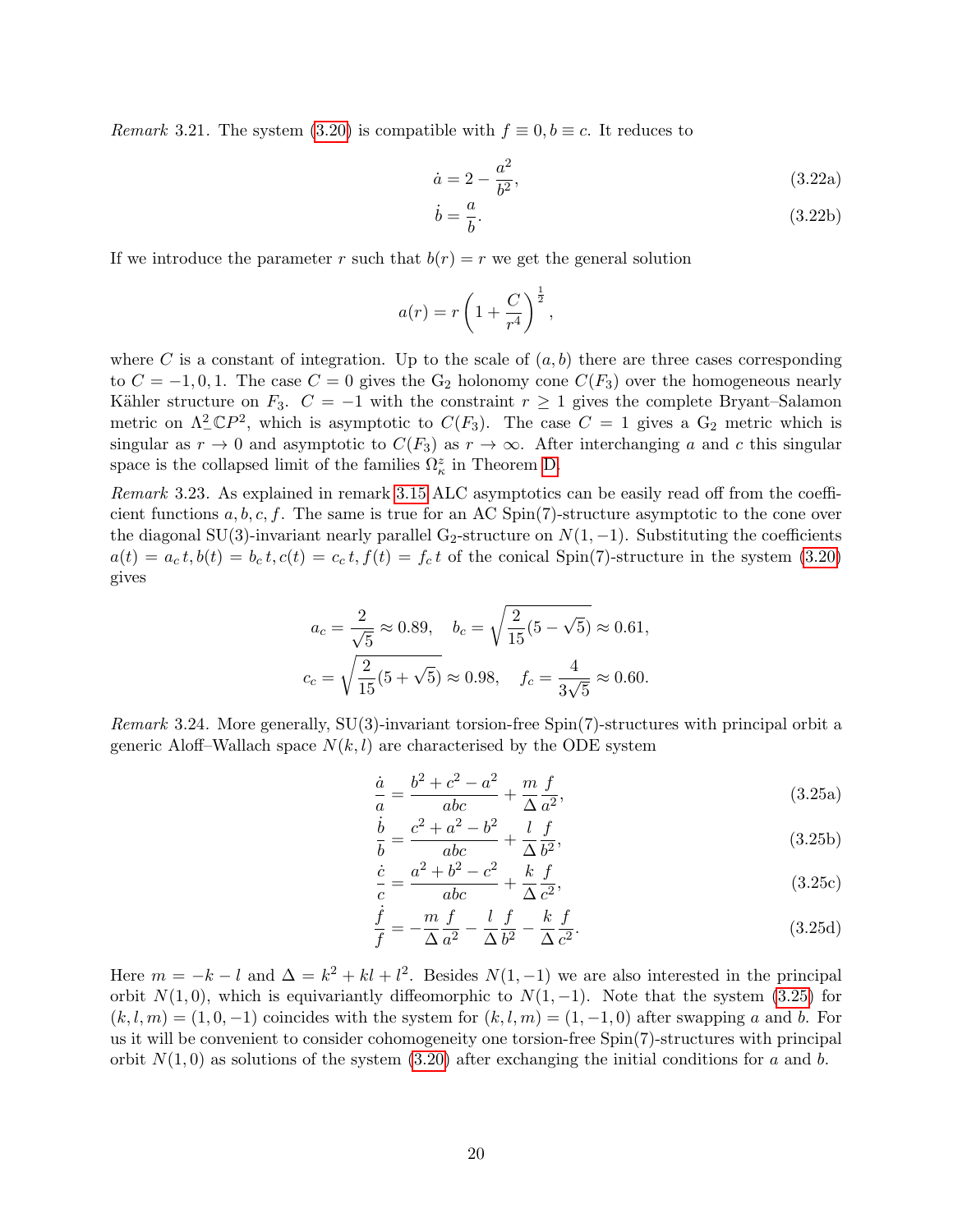#### <span id="page-20-0"></span>3.3 Preservation laws and a coordinate change on projective space

To understand the long-time behaviour of local solutions of the system [\(3.20\)](#page-18-0) it is crucial to understand preserved orderings of the functions  $a, b, c$  and f. The following Lemma is an elementary yet important observation.

<span id="page-20-1"></span>**Lemma 3.26.** Assume that a (local) solution  $(a, b, c, f)$  of the system [\(3.20\)](#page-18-0), where  $a, b, c, f$  are positive functions, satisfies both

(i)  $b < c$  and

$$
(ii) \ a < c
$$

at some time  $t_0$ . This set of conditions is preserved forward as long as the solution exists, and f is strictly monotone increasing from then onwards.

Proof. As long as the solution exists all functions stay positive. (i) Assume  $b(t_1) = c(t_1)$  for some  $t_1 > t_0$ . Then at time  $t_1$ 

$$
\dot{b} = \frac{a}{b} - \frac{f}{b},
$$
  

$$
\dot{c} = \frac{a}{b} + \frac{f}{b}.
$$

Because  $f > 0$  we get  $\dot{b}(t_1) < \dot{c}(t_1)$ , which is a contradiction. (ii) Assume  $a(t_1) = c(t_1)$  for some  $t_1 > t_0$ . Then at time  $t_1$ 

$$
\dot{c} = \frac{b}{a} + \frac{f}{c} > \frac{b}{a} = \dot{a}.
$$

 $\dot{f}$ 

The monotonicity of  $f$  is a direct consequence of (i) as

$$
= \frac{f^2}{b^2} - \frac{f^2}{c^2}.
$$

The previous Lemma suggests that the quotients  $a/c$  and  $b/c$  are well-behaved. Because the right-hand side of the ODE system [\(3.20\)](#page-18-0) is homogeneous we can consider the system in the projective coordinates

$$
A = \frac{a}{c}, \quad B = \frac{b}{c}, \quad F = \frac{f}{c}.
$$
 (3.27)

A similar use of projective coordinates was made by Atiyah–Hitchin [\[AH88,](#page-42-13) Chapter 9]. In the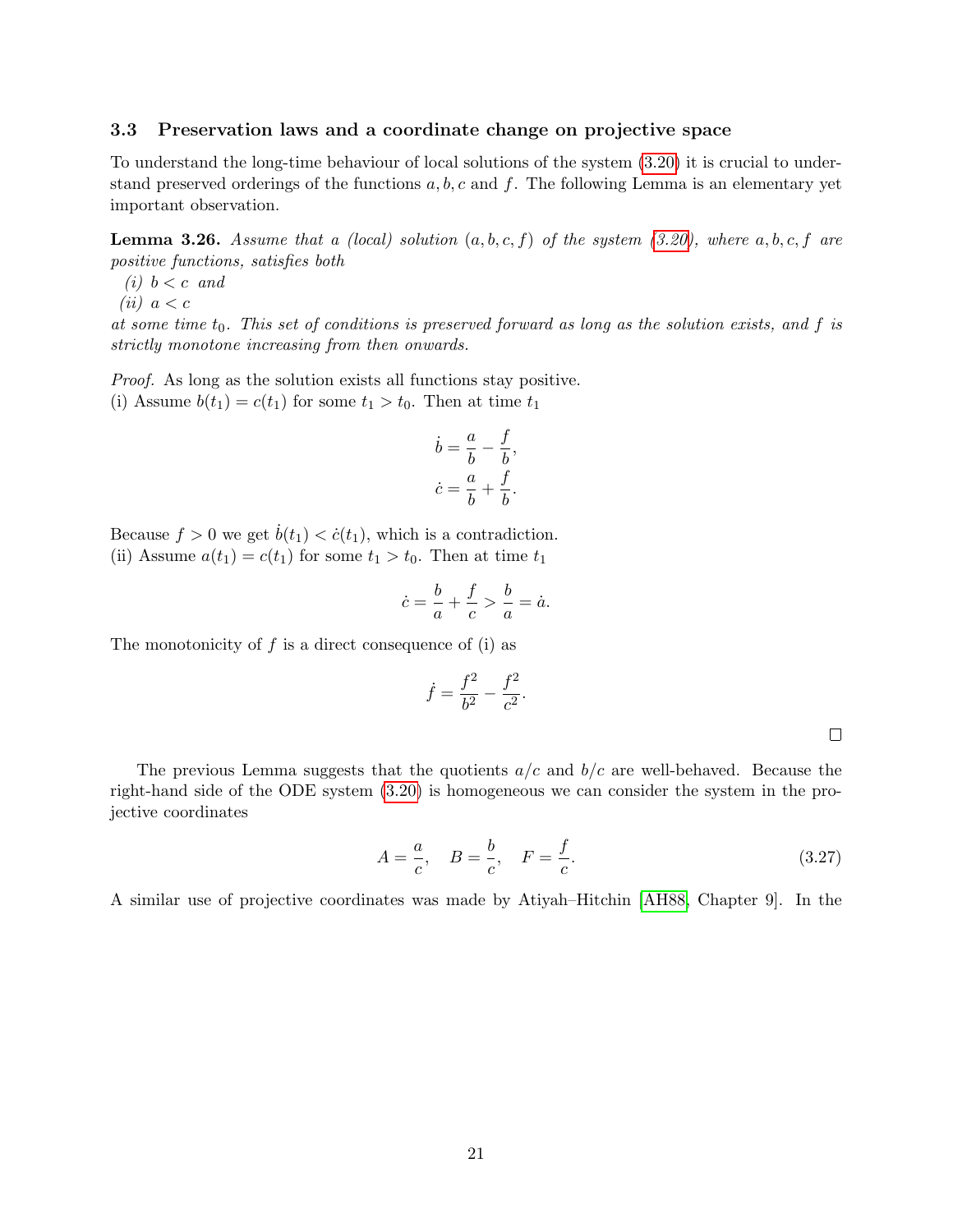following we derive the evolution equations in these coordinates.

<span id="page-21-0"></span>
$$
\frac{d}{dt}\log a - \frac{d}{dt}\log c = 2\frac{c^2 - a^2}{abc} - \frac{f}{c^2},
$$
\n
$$
\frac{d}{dt}\frac{a}{c} = \frac{2}{b}\left(1 - \left(\frac{a}{c}\right)^2\right) - \frac{af}{c^3},
$$
\n(3.28)

$$
\frac{d}{dt}\log b - \frac{d}{dt}\log c = 2\frac{c^2 - b^2}{abc} - f\left(\frac{1}{b^2} + \frac{1}{c^2}\right),
$$
\n
$$
\frac{d}{dt}\frac{b}{c} = \frac{2}{a}\left(1 - \left(\frac{b}{c}\right)^2\right) - \frac{f}{bc}\left(1 + \left(\frac{b}{c}\right)^2\right),
$$
\n(3.29)

<span id="page-21-1"></span>
$$
\frac{d}{dt}\log f - \frac{d}{dt}\log c = \frac{f}{b^2} - 2\frac{f}{c^2} - \frac{a^2 + b^2 - c^2}{abc},
$$
\n
$$
\frac{d}{dt}\frac{f}{c} = \frac{f^2}{b^2c} - 2\frac{f^2}{c^3} + \frac{f}{c}\frac{c^2 - a^2 - b^2}{abc}.
$$
\n(3.30)

Changing the parameter by  $dt = \frac{ab}{c}$  $\frac{ab}{c}$ ds [\(3.28\)](#page-21-0)-[\(3.30\)](#page-21-1) becomes

$$
\frac{d}{ds}A = \frac{d}{ds}\frac{a}{c} = 2\frac{a}{c}\left(1 - \left(\frac{a}{c}\right)^2\right) - \frac{a^2bf}{c^4}
$$
  
\n
$$
= 2A(1 - A^2) - A^2BF,
$$
  
\n
$$
\frac{d}{ds}B = \frac{d}{ds}\frac{b}{c} = 2\frac{b}{c}\left(1 - \left(\frac{b}{c}\right)^2\right) - \frac{af}{c^2}\left(1 + \left(\frac{b}{c}\right)^2\right)
$$
  
\n
$$
= 2B(1 - B^2) - AF(1 + B^2),
$$
  
\n
$$
\frac{d}{ds}F = \frac{d}{ds}\frac{f}{c} = \frac{af^2}{bc^2} - 2\frac{abf^2}{c^4} + \frac{f}{c}\frac{c^2 - a^2 - b^2}{c^2}
$$
  
\n
$$
= \frac{AF^2}{B} - 2ABF^2 + F(1 - A^2 - B^2).
$$

<span id="page-21-2"></span>To sum up, if we denote differentiation with respect to 
$$
s
$$
 by a dot, then the system (3.20) takes the form

 $\frac{dF}{B} - 2ABF^2 + F(1 - A^2 - B^2).$ 

$$
\dot{A} = A \left(2 - 2A^2 - ABF\right),\tag{3.31a}
$$

$$
\dot{B} = B\left(2 - 2B^2 - ABF - \frac{AF}{B}\right),\tag{3.31b}
$$

$$
\dot{F} = F\left(1 - A^2 - B^2 - 2ABF + \frac{AF}{B}\right).
$$
 (3.31c)

The main difficulty in the analysis of the ODE system [\(3.20\)](#page-18-0) is that apart from monotonicity under the conditions (i) and (ii) in Lemma [3.26](#page-20-1) nothing can be said about the behaviour of  $f$  in relation to any of the other functions. In particular, it is of concern that  $f$  blows up in finite time. The lack of control of f is reflected by the fact that for the system  $(3.31)$  no bounds can be derived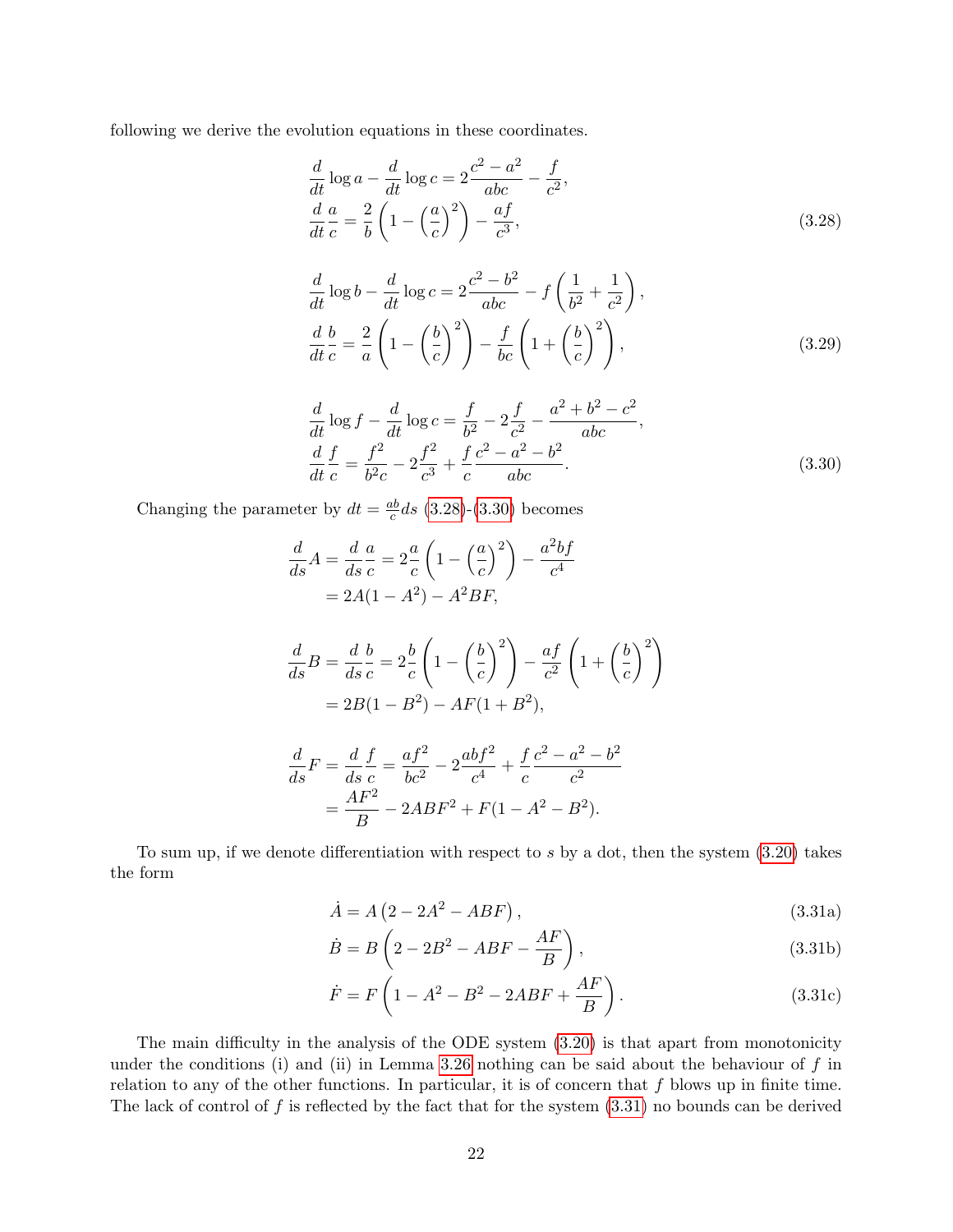for F. A key observation is that the controlled quantities  $a/c$  and  $b/c$  dominate the ill-behaved quantity  $f/c$ . To be more precise, set

$$
X = A^2, \quad Y = B^2, \quad Z = ABF.
$$
\n(3.32)

<span id="page-22-0"></span>Still denoting differentiation with respect to the variable s by a dot, the ODE system takes the form

$$
\dot{X} = 2X(2 - 2X - Z),\tag{3.33a}
$$

$$
\dot{Y} = 4Y - 4Y^2 - 2YZ - 2Z,\tag{3.33b}
$$

$$
\dot{Z} = Z(5 - 3X - 3Y - 4Z). \tag{3.33c}
$$

<span id="page-22-2"></span>Remark 3.34. Let  $(a(t), b(t), c(t), f(t))$  be positive functions which solve the system [\(3.20\)](#page-18-0) for t in the interval  $(T_1, T_2)$ . Then there exists a corresponding solution  $(X(s), Y(s), Z(s))$  of [\(3.33\)](#page-22-0) defined on the interval  $(S_1, S_2)$ , where  $S_1 \in \{-\infty\} \cup \mathbb{R}, S_2 \in \mathbb{R} \cup \{\infty\}$ . After choosing  $s(t_0)$  arbitrarily for some  $t_0 \in (T_1, T_2)$ , because of  $dt = \frac{ab}{c}$  $\frac{ab}{c}ds$  the *s*-parameter is given by

$$
s(t) = \int_{t_0}^t \frac{c(\tilde{t})}{a(\tilde{t})b(\tilde{t})} d\tilde{t} + s(t_0).
$$

This is well-defined because  $a, b, c$  are positive functions. We will say that the solution  $(X(s), Y(s), Z(s))$  is associated to  $(a(t), b(t), c(t), f(t))$ .

All of the information on f is contained in  $Z$ . We are finally able to control this quantity.

<span id="page-22-1"></span>**Lemma 3.35.** Assume that a (local) solution  $(X, Y, Z)$  of the system [\(3.33\)](#page-22-0) satisfies all of the three conditions

(*i*)  $0 < X < 1$ , (ii)  $Y < 1$ , (iii)  $0 < Z < \kappa$ ,  $\kappa \geq \frac{5}{4}$  $\frac{5}{4}$ ,

at some time  $s_0$ . Then this set of conditions is preserved forward as long as  $Y > 0$ .

*Proof.*  $0 < X, Z$  is preserved as the system [\(3.33\)](#page-22-0) is compatible with  $X \equiv 0$  and  $Z \equiv 0$ . (i) Assume  $X(s_1) = 1$  for some  $s_1 > s_0$ . Then at time  $s_1$ 

 $\dot{X} = -2Z < 0.$ 

(ii) Assume  $Y(s_1) = 1$  for some  $s_1 > s_0$ . Then at time  $s_1$ 

$$
\dot{Y} = -4Z < 0.
$$

(iii) Assume  $Z(s_1) = \kappa$  with  $\kappa \geq \frac{5}{4}$  $\frac{5}{4}$  for some  $s_1 > s_0$ . Then at time  $s_1$ 

$$
\dot{Z} = 4Z(5/4 - Z) - 3Z(X + Y) \le -3Z(X + Y) < 0.
$$

All cases lead to a contradiction.

<span id="page-22-3"></span>Besides controlling f we also got rid of all singularities on the right-hand side of the ODE system. This means that a local solution  $(X, Y, Z)$  can only develop a singularity by shooting off to infinity in finite time. If we start with the conditions in Lemma [3.35](#page-22-1) the solution is contained in a compact cube until it hits the hypersurface  $Y = 0$ . If  $(X, Y, Z)$  is a solution associated with a solution  $(a, b, c, f)$  of the system [\(3.20\)](#page-18-0),  $Y = 0$  implies  $b = 0$ , i.e. the original solution already develops a singularity at  $Y = 0$ . To sum up, for all solutions of (3.[20\)](#page-18-0) that we are interested in we have enough preservation laws such that the long-time behaviour is encoded only in the ratio  $b/c$ . More precisely we get

 $\Box$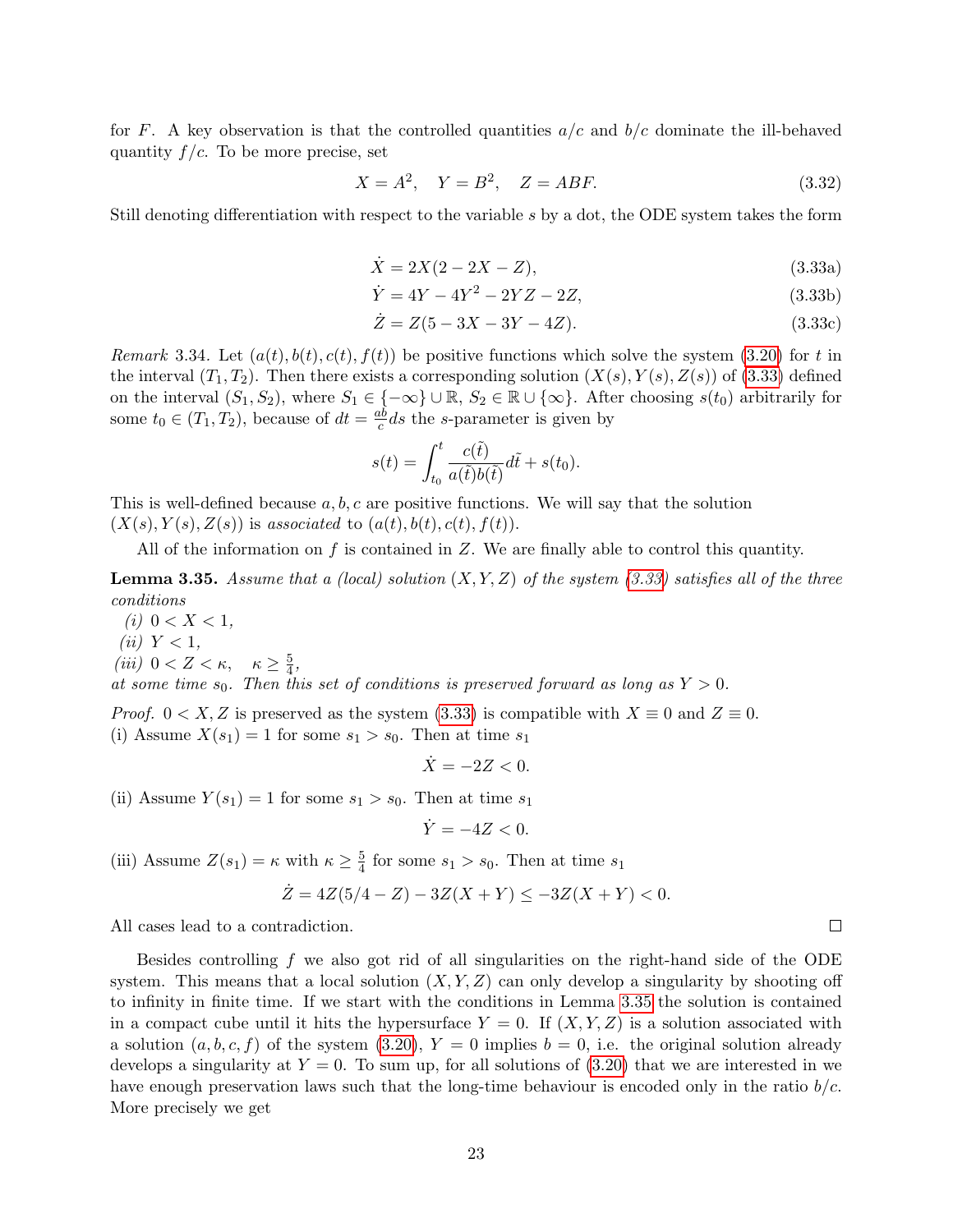**Lemma 3.36.** Let  $(a, b, c, f)$  be a (local) solution of the system [\(3.20\)](#page-18-0), where  $a, b, c, f$  are positive functions satisfying a,  $b < c$ . If for the associated solution  $(X, Y, Z)$  of the system [\(3.33\)](#page-22-0) given by Remark [3.34](#page-22-2) the function Y stays bounded away from zero, then the solution  $(X, Y, Z)$  is forward complete, i.e. it exists for all large s. Moreover,  $(a, b, c, f)$  itself is forward complete, i.e. it exists for all large t.

*Proof.* Because a, b, c, f are positive and we have  $a, b < c$ , the conditions of Lemma [3.35](#page-22-1) are satisfied for some  $\kappa$ . As they are preserved and we assume that Y stays bounded away from zero the solution  $(X, Y, Z)$  is contained in a compact region and is therefore forward complete and positive for all s. To obtain  $(a, b, c, f)$  from  $(X, Y, Z)$  we need to make one more integration. With  $a\sqrt{Y}$   $ds = dt$  we can reformulate the evolution equation  $(3.20a)$  for a as

$$
\frac{d}{ds}\log a = \frac{1}{a}\frac{da}{ds} = \sqrt{Y}\frac{da}{dt} = Y - X + 1.
$$

We already know that a exists for some  $s_0 = s_0(t_0)$ . Then we recover a by

$$
\log a(s) = \log a(s_0) + \int_{s_0}^{s} (Y - X + 1)d\hat{s}.\tag{3.37}
$$

Because  $X < 1$  is preserved the integrand is always positive and hence a is positive and uniformly bounded from below. Because  $a, X, Y, Z$  are all positive this gives  $(a, b, c, f)$ . Finally we recover the t-parameter as

<span id="page-23-0"></span>
$$
t(s) = t(s_0) + \int_{s_0}^s a\sqrt{Y} \ d\hat{s}.
$$

We know that a is bounded away from zero and the same is true for  $Y$  by assumption. Therefore  $t \to \infty$  as  $s \to \infty$ . We conclude that  $(a, b, c, f)$  extends to a forward complete solution of (3.[20\)](#page-18-0).

<span id="page-23-1"></span>Remark 3.38. To conclude this section we discuss the fixed points of the dynamical system [\(3.33\)](#page-22-0) and their geometric interpretation. As we consider solutions with positive coefficients we only list fixed points with non-negative coordinates. These are given by

$$
(0,0,0), (1,0,0), (0,1,0), (1,1,0), \left(\frac{15-3\sqrt{5}}{10}, \frac{3-\sqrt{5}}{2}, \frac{3\sqrt{5}-5}{5}\right). \tag{3.39}
$$

Before we move on to describe these in more detail, we quickly review the theory of *hyperbolic* fixed points. For details we refer to [\[Per96,](#page-43-8) Chapter 2.7]. A fixed point p of a dynamical system  $\dot{x} = \Phi(x)$ is called hyperbolic if the real parts of all eigenvalues of the linearisation  $d\Phi|_p$  of the system at the fixed point are non-zero. If the system is n-dimensional and  $d\Phi|_p$  has k eigenvalues with negative real part and  $(n-k)$ -eigenvalues with positive real part, then there is a k-dimensional submanifold, the *stable manifold* at p, of trajectories converging towards p, and a  $(n-k)$ -dimensional submanifold, the *unstable manifold* at p, of trajectories emanating from p. Moreover, by the Hartman–Grobman theorem [\[Per96,](#page-43-8) Chapter 2.8] the dynamical system in a neighbourhood of  $p$  is topologically equivalent to the linearised system.

All of the fixed points [\(3.39\)](#page-23-0) are hyperbolic:

 $\bullet$   $(0, 1, 0)$  has a 1-dimensional stable manifold and a 2-dimensional unstable manifold. In Section [4](#page-25-0) we describe up to scale a 1-parameter family  $\Psi_{\mu}$  of smooth cohomogeneity one Spin(7)structures with principal orbit  $N(1, -1)$  closing smoothly on a  $S^5$ . The trajectories of the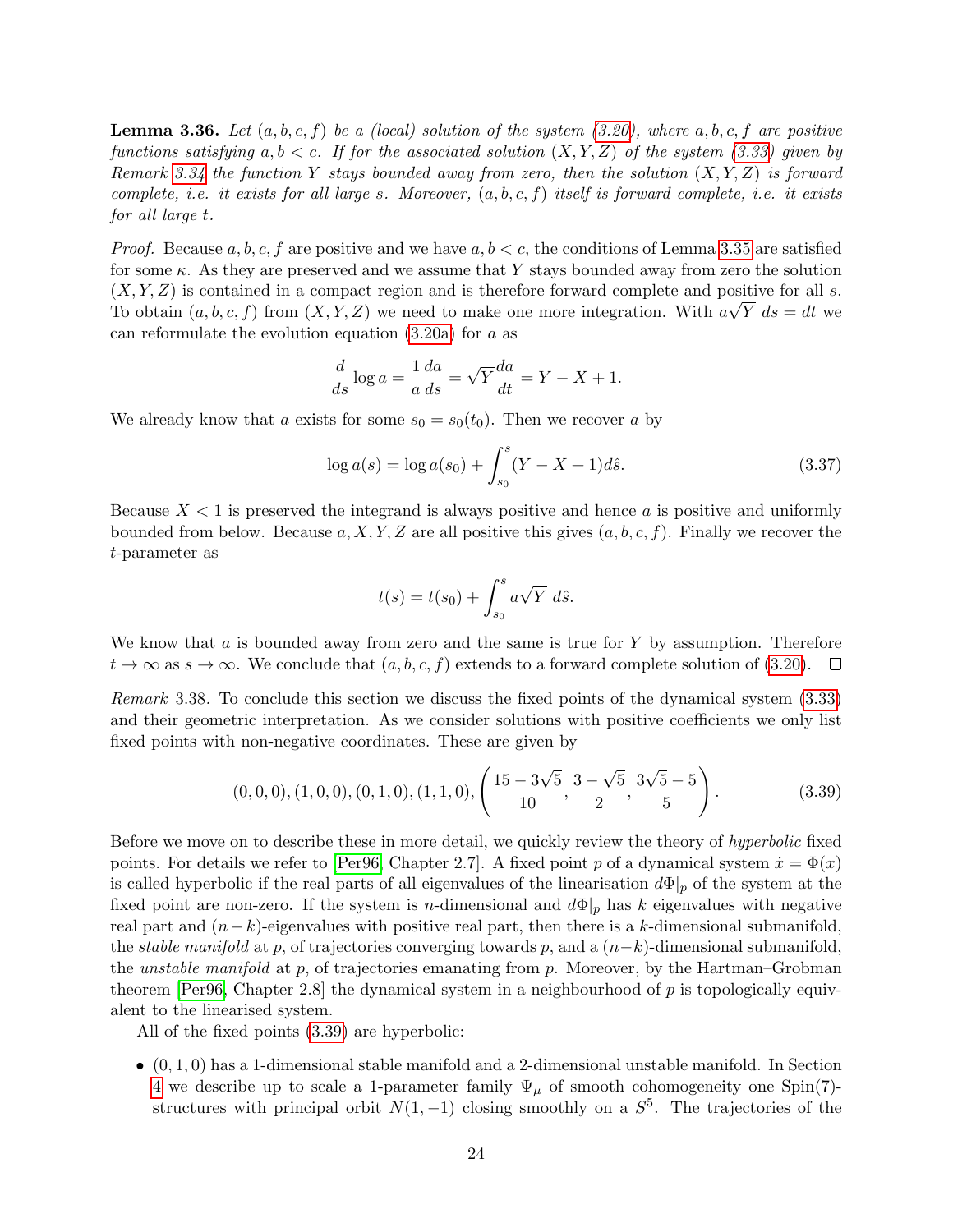associated solutions originate in this fixed point and sweep out an open subset of the unstable manifold. Therefore, this fixed point can be thought off as the singular orbit  $S^5$ . The Bryant-Salamon  $G_2$  holonomy metric on  $\Lambda^2_- \mathbb{C}P^2$ , which we have described in Remark [3.21,](#page-18-2) in  $(X, Y, Z)$ coordinates also originates in  $(0, 1, 0)$  and is explicitly given by

<span id="page-24-0"></span>
$$
X(s) = \frac{e^{4s}}{1 + e^{4s}}, \quad Y(s) = 1, \quad Z(s) = 0.
$$
\n(3.40)

One of the two trajectories in the 1-dimensional stable manifold of  $(0, 1, 0)$  is the explicit solution

<span id="page-24-3"></span>
$$
X(s) = 0, \quad Y(s) = \frac{e^{4s}}{1 + e^{4s}}, \quad Z(s) = 0,
$$
\n(3.41)

which emanates from  $(0, 0, 0)$ .

• The dynamics around  $(1, 0, 0)$  are the same as around  $(0, 1, 0)$  and correspond to the singular orbit  $\mathbb{C}P^2$ . A 1-parameter family  $\Upsilon_{\tau}$  of smooth cohomogeneity one Spin(7)-structures with principal orbit  $N(1,0)$  closing smoothly on a  $\mathbb{C}P^2$  is described in Section [4.](#page-25-0) The explicit solution

<span id="page-24-1"></span>
$$
X(s) = 1, \quad Y(s) = \frac{e^{4s}}{1 + e^{4s}}, \quad Z(s) = 0,
$$
\n(3.42)

again can be identified with the Bryant–Salamon  $G_2$  holonomy metric on  $\Lambda^2_- \mathbb{C}P^2$ . One of the two trajectories in the 1-dimensional stable manifold is the explicit solution

<span id="page-24-4"></span>
$$
X(s) = \frac{e^{4s}}{1 + e^{4s}}, \quad Y(s) = 0, \quad Z(s) = 0,
$$
\n(3.43)

which emanates from  $(0, 0, 0)$ .

 $\bullet$   $(0,0,0)$  is a source. Once we have understood how to prove Theorems [A](#page-2-0) and [B,](#page-3-0) at the end of section [7.1](#page-36-0) we show that we can extract 1-parameter families of Spin(7) holonomy metrics emanating from this source which on one end behave as the families  $\Psi_{\mu}$  and  $\Upsilon_{\tau}$ , but are singular on the other end. The collapsed limit of these families is the the explicit solution

<span id="page-24-2"></span>
$$
X(s) = Y(s) = \frac{e^{4s}}{1 + e^{4s}}, \quad Z(s) = 0,
$$
\n(3.44)

which runs along the diagonal in the unit square of the plane  $Z = 0$ . This is the singular Bryant–Salamon metric, which corresponds to the case  $C = 1$  in Remark [3.21.](#page-18-2)

 $\bullet$   $(1,1,0)$  is a sink. Geometrically this fixed point has two closely related interpretations. First, the constant solution corresponding to this fixed point is the  $G_2$  holonomy cone  $C(F_3)$  over the homogeneous nearly Kähler structure on  $F_3$ , which corresponds to the case  $C = 0$  in Remark [3.21.](#page-18-2) In accordance with this, solutions  $(3.40)$ ,  $(3.42)$  and [3.44,](#page-24-2) which all are AC  $G_2$ holonomy metrics asymptotic to  $C(F_3)$ , converge to this fixed point as  $s \to \infty$ . Secondly, this fixed point can be interpreted as an ALC end, where the asymptotic model is a circle bundle with fibres of a fixed length over the G<sub>2</sub>-cone  $C(F_3)$ . In terms of  $(a, b, c, f)$  coordinates we have discussed this asymptotic model in Remark [3.15.](#page-16-2) In terms of  $(X, Y, Z)$  coordinates, in Section [6](#page-31-0) we prove that all relevant flow lines which converge to  $(1,1,0)$  as  $s \to \infty$  indeed are associated with ALC Spin(7)-structures.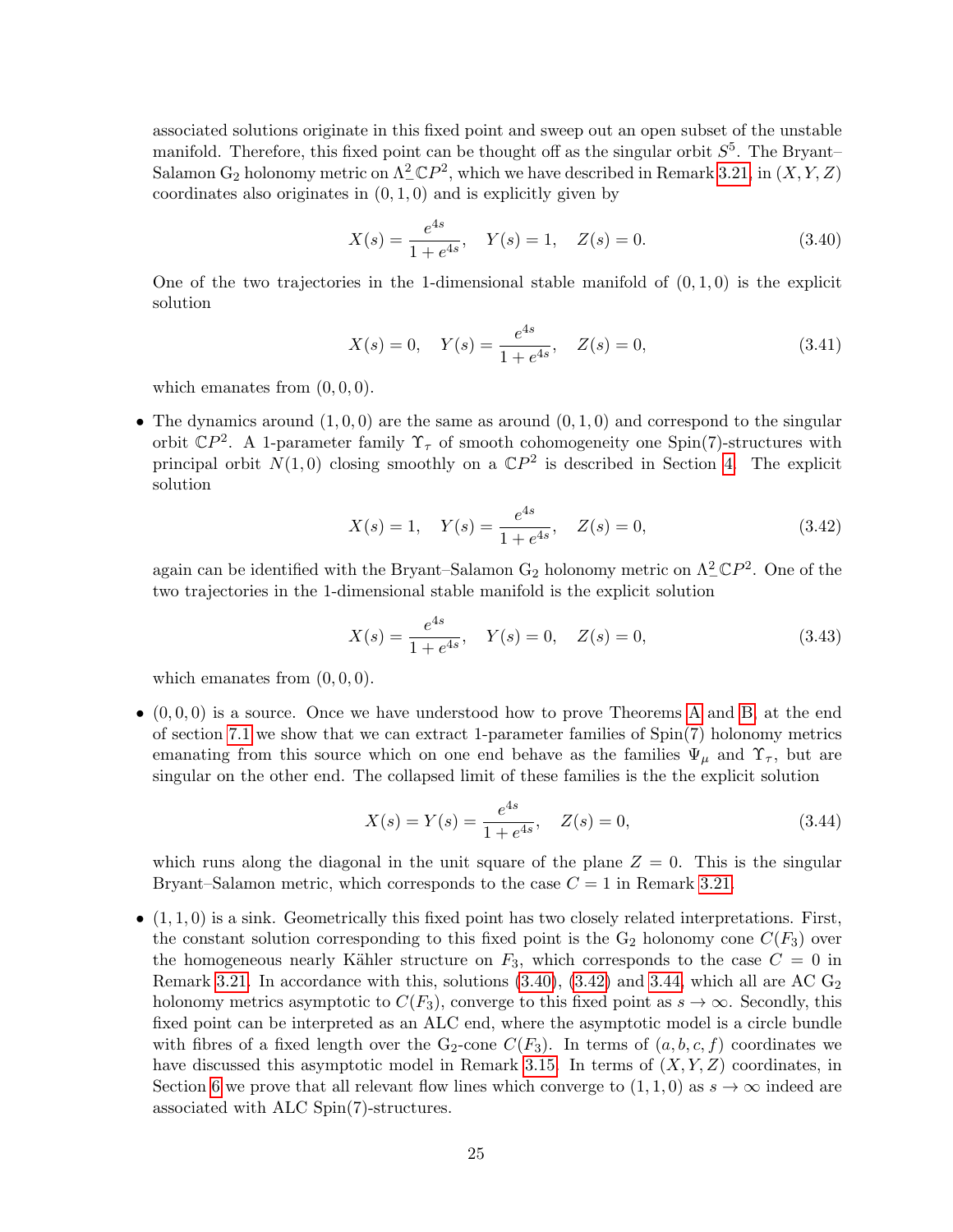• The fixed point

$$
(X_c, Y_c, Z_c) := \left(\frac{15 - 3\sqrt{5}}{10}, \frac{3 - \sqrt{5}}{2}, \frac{3\sqrt{5} - 5}{5}\right) \approx (0.83, 0.38, 0.34)
$$

corresponds to the Spin(7)-cone C over the unique  $SU(3) \times U(1)$ -invariant nearly parallel G<sub>2</sub>-structure on  $N(1, -1)$ . Indeed, the associated solution of the cone solution described in Remark [\(3.23\)](#page-19-1) is this fixed point. The linearisation of the system [\(3.33\)](#page-22-0) at  $(X_c, Y_c, Z_c)$  is given by

$$
\begin{pmatrix}\n-6 + \frac{6}{\sqrt{5}} & 0 & -3 + \frac{3}{\sqrt{5}} \\
0 & -6 + \frac{14}{\sqrt{5}} & -5 + \sqrt{5} \\
3 - \frac{9}{\sqrt{5}} & 3 - \frac{9}{\sqrt{5}} & 4 - \frac{12}{\sqrt{5}}\n\end{pmatrix}.
$$

The eigenvalues rounded to one digit after the decimal point are  $-4.1, -1.7, 1.4$ . By the discussion above there is a 2-dimensional stable manifold and a 1-dimensional unstable manifold. In Section [5](#page-27-0) we construct up to scale two cohomogeneity one Spin(7)-metrics with principal orbit  $N(1, -1)$  and an isolated conical singularity modelled on the Spin(7)-cone C. The two trajectories of the associated solutions constitute the unstable manifold at  $(X_c, Y_c, Z_c)$ . Furthermore, we show that the 2-dimensional stable manifold is made up of a 2-parameter family  $\Psi_{\alpha,\beta}^{\text{ac}}$  of AC ends.

# <span id="page-25-0"></span>4 Local solutions around the singular orbits  $S^5$  and  $\mathbb{C}P^2$

In Remark [3.8](#page-13-3) we have explained that  $N(k, l)$  is a  $L(1, |k + l|)$ -bundle over  $\mathbb{C}P^2$ . For  $N(1, -1)$ , the fibre  $L(1,0) = S^1 \times S^2$  is not a sphere. In particular, there is no cohomogeneity one space with principal orbit  $N(1, -1)$  and singular orbit  $\mathbb{C}P^2$  (see Section [2.2](#page-8-0) for details). However,  $N(1, -1)$  is an  $S^2$ -bundle over the 5-sphere  $S^5 = SU(3)/SU(2)$  (see Remark [3.8\)](#page-13-3). Indeed, the adjoint bundle  $M_{S^5}$ of the principal  $SU(2)$ -bundle  $SU(3) \rightarrow SU(3)/SU(2)$  is a cohomogeneity one space with principal orbit  $N(1, -1)$  and singular orbit  $S^5$ . The group diagram is given by  $U(1)_{1,-1} \subset SU(2) \subset SU(3)$ . The extra  $U(1)$ -factor [\(3.6\)](#page-13-1) also is in the normalizer of  $SU(2)$ , and therefore gives a global symmetry of  $M_{S^5}$ .

As explained in Section [2.2,](#page-8-0) we want to approach the construction of Spin(7)-metrics on  $M_{S^5}$ by first considering local invariant  $Spin(7)$ -structures closing smoothly on the singular orbit  $S^5$  and then decide which of these extend to complete  $Spin(7)$ -structures to all of  $M_{S^5}$ . Local cohomogeneity one Spin(7)-structures around the singular orbit have been investigated by Reidegeld [\[Rei10\]](#page-43-1). He proves

<span id="page-25-1"></span>**Theorem 4.1.** [\[Rei10,](#page-43-1) Theorem 6.1] For any  $\mu \in (0,\infty)$  there exists a unique  $SU(3) \times U(1)$ invariant torsion-free  $Spin(7)$ -structure  $\Psi_{\mu}$  in a neighbourhood of the singular orbit  $S^5$  in  $M_{S^5}$  with

$$
a(0) = 0
$$
,  $b(0) = c(0) = 1$ ,  $f(0) = \mu$ .

The holonomy of the associated metric is all of  $Spin(7)$ .  $\Psi_{\mu}$  depends continuously on  $\mu$ .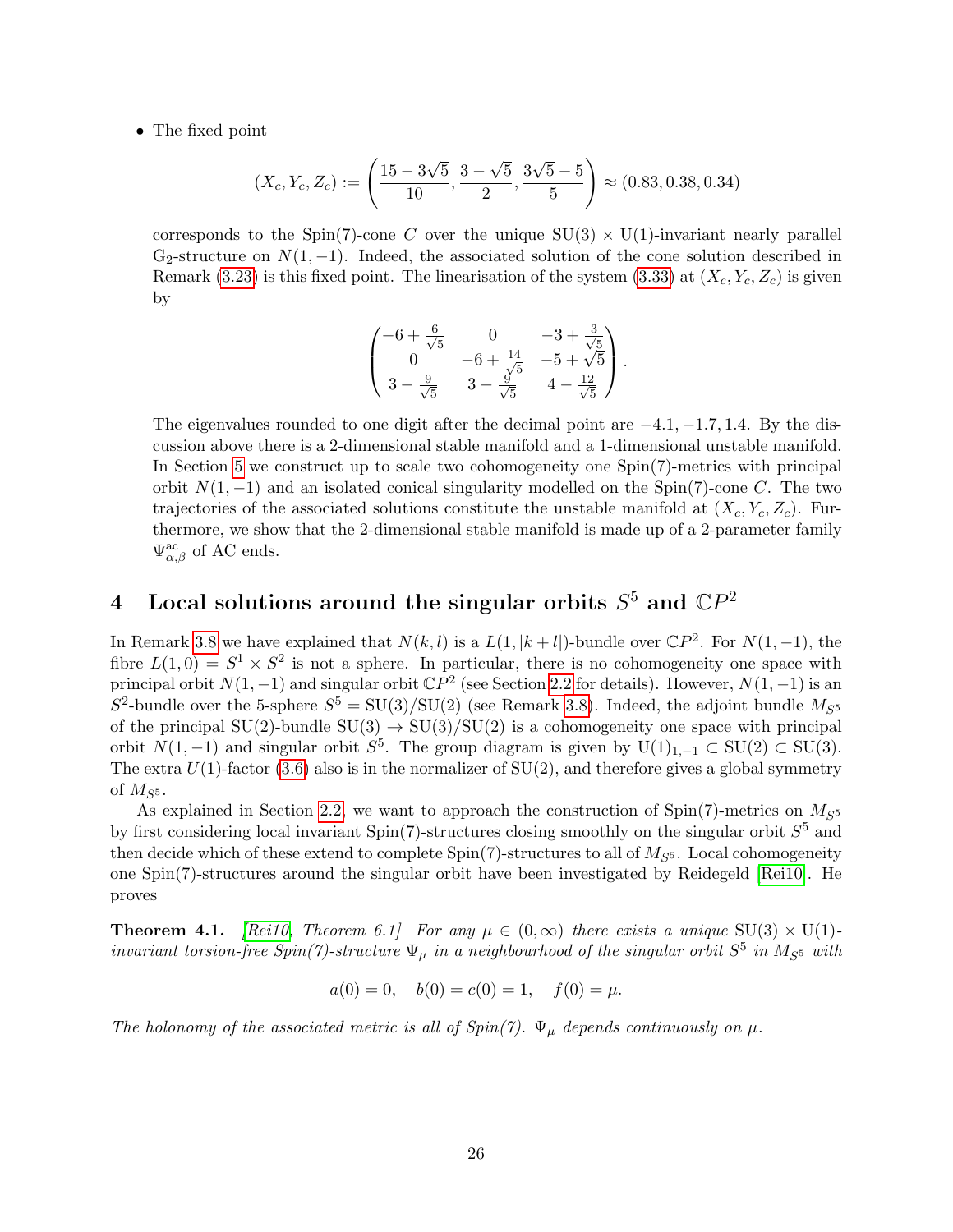The asymptotic expansion of  $\Psi_{\mu}$  is given by

<span id="page-26-0"></span>
$$
a(t) = 2t - \frac{4}{27}(9 - \mu^2)t^3 + \mathcal{O}(t^5),\tag{4.2a}
$$

$$
b(t) = 1 - \frac{1}{3}\mu t + \left(1 - \frac{5}{18}\mu^2\right)t^2 + \frac{1}{810}\mu(126 - 167\mu^2)t^3 + \mathcal{O}(t^4),\tag{4.2b}
$$

$$
c(t) = 1 + \frac{1}{3}\mu t + \left(1 - \frac{5}{18}\mu^2\right)t^2 - \frac{1}{810}\mu(126 - 167\mu^2)t^3 + \mathcal{O}(t^4),\tag{4.2c}
$$

$$
f(t) = \mu + \frac{2}{3}\mu^3 t^2 + \mathcal{O}(t^4). \tag{4.2d}
$$

In the coordinates  $(X, Y, Z)$  the short-distance asymptotic expansion takes the form

$$
X(t) = 4t^2 - \frac{8}{3}\mu t^3 + \mathcal{O}(t^4),\tag{4.3a}
$$

$$
Y(t) = 1 - \frac{4}{3}\mu t + \frac{8}{9}\mu^2 t^2 - \frac{8}{405}\mu (83\mu^2 - 99)t^3 + \mathcal{O}(t^4),\tag{4.3b}
$$

$$
Z(t) = 2\mu t - \frac{8}{3}\mu^2 t^2 + \frac{4}{27}\mu(31\mu^2 - 36)t^3 + \mathcal{O}(t^4). \tag{4.3c}
$$

Remark 4.4.  $\mu = 0$  gives the Bryant–Salamon AC G<sub>2</sub> holonomy metric on  $\Lambda^2_- \mathbb{C}P^2$  with  $f \equiv 0$  and  $b \equiv c$  described in Remark [3.21.](#page-18-2) The continuous dependence of the functions  $(a, b, c, f)$  on  $\mu$  extends to  $\mu = 0$ .

<span id="page-26-1"></span>Remark 4.5. By Remark [3.34](#page-22-2) each  $\Psi_{\mu}$  gives rise to an associated solution of the system [\(3.33\)](#page-22-0). By abuse of notation we will denote them by the same symbol  $\Psi_{\mu}$ . Let us determine the range of parameters s for which these are defined. It follows from the asymptotic expansion [\(4.2\)](#page-26-0) that we can find a positive constant C and a small time  $t_0$  such that for all  $t \in (0, t_0)$ 

<span id="page-26-3"></span>
$$
Ct^{-1} < \frac{c}{ab}.
$$

Set  $s(t_0) = s_0$  where  $s_0$  is an arbitrary constant of integration. Then

$$
s(t) = -\int_{t}^{t_0} \frac{c}{ab} d\hat{t} + s(t_0) < -C \int_{t}^{t_0} \hat{t}^{-1} d\hat{t} + s(t_0) = C \log(t) - C \log(t_0) + s(t_0).
$$

Hence  $s \to -\infty$  as  $t \to 0$ . Therefore, there exists some  $S \in \mathbb{R}$  such that  $\Psi_{\mu}$  is defined for  $s \in (-\infty, S)$ . As  $s \to -\infty$ , for each  $\mu$  the solution  $(X, Y, Z)$  converges to the fixed point  $(0, 1, 0)$ . Hence this fixed point corresponds to a singular orbit  $S<sup>5</sup>$ .

To use  $\mathbb{C}P^2$  as the singular orbit, we need to use  $N(1,0)$  instead of  $N(1,-1)$  as the principal orbit. Indeed, by Remark [3.8](#page-13-3)  $N(1,0)$  is a  $L(1,1) = S<sup>3</sup>$  bundle over  $\mathbb{C}P<sup>2</sup>$ , and the universal quotient bundle  $M_{\mathbb{C}P^2}$  is a cohomogeneity one space with principal orbit  $N(1,0)$  and singular orbit  $\mathbb{C}P^2$ (see [\[GST03\]](#page-42-10)). The extra U(1)-factor [\(3.6\)](#page-13-1) also is a subgroup of the normalizer of  $U(1)_{1,0}$  and of the isotropy group of  $\mathbb{C}P^2$ . Therefore, the extra symmetry from Remark [3.5](#page-13-2) acts globally on  $M_{\mathbb{C}P^2}$ .

<span id="page-26-2"></span>As mentioned in Remark [3.24,](#page-19-2) an  $SU(3)$ -invariant torsion-free  $Spin(7)$ -structure with principal orbit  $N(1,0)$  is still characterised as a solution of the system  $(3.20)$ . We only need to swap the roles of a and b in the discussion of smooth extension over the singular orbit. Taking this into account, Reidegeld proves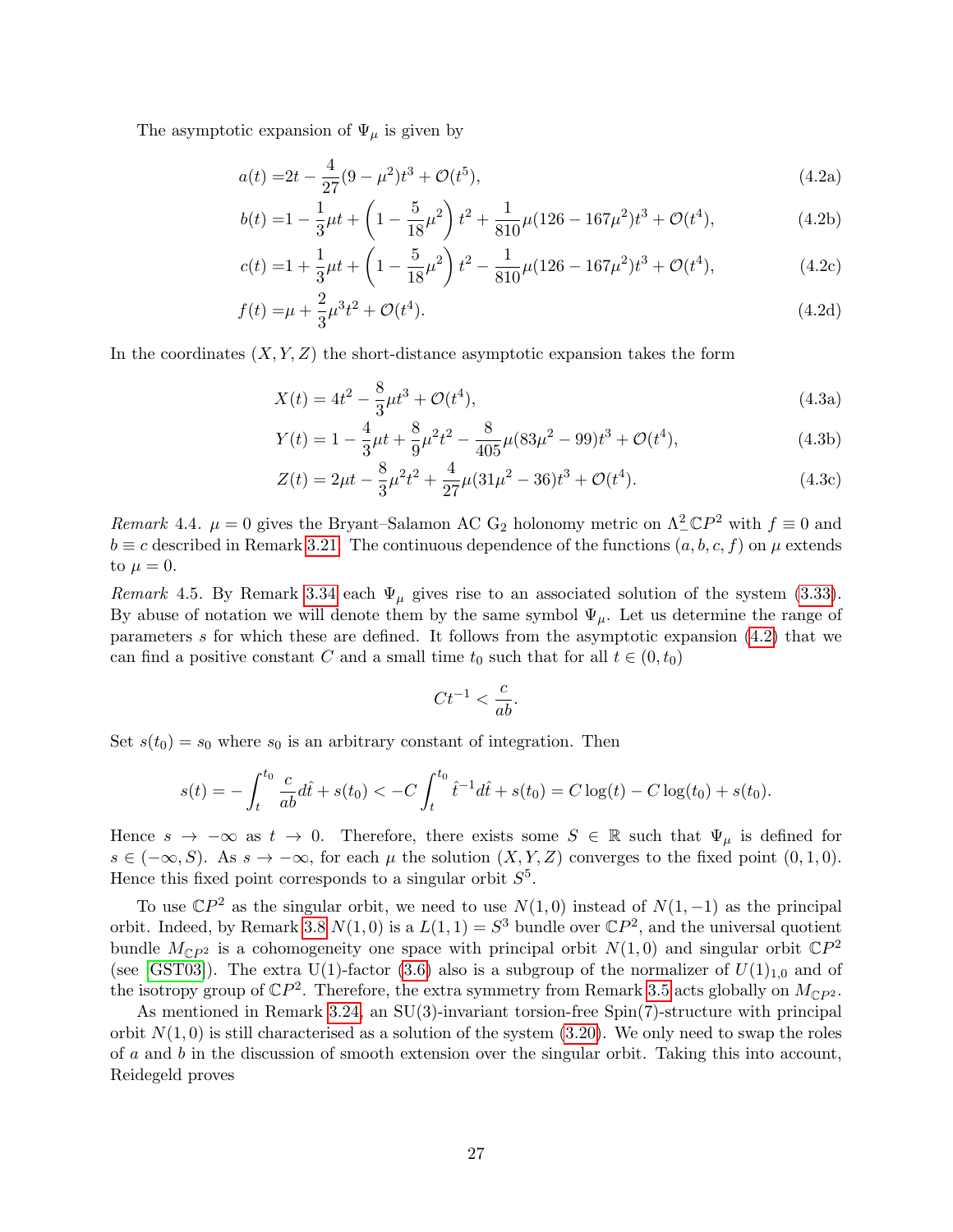**Theorem 4.6.** [\[Rei10,](#page-43-1) Theorem 7.1] For any  $\tau \in \mathbb{R}$  there exists a unique SU(3)  $\times$  U(1)-invariant torsion-free Spin(7)-structure  $\Upsilon_{\tau}$  in a neighbourhood of the singular orbit  $\mathbb{C}P^2$  in  $M_{\mathbb{C}P^2}$  with the asymptotic expansion

<span id="page-27-1"></span>
$$
a(t) = 1 + \frac{2}{3}t^2 + \frac{-104 - \tau}{288}t^4 + \mathcal{O}(t^5),
$$
\n(4.7a)

$$
b(t) = t - \frac{12 + \tau}{24}t^3 + \mathcal{O}(t^5),\tag{4.7b}
$$

$$
c(t) = 1 + \frac{5}{6}t^2 + \frac{-140 + \tau}{288}t^4 + \mathcal{O}(t^5),\tag{4.7c}
$$

$$
f(t) = t + \frac{\tau}{12}t^3 + \mathcal{O}(t^5).
$$
 (4.7d)

The holonomy of the associated metric is all of  $Spin(7)$ .  $\Upsilon_{\tau}$  depends continuously on  $\tau$ .

In  $(X, Y, Z)$  coordinates the short-distance expansion takes the form

<span id="page-27-6"></span>
$$
X(t) = 1 - \frac{1}{3}t^2 - \frac{-40 + \tau}{72}t^4 + \mathcal{O}(t^5),\tag{4.8a}
$$

$$
Y(t) = t^2 - \frac{32 + \tau}{12}t^4 + \mathcal{O}(t^5),\tag{4.8b}
$$

$$
Z(t) = t^2 + \frac{-56 + \tau}{24}t^4 + \mathcal{O}(t^5). \tag{4.8c}
$$

<span id="page-27-5"></span>*Remark* 4.9. Using the asymptotic expansion  $(4.7)$ , as in Remark [4.5](#page-26-1) we can show that for every  $\tau \in \mathbb{R}$  there exists some  $S > 0$  such that the solution of the system [3.33](#page-22-0) associated with  $\Upsilon_{\tau}$  is defined for  $s \in (-\infty, S)$ . As  $s \to -\infty$ , the solution  $(X, Y, Z)$  converges to the fixed point  $(1, 0, 0)$ . Hence this fixed point corresponds to the singular orbit  $\mathbb{C}P^2$ .

<span id="page-27-4"></span>Remark 4.10. Scaling a Ricci-flat metric by a non-zero positive constant gives another Ricci-flat metric. In the situation of the Spin(7)-structure [\(2.6\)](#page-8-3), replacing the Spin(7)-form  $\psi = dt \wedge \varphi + *\varphi$ by  $\hat{\psi} = \kappa^4 \psi$  scales the associated metric to  $\kappa^2 g = \kappa^2 dt^2 + \kappa^2 h$ . Now  $\hat{t} = \kappa t$  is the arc-length parameter meeting the principal orbits orthogonally. The scaled Spin(7)-structure  $\hat{\psi}$  is represented by the coefficient functions  $(\hat{a}(t), \hat{b}(t), \hat{c}(t), \hat{f}(t)) = (\kappa a(t/\kappa), \kappa b(t/\kappa), \kappa c(t/\kappa), \kappa f(t/\kappa))$ . We are only interested in solutions to [\(3.20\)](#page-18-0) up to scale. In Theorem [4.1](#page-25-1) we chose the scale for the family  $\Psi_{\mu}$  such that  $b(0) = 1$ , and in Theorem [4.6](#page-26-2) we chose the scale for the family  $\Upsilon_{\tau}$  such that  $a(0) = 1$ .

## <span id="page-27-0"></span>5 Conically singular and asymptotically conical ends

In this section we will construct families of local  $SU(3) \times U(1)$ -invariant CS and AC Spin(7)-metrics with principal orbit  $N(1, -1)$ . In both cases the asymptotic cone is the cone over the unique  $SU(3)\times U(1)$ -invariant nearly parallel G<sub>2</sub>-structure on  $N(1, -1)$ . As in [\[FHN18\]](#page-42-12) this will be achieved by considering a singular initial value problem around the conical singularity in the CS case and at infinity of the asymptotic cone in the AC case. The following statement can be found in [\[FHN18,](#page-42-12) Theorem 5.1]. A proof can be found in Picard's treatise [\[Pic28,](#page-43-9) Chapter I, §13].

<span id="page-27-3"></span>**Theorem 5.1.** Consider the singular initial value problem

<span id="page-27-2"></span>
$$
t\dot{y} = \Phi(y), \quad y(0) = y_0,\tag{5.2}
$$

where y takes values in  $\mathbb{R}^k$  and  $\Phi: \mathbb{R}^k \to \mathbb{R}^k$  is a real analytic function in a neighbourhood of y<sub>0</sub> with  $\Phi(y_0) = 0$ . After possibly a change of basis, assume that  $d\Phi|_{y_0}$  contains a diagonal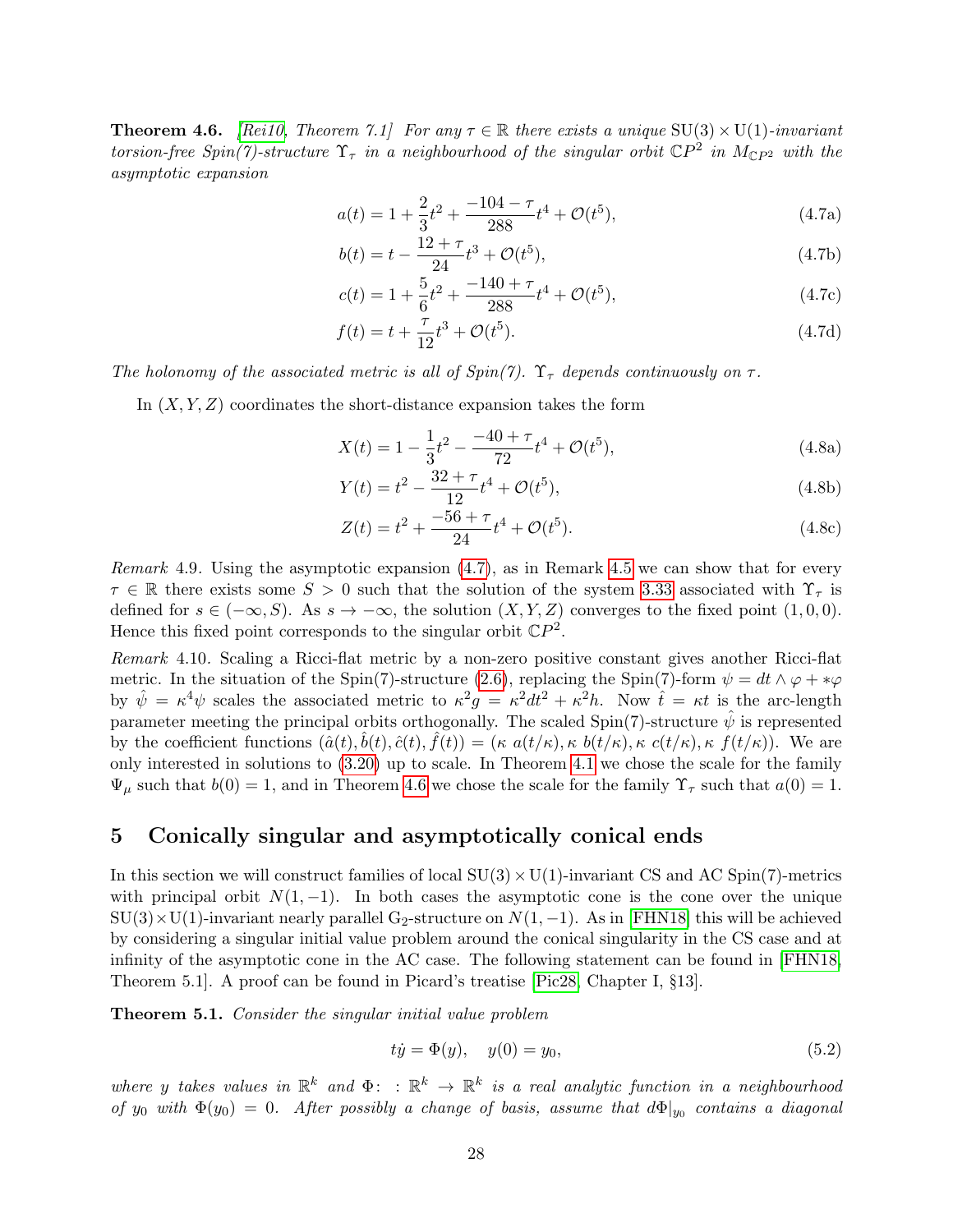block diag( $\lambda_1, \ldots, \lambda_m$ ) in the upper-left corner. Furthermore assume that the eigenvalues  $\lambda_1, \ldots, \lambda_m$ satisfy:

- (i)  $\lambda_1, \ldots, \lambda_m > 0;$
- <span id="page-28-1"></span>(ii) for every  $\mathbf{h} = (h_1, \ldots, h_m) \in \mathbb{Z}_{\geq 0}^m$  with  $|\mathbf{h}| = h_1 + \cdots + h_m \geq 2$  the matrix

 $(\mathbf{h} \cdot \boldsymbol{\lambda})$ Id −  $d\Phi|_{y_0}$ 

is invertible. Here  $\boldsymbol{\lambda} = (\lambda_1, \dots, \lambda_m)$  and  $\boldsymbol{h} \cdot \boldsymbol{\lambda} = \sum_{i=1}^m h_i \lambda_i$ .

Then for every  $(u_1, \ldots, u_m) \in \mathbb{R}^m$  there exists a unique solution  $y(t)$  of [\(5.2\)](#page-27-2) given as a convergent generalised power series

$$
y(t) = y_0 + (u_1 t^{\lambda_1}, \dots, u_m t^{\lambda_m}, 0 \dots 0) + \sum_{|\mathbf{h}| \geq 2} y_{\mathbf{h}} t^{\mathbf{h} \cdot \boldsymbol{\lambda}}.
$$

Furthermore, the solutions depend real analytically on  $u_1, \ldots, u_m$ .

In the following, denote by  $\nu_1, \nu_2, \nu_3$  the ordered roots of the cubic equation

<span id="page-28-0"></span>
$$
x^3 + 8x^2 - 4x - 60 = 0.
$$

The numerical values, rounded to two digits after the decimal point, are given by

$$
\nu_0 \approx -7.46, \quad \nu_1 \approx -3.12, \quad \nu_2 \approx 2.58. \tag{5.3}
$$

<span id="page-28-3"></span>**Proposition 5.4.** Let C be the  $Spin(7)$ -holonomy cone over  $N(1, -1)$ .

(i) For every  $\lambda \in \mathbb{R}$  there is some  $\varepsilon > 0$  such that on  $(0, \varepsilon) \times N(1, -1)$  there exists a torsion-free CS Spin(7)-structure  $\Psi^{\text{cs}}_{\lambda}$  asymptotic to C which has the asymptotic expansion

<span id="page-28-2"></span>
$$
\frac{\sqrt{5}}{2}t^{-1}a(t) \approx 1 - 0.25\lambda \ t^{\nu_2} + \mathcal{O}(t^{2\nu_2}),\tag{5.5a}
$$

$$
\sqrt{\frac{15}{2(5-\sqrt{5})}}t^{-1}b(t) \approx 1 - 4.84\lambda \ t^{\nu_2} + \mathcal{O}(t^{2\nu_2}),\tag{5.5b}
$$

$$
\sqrt{\frac{15}{2(5+\sqrt{5})}}t^{-1}c(t) \approx 1 + 0.09\lambda \ t^{\nu_2} + \mathcal{O}(t^{2\nu_2}),\tag{5.5c}
$$

<span id="page-28-4"></span>
$$
\frac{3\sqrt{5}}{4}t^{-1}f(t) \approx 1 + 10\lambda \ t^{\nu_2} + \mathcal{O}(t^{2\nu_2}).\tag{5.5d}
$$

Here all coefficients have been rounded to two digits after the decimal point.

(ii) For every  $(\alpha, \beta) \in \mathbb{R}^2$  there is some  $T > 0$  such that on  $(T, \infty) \times N(1, -1)$  there exists a torsion-free AC Spin(7)-structure  $\Psi_{\alpha,\beta}^{\rm ac}$  asymptotic to C which has the asymptotic expansion

$$
\frac{\sqrt{5}}{2}t^{-1}a(t) \approx 1 - 10.6\alpha \ t^{\nu_1} + 3.6\beta \ t^{\nu_0} + \sum_{k,l \ge 0, k+l \ge 2} a_{kl} t^{k\nu_1 + l\nu_0},\tag{5.6a}
$$

$$
\sqrt{\frac{15}{2(5-\sqrt{5})}}t^{-1}b(t) \approx 1 + 10.8\alpha \ t^{\nu_1} + 0.8\beta \ t^{\nu_0} + \sum_{k,l\geq 0, k+l\geq 2} b_{kl} t^{k\nu_1+l\nu_0},\tag{5.6b}
$$

$$
\sqrt{\frac{15}{2(5+\sqrt{5})}}t^{-1}c(t) \approx 1 - 5.1\alpha \ t^{\nu_1} - 4.8\beta \ t^{\nu_0} + \sum_{k,l\geq 0, k+l\geq 2} c_{kl} \ t^{k\nu_1+l\nu_0},\tag{5.6c}
$$

$$
\frac{3\sqrt{5}}{4}t^{-1}f(t) \approx 1 + 10\alpha \ t^{\nu_1} + \beta \ t^{\nu_0} + \sum_{k,l \ge 0, k+l \ge 2} f_{kl} \ t^{k\nu_1 + l\nu_0}.
$$
 (5.6d)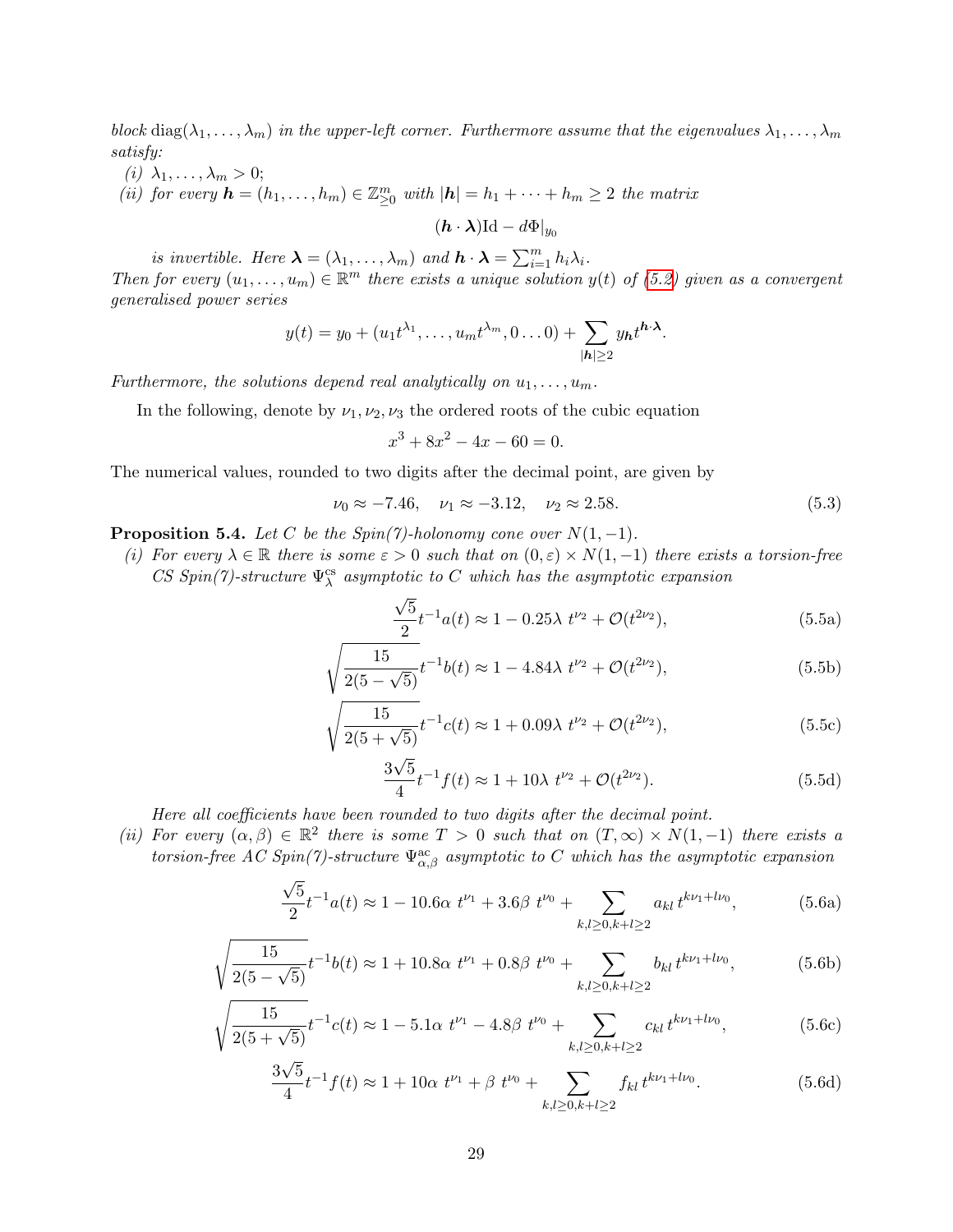Here the leading coefficients have been rounded to one digit after the decimal point and the higher coefficients  $a_{kl}$ ,  $b_{kl}$ ,  $c_{kl}$ ,  $f_{kl}$  are determined by  $(\alpha, \beta)$ . If  $\alpha = 0$ ,  $\Psi_{\alpha,\beta}^{ac}$  has decay rate  $\nu_0$ , otherwise it has decay rate  $\nu_1$ .

*Proof.* Recall from Remark [3.23](#page-19-1) that the cone over the  $SU(3) \times U(1)$ -invariant nearly parallel  $G_2$ structure on  $N(1, -1)$  is given by

$$
a = \frac{2}{\sqrt{5}}t
$$
,  $b = \sqrt{\frac{2}{15}(5 - \sqrt{5})t}$ ,  $c = \sqrt{\frac{2}{15}(5 + \sqrt{5})t}$ ,  $f = \frac{4}{3\sqrt{5}}t$ .

Therefore, any deformation of the conical Spin(7)-structure on  $(0, \infty) \times N(1, -1)$  can be described as

$$
t^{-1}a = \frac{2}{\sqrt{5}}(1+X_1), \quad t^{-1}b = \sqrt{\frac{2}{15}(5-\sqrt{5})}(1+X_2),
$$
  

$$
t^{-1}c = \sqrt{\frac{2}{15}(5+\sqrt{5})}(1+X_3), \quad t^{-1}f = \frac{8}{3\sqrt{5}}(1+X_4).
$$

Setting  $(X_1, X_2, X_3, X_4) = (0, 0, 0, 0)$  recovers the Spin(7)-cone. The system [\(3.20\)](#page-18-0) becomes

$$
t\dot{X}_1 = -X_1 + \frac{5 - \sqrt{5}}{4} \frac{1 + X_2}{1 + X_3} + \frac{5 + \sqrt{5}}{4} \frac{1 + X_3}{1 + X_2} - \frac{3}{2} \frac{1 + X_1}{1 + X_2} \frac{1 + X_1}{1 + X_3} - 1,
$$
  
\n
$$
t\dot{X}_2 = -X_2 + \frac{5 + \sqrt{5}}{4} \frac{1 + X_3}{1 + X_1} + \frac{3}{2} \frac{1 + X_1}{1 + X_3} - \frac{5 - \sqrt{5}}{4} \frac{1 + X_2}{1 + X_3} \frac{1 + X_2}{1 + X_1} - \frac{2}{\sqrt{5} - 1} \frac{1 + X_4}{1 + X_2} - 1,
$$
  
\n
$$
t\dot{X}_3 = -X_3 + \frac{3}{2} \frac{1 + X_1}{1 + X_2} + \frac{5 - \sqrt{5}}{4} \frac{1 + X_2}{1 + X_1} - \frac{5 + \sqrt{5}}{4} \frac{1 + X_3}{1 + X_1} \frac{1 + X_3}{1 + X_2} + \frac{2}{\sqrt{5} + 1} \frac{1 + X_4}{1 + X_3} - 1,
$$
  
\n
$$
t\dot{X}_4 = -X_4 + \frac{2}{\sqrt{5} - 1} \frac{(1 + X_4)^2}{(1 + X_2)^2} - \frac{2}{\sqrt{5} + 1} \frac{(1 + X_4)^2}{(1 + X_3)^2} - 1.
$$

The linearisation L of the right-hand side at  $(0, 0, 0, 0)$  is given by

$$
L = \begin{pmatrix} -4 & \frac{-\sqrt{5}+3}{2} & \frac{\sqrt{5}+3}{2} & 0\\ \frac{-\sqrt{5}+3}{2} & \sqrt{5}-3 & 1 & -\frac{2}{\sqrt{5}-1}\\ \frac{\sqrt{5}+3}{2} & 1 & -\sqrt{5}-3 & \frac{2}{\sqrt{5}+1}\\ 0 & -\sqrt{5}-1 & \sqrt{5}-1 & 1 \end{pmatrix}.
$$

The eigenvalues of L are given by  $\nu_0, \nu_1, \nu_2$  and  $-1$ . Writing  $y = (X_1, X_2, X_3, X_4)$ , this is a system of the form  $(5.2)$  with  $y_0 = (0, 0, 0, 0)$ .

We will first construct the family of CS solutions. The numerical values [\(5.3\)](#page-28-0) show that condition (ii) in Theorem [5.1](#page-27-3) is satisfied if we set  $m = 1$  and  $\lambda_1 = \nu_2$ . The eigenspace of L associated with  $\nu_2$  is spanned by  $(-0.25, -4.84, 0.09, 10)$ , where all components are rounded to two digits after the decimal point. The existence of the 1-parameter family  $\Psi_{\lambda}^{\text{cs}}$  follows from Theorem [5.1.](#page-27-3)

We have to replace t by  $1/t$  to construct the AC ends with Theorem [5.1.](#page-27-3) Then the linearisation is given by  $-L$ . By using the numerical approximations [\(5.3\)](#page-28-0), one can see that the non-resonance condition [\(ii\)](#page-28-1) of Theorem [5.1](#page-27-3) is satisfied if we set  $m = 2$  and  $\lambda_1 = -\nu_0$ ,  $\lambda_2 = -\nu_1$ . Rounded to one digit after the decimal point, the eigenspaces associated with  $\nu_0$  and  $\nu_1$  are spanned by the vectors  $(3.6, 0.8, -4.8, 1)$  and  $(-10.6, 10.8, -5.1, 10)$ , respectively. The statement follows with Theorem [5.1.](#page-27-3)  $\Box$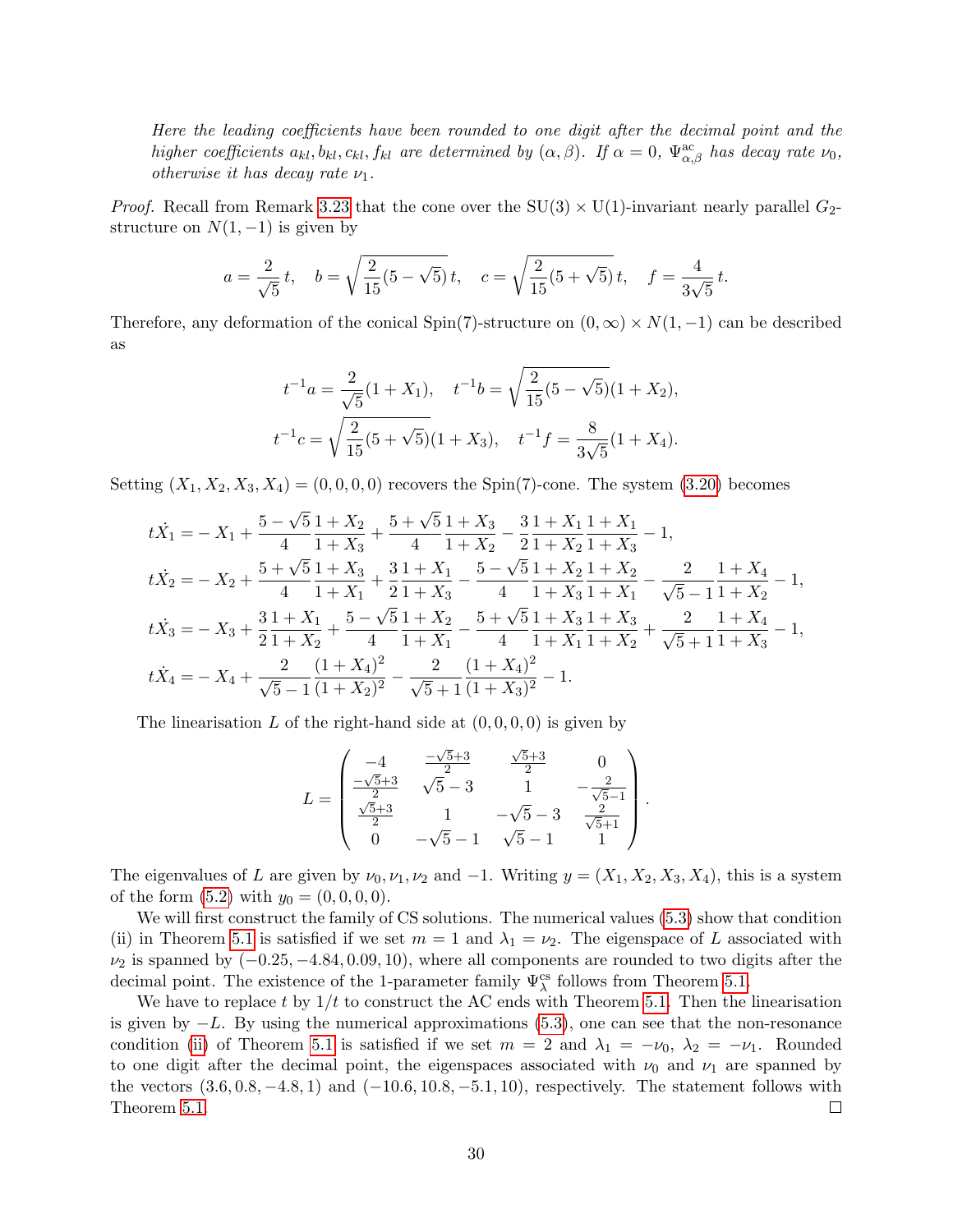The solution  $\Psi_0^{\text{cs}}$  is the Spin(7)-cone itself. All solutions  $\Psi_\lambda^{\text{cs}}$ ,  $\lambda > 0$ , are related by scaling, as are all solutions  $\Psi_{\lambda}^{cs}$ ,  $\lambda < 0$ . By Remark [3.34](#page-22-2) each  $\Psi_{\lambda}^{cs}$  gives rise to an associated solution of the system [\(3.33\)](#page-22-0). Because by passing to  $(X, Y, Z)$  coordinates Spin(7)-structures related by scaling are identified, we only get three distinct solutions and different choices of  $\lambda$  of the same sign merely correspond to a shift in the s-parameter. The associated solution of the Spin(7)-cone  $\Psi_0^{\text{cs}}$  is the fixed point  $(X_c, Y_c, Z_c)$ , which we have described in Remark [3.38.](#page-23-1) To determine the remaining two trajectories corresponding to the conically singular solutions  $\Psi_{\lambda}^{\text{cs}}$ , we use the asymptotic expansion [\(5.5\)](#page-28-2) to argue as in Remark [4.5](#page-26-1) that for each  $\Psi^{\text{cs}}_{\lambda}$  we can find an  $S \in \mathbb{R}$  such that the associated solution  $(X, Y, Z)$  is defined for  $s \in (-\infty, S)$ . As  $s \to -\infty$ , the solution  $(X, Y, Z)$  converges to the fixed point  $(X_c, Y_c, Z_c)$ , which corresponds to the Spin(7)-cone. Thus, the two trajectories associated with the families  $\Psi^{\text{cs}}_{\lambda}, \lambda > 0$ , and  $\Psi^{\text{cs}}_{\lambda}, \lambda < 0$ , are precisely the two branches of the 1-dimensional unstable manifold at  $(X_c, Y_c, Z_c)$ .

It will still be useful to us to compute the asymptotic expansion with respect to the t-parameter of the associated solution of  $\Psi_{\lambda}^{\text{cs}}$  as  $t \to 0$ , which is given by

<span id="page-30-1"></span>
$$
X(t) \approx X_c(1 - 0.68\lambda t^{\nu_2} + \mathcal{O}(t^{2\nu_2})),\tag{5.7a}
$$

$$
Y(t) \approx Y_c(1 - 9.86\lambda t^{\nu_2} + \mathcal{O}(t^{2\nu_2})),\tag{5.7b}
$$

$$
Z(t) \approx Z_c(1 + 4.46\lambda t^{\nu_2} + \mathcal{O}(t^{2\nu_2})).
$$
\n(5.7c)

Again all coefficients are rounded to two digits after the decimal point.

The solution  $\Psi_{0,0}^{\text{ac}}$  is the Spin(7)-cone itself. Next we determine which ones of the AC ends  $\Psi_{\alpha,\beta}^{\text{ac}}$ ,  $(\alpha, \beta) \neq (0, 0)$ , are related by scaling. In Remark [4.10](#page-27-4) we have described how the Spin(7)-structures scale. After rescaling by  $\kappa > 0$ , the AC end  $\kappa \Psi_{\alpha,\beta}^{ac}$  is described by the functions

$$
(\hat{a}(t),\hat{b}(t),\hat{c}(t),\hat{f}(t)) = (\kappa \ a(t/\kappa),\kappa \ b(t/\kappa),\kappa \ c(t/\kappa),\kappa \ f(t/\kappa)).
$$

This corresponds to replacing the functions  $(X_1(t), X_2(t), X_3(t), X_4(t))$  from the proof of Propo-sition [5.4](#page-28-3) by  $(X_1(t/\kappa), X_2(t/\kappa), X_3(t/\kappa), X_4(t/\kappa))$ . By the asymptotic expansion [\(5.6\)](#page-28-4), the latter quadruple can also be obtained by replacing the parameters  $(\alpha, \beta)$  by  $(\kappa^{-\nu_1} \alpha, \kappa^{-\nu_0} \beta)$ . Hence the orbits of the action of  $\mathbb{R}_+$  on  $\mathbb{R}^2 - \{(0,0)\}\$  given by  $\kappa \circ (\alpha, \beta) = (\kappa^{-\nu_1}\alpha, \kappa^{-\nu_0}\beta)$  consist precisely of parameters corresponding to AC ends which are related by scaling. The quotient of  $\mathbb{R}^2 - \{(0,0)\}\$ by this action is homeomorphic to  $S^1$  and each orbit has a unique representative on  $S^1 \subset \mathbb{R}^2$ .

Using the asymptotic expansion [\(5.6\)](#page-28-4), again we can argue similarly as in Remark [4.5](#page-26-1) to deduce that for each  $(\alpha, \beta)$  there exists  $S \in \mathbb{R}$  such that the solution  $(X_{\alpha,\beta}(s), Y_{\alpha,\beta}(s), Z_{\alpha,\beta}(s))$  associated with  $\Psi_{\alpha,\beta}^{ac}$  this time is defined for  $s \in (S,\infty)$ . As  $s \to \infty$ , the solution approaches the Spin(7)-cone  $(X_c, Y_c, Z_c)$ . Furthermore, because  $S^1$  is compact, we can find  $s_0 \in \mathbb{R}$  independent of  $(\alpha, \beta) \in S^1$  $\mathbb{R}^2$  such that the associated solution of  $\Psi_{\alpha,\beta}^{\text{ac}}$  for any  $(\alpha,\beta) \in S^1$  is defined for  $s \in (s_0,\infty)$ . The map

$$
S^1 \to \mathbb{R}^3,
$$
  

$$
(\alpha, \beta) \mapsto (X_{\alpha, \beta}(s_0), Y_{\alpha, \beta}(s_0), Z_{\alpha, \beta}(s_0)),
$$

is an embedding. As we increase the choice of  $s<sub>0</sub>$ , this embedded circle sweeps out a punctured embedded 2-ball centred at  $(X_c, Y_c, Z_c)$ . Thus, the 2-dimensional stable manifold at the fixed point  $(X_c, Y_c, Z_c)$  corresponds precisely to the trajectories associated with the AC ends  $\Psi_{\alpha,\beta}^{ac}$ . This proves

<span id="page-30-0"></span>**Proposition 5.8.** Let  $(X, Y, Z)$  be a forward complete solution of the system [\(3.33\)](#page-22-0) which converges to the fixed point  $(X_c, Y_c, Z_c)$ . Then there exist  $\alpha_0, \beta_0 \in \mathbb{R}$  such that  $(X, Y, Z)$  is associated to the AC end  $\Psi_{\alpha_0,\beta_0}^{\mathrm{ac}}$ .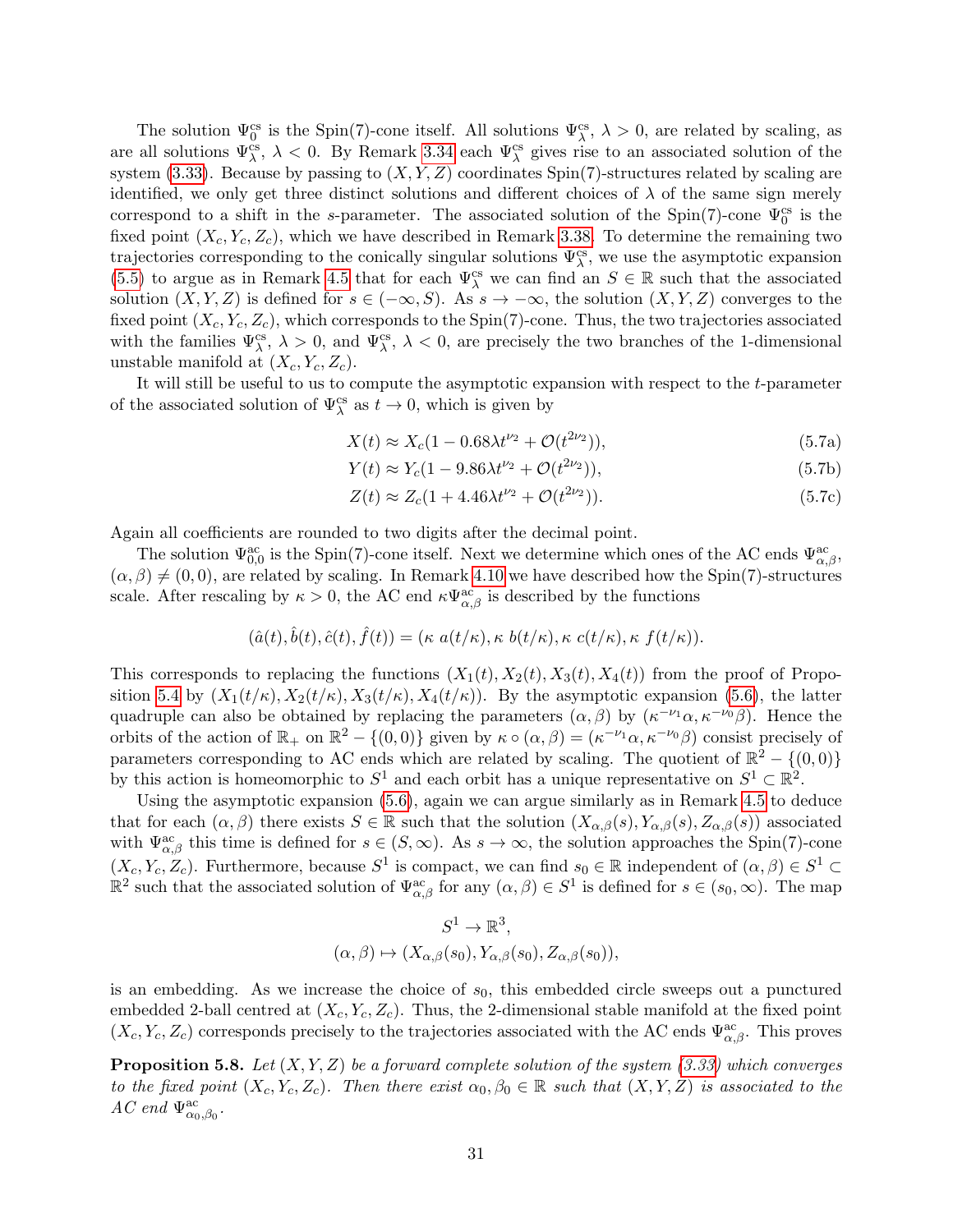In the construction of the AC ends in the proof of Proposition [5.4,](#page-28-3) the linearisation  $-L$  also has the positive eigenvalue 1. Deformations given by this eigenvalue correspond to translations of the t-variable, and therefore do not give new solutions. In particular we get

**Corollary 5.9.** There exists a gauge such that any  $SU(3) \times U(1)$ -invariant AC Spin(7) metric which is asymptotic to the cone over the unique  $SU(3) \times U(1)$ -invariant nearly parallel  $G_2$ -structure on  $N(1, -1)$  has decay rate equal to  $\nu_0$  or  $\nu_1$ .

# <span id="page-31-0"></span>6 ALC asymptotics

In this section we are going to show that any forward complete solution  $(a, b, c, f)$  of the ODE system  $(3.20)$  describes an ALC Spin(7)-structure if and only if the associated solution  $(X, Y, Z)$  of the system [\(3.33\)](#page-22-0) converges to the fixed point  $(1, 1, 0)$  as  $s \to \infty$ .

**Lemma 6.1.** Let  $(a, b, c, f)$  be a solution of the system [\(3.20\)](#page-18-0), where  $a, b, c, f$  are positive functions satisfying  $a, b < c$ . If the associated solution  $(X, Y, Z)$  of the system [\(3.33\)](#page-22-0) is forward complete with  $\lim_{s\to\infty}(X, Y, Z) = (1, 1, 0)$ , then  $(a, b, c, f)$  is forward complete and there exists  $\ell > 0$  such that

$$
\lim_{t \to \infty} \frac{a(t)}{t} = 1, \quad \lim_{t \to \infty} \frac{b(t)}{t} = 1, \quad \lim_{t \to \infty} \frac{c(t)}{t} = 1, \quad \lim_{t \to \infty} f(t) = \ell.
$$
\n(6.2)

*Proof.*  $(a, b, c, f)$  is forward complete by Lemma [3.36.](#page-22-3) The relation

<span id="page-31-1"></span>
$$
(X, Y, Z) = (a^2/c^2, b^2/c^2, abf/c^3)
$$

allows us to substitute  $\lim_{s\to\infty}(X, Y, Z) = (1, 1, 0)$  into the right-hand side of the ODE system [\(3.20\)](#page-18-0) to obtain

$$
\lim_{t \to \infty} \dot{a}(t) = 1, \quad \lim_{t \to \infty} \dot{b}(t) = 1, \quad \lim_{t \to \infty} \dot{c}(t) = 1.
$$

This proves the assertion for  $a, b$  and  $c$ .

Next we show that  $f$  is bounded. By assumption

$$
Z = \frac{abf}{c^3} = \left(\frac{a}{t}\right) \left(\frac{b}{t}\right) \left(\frac{t}{c}\right)^3 \frac{f}{t}
$$

converges to zero. By the already established limiting behaviour on  $a, b, c$ , we see that f grows at most as  $o(t)$ . In particular, there exists some  $\kappa > 0$  such that for sufficiently large times  $f(t) < t/\kappa$ . To see that  $f$  is bounded we write

$$
\dot{f} = \frac{f^2}{t^2} \frac{t^2}{b^2} (1 - Y).
$$

Because  $\lim_{t\to\infty} Y(t) = 1$  and  $\lim_{t\to\infty} b(t)/t = 1$ , we see that for sufficiently large times we have  $f(t) < t/\kappa$  and

$$
\dot{f} < \kappa \frac{f^2}{t^2}.
$$

The boundedness of f follows from Lemma [6.3.](#page-32-0) Because we have  $b < c$ , f is monotone increasing by Lemma [3.26.](#page-20-1) Since  $f$  is bounded, monotone increasing and positive, it will converge to some positive constant  $\ell$ .  $\Box$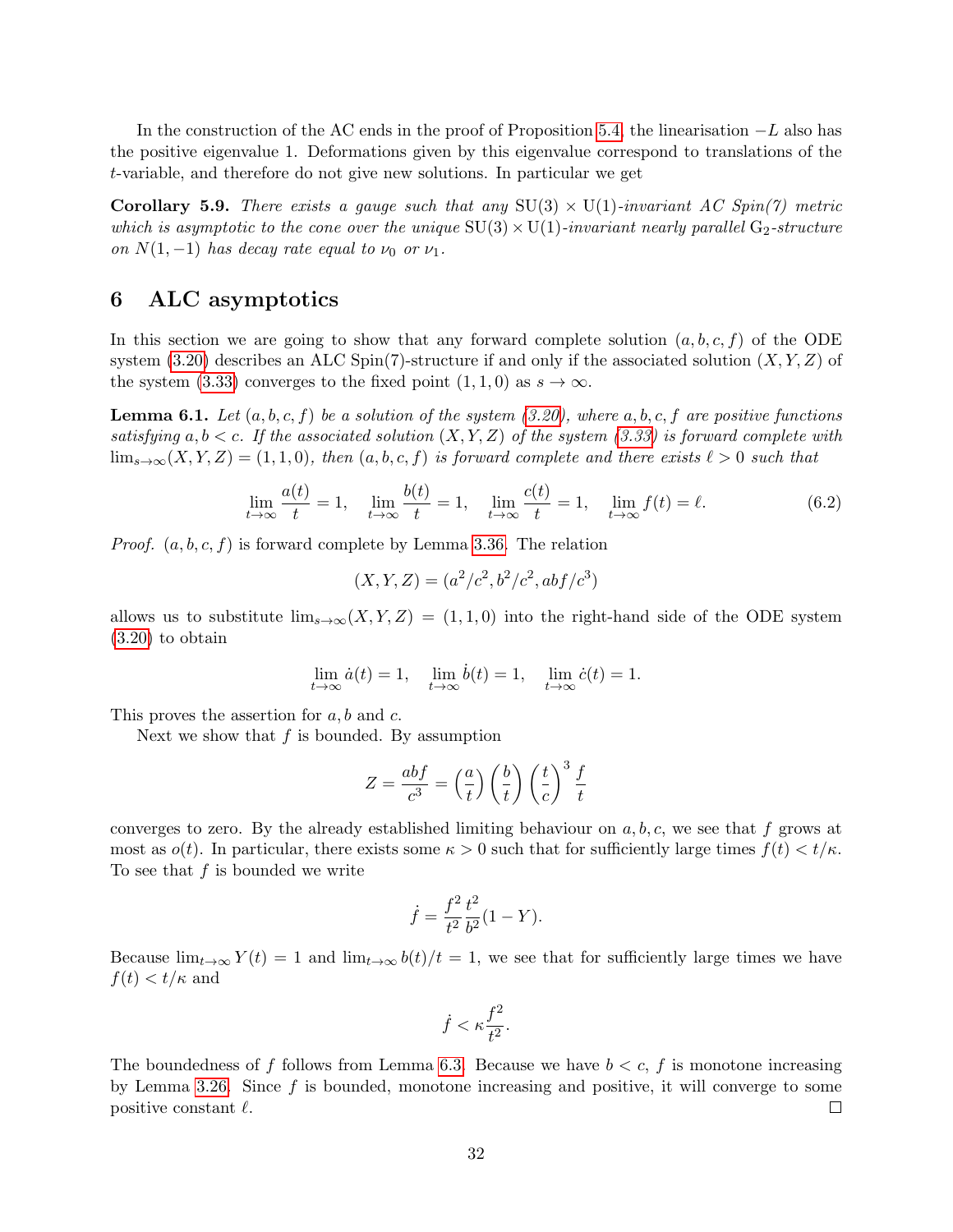We have used the following comparison principle.

<span id="page-32-0"></span>**Lemma 6.3.** Let  $f \in C^1([T,\infty))$  with  $T > 0$ . If there exist  $t_0 > T$  and  $C > 0$  such that  $\dot{f} < Cf^2/t^2$ for all  $t \in [t_0, \infty)$  and  $f(t_0) < t_0/C$ , then f is bounded from above.

*Proof.* The solution of the model equation  $\dot{h} = Ch^2/t^2$  is

$$
h_{\alpha}(t) = \frac{t}{C - \alpha t}
$$

where  $\alpha$  is the constant of integration. For us only  $\alpha < 0$  is relevant. In this case  $h_{\alpha}$  has a singularity at  $t^* = C/\alpha < 0$  with  $\lim_{t \nearrow t^*} h(t) = \infty$  and  $\lim_{t \searrow t^*} h(t) = -\infty$  and is asymptotic to  $1/|\alpha|$  for  $t \to \pm \infty$ .

If  $f(t_0) < t_0/C$  for some  $t_0 > T$ , we can find an  $\alpha < 0$  to make this inequality slightly stronger:

$$
f(t_0) < \frac{t_0}{C - \alpha t_0} = h_\alpha(t_0).
$$

By the above discussion  $h_{\alpha}$  is smooth for  $t \geq 0$  because  $\alpha < 0$  and bounded from above by  $1/|\alpha|$ . Hence for all  $t \ge t_0$  we have the bound  $f(t) < h_\alpha(t) < 1/|\alpha|$ . It follows that f is bounded.  $\Box$ 

**Proposition 6.4.** Assume that  $(a, b, c, f)$  is a forward complete solution of the system [\(3.20\)](#page-18-0) which satisfies [\(6.2\)](#page-31-1). Write

$$
\tilde{a}(t) = t^{-1}a(t) - 1, \quad \tilde{b}(t) = t^{-1}b(t) - 1, \quad \tilde{c}(t) = t^{-1}c(t) - 1, \quad \tilde{f}(t) = \frac{1}{\ell}f(t) - 1.
$$

Then there exists  $\gamma > 0$  such that  $\tilde{a}^{(k)}(t), \tilde{b}^{(k)}(t), \tilde{c}^{(k)}(t), \tilde{f}^{(k)}(t)$  behave like  $\mathcal{O}(t^{-k-\gamma})$  as  $t \to \infty$  for  $k \geq 0$ . Here  $\tilde{a}^{(k)}(t)$  denotes the k-th derivative of  $\tilde{a}(t)$ .

Proof. Set

$$
a(t) = t(1 + X_1(t)),
$$
  $b(t) = t(1 + X_2(t)),$   $c(t) = t(1 + X_3(t)),$   $f(t) = \ell(1 + X_4(t)).$ 

The assumption [\(6.2\)](#page-31-1) is equivalent to

$$
\lim_{t \to \infty} X_i(t) = 0, \quad \text{for } i = 1, \dots, 4
$$

After the change of variable  $e^{\tau} = t$  the system [\(3.20\)](#page-18-0) becomes

$$
\frac{dX_1}{d\tau} = -X_1 + \frac{(1+X_2)^2 + (1+X_3)^2 - (1+X_1)^2}{(1+X_2)(1+X_3)} - 1,
$$
\n
$$
\frac{dX_2}{d\tau} = -X_2 + \frac{(1+X_3)^2 + (1+X_1)^2 - (1+X_2)^2}{(1+X_3)(1+X_1)} - \ell e^{-\tau} \frac{1+X_4}{1+X_2} - 1,
$$
\n
$$
\frac{dX_3}{d\tau} = -X_3 + \frac{(1+X_1)^2 + (1+X_2)^2 - (1+X_3)^2}{(1+X_1)(1+X_2)} + \ell e^{-\tau} \frac{1+X_4}{1+X_3} - 1,
$$
\n
$$
\frac{dX_4}{d\tau} = \ell e^{-\tau} \frac{(1+X_4)^2}{(1+X_2)^2} - \ell e^{-\tau} \frac{(1+X_4)^2}{(1+X_3)^2}.
$$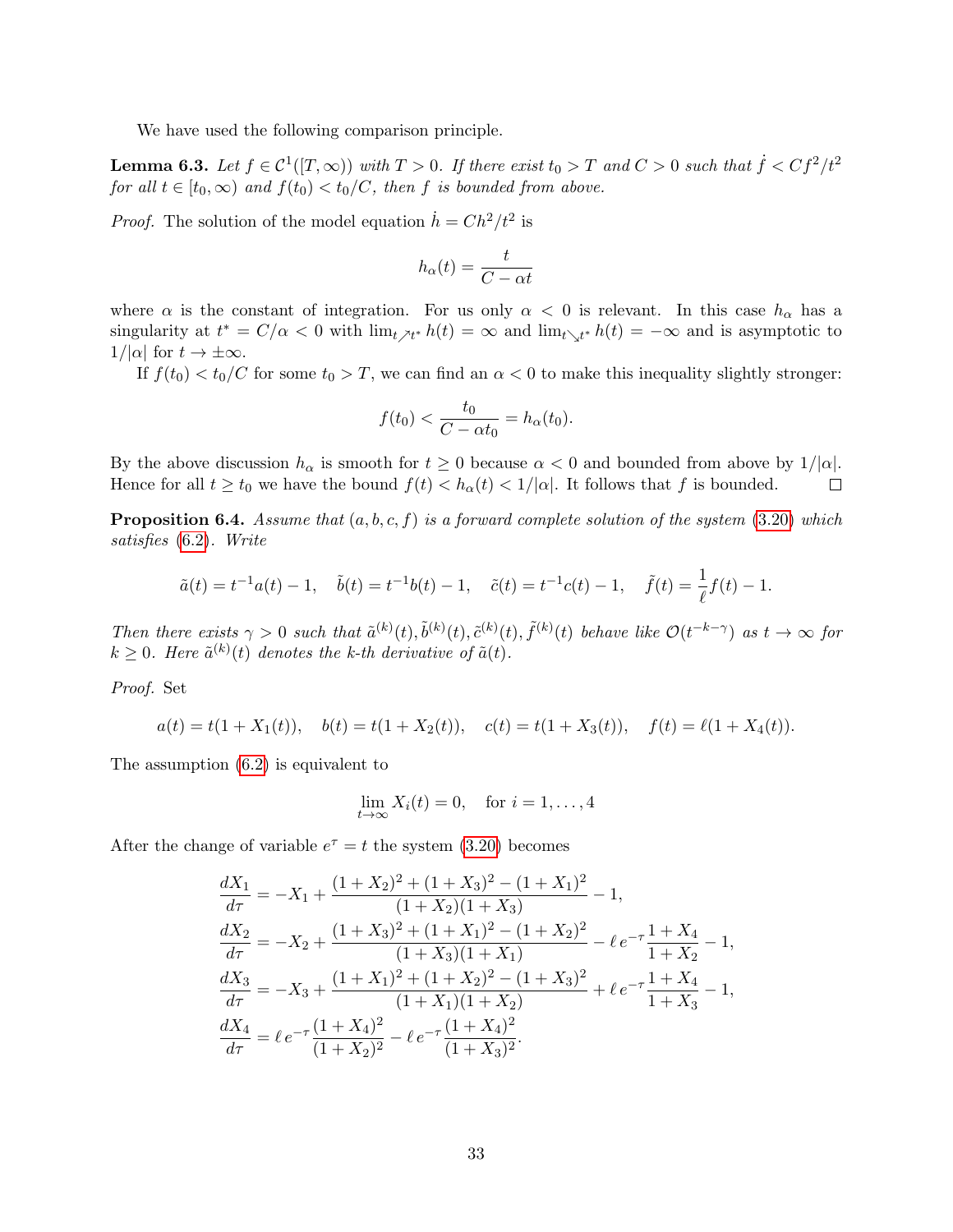Setting  $X_5 = e^{-\tau}$  and  $X = (X_1, X_2, X_3, X_4, X_5)$ , we get a system of equations of the form  $\frac{dX}{d\tau}$  $\Phi(X)$ , where  $X(0) = 0$  and the linearisation of  $\Phi$  at 0 is given by

$$
d\Phi|_{U=0} = \begin{pmatrix} -3 & 1 & 1 & 0 & 0 \\ 1 & -3 & 1 & 0 & -\ell \\ 1 & 1 & -3 & 0 & \ell \\ 0 & 0 & 0 & 0 & 0 \\ 0 & 0 & 0 & 0 & -1 \end{pmatrix}.
$$

 $d\Phi_{U=0}$  has a 1-dimensional kernel spanned by  $(0,0,0,1,0)$  and four negative eigenvalues. Moreover,  $\{(0, 0, 0, c, 0)| c \in \mathbb{R}\}\$  is the center manifold of the system. The center manifold equation is

$$
\frac{dX_4}{d\tau} = 0.
$$

Hence by [\[Car81,](#page-42-15) Theorem 2] for any solution X converging to the stationary point  $X = 0$  as in our hypothesis there exists  $\gamma > 0$  such that

$$
(X_1, X_2, X_3, X_4, X_5) = (0, 0, 0, 0, 0) + \mathcal{O}(e^{-\gamma \tau}).
$$

The polynomial decay follows by switching back to the variable  $t$ . The argument for the derivatives of  $(X_1, X_2, X_3, X_4)$  follows from a bootstrap argument.  $\Box$ 

The results in this section prove

<span id="page-33-2"></span>**Proposition 6.5.** Let  $(a, b, c, f)$  be a solution of the system  $(3.20)$ , where  $a, b, c, f$  are positive functions satisfying  $a, b < c$ . Suppose the associated solution  $(X, Y, Z)$  of the system [\(3.33\)](#page-22-0) is forward complete with

$$
\lim_{s \to \infty} (X, Y, Z) = (1, 1, 0).
$$

Then  $(a, b, c, f)$  defines an SU(3) × U(1)-invariant ALC Spin(7) metric on  $(T, \infty) \times N(1, -1)$  for some  $T > 0$ .

# <span id="page-33-0"></span>7 Analysis of the ODE system

In the remainder of the paper we want to investigate which members of the families  $\Psi_{\mu}$ ,  $\Upsilon_{\tau}$  and  $\Psi^{\text{cs}}_{\lambda}$  give rise to forward complete Spin(7)-holonomy metrics and determine the asymptotic type of complete solutions. Once we have proven Theorems [A](#page-2-0) and [B,](#page-3-0) it will be clear how to construct the families in Theorem [D.](#page-5-0) As discussed in Section [3.3,](#page-20-0) solutions of the ODE system [\(3.20\)](#page-18-0) are best studied by looking at their associated solutions of the system [\(3.33\)](#page-22-0) described in Remarks [4.5,](#page-26-1) [4.9](#page-27-5) and at the end of section [5.](#page-27-0)

The following Lemma will allow us to compare the local solutions for different parameters.

<span id="page-33-1"></span>**Lemma 7.1.** Suppose  $(X_1, Y_1, Z_1)$  and  $(X_2, Y_2, Z_2)$  are two solutions of the system [\(3.33\)](#page-22-0), where all functions are positive. Furthermore, suppose that at some time  $s_0 \in \mathbb{R}$  we have

$$
X_1 > X_2, \quad Y_1 > Y_2, \quad Z_1 < Z_2.
$$

Then this condition is forward preserved as long as all functions stay positive.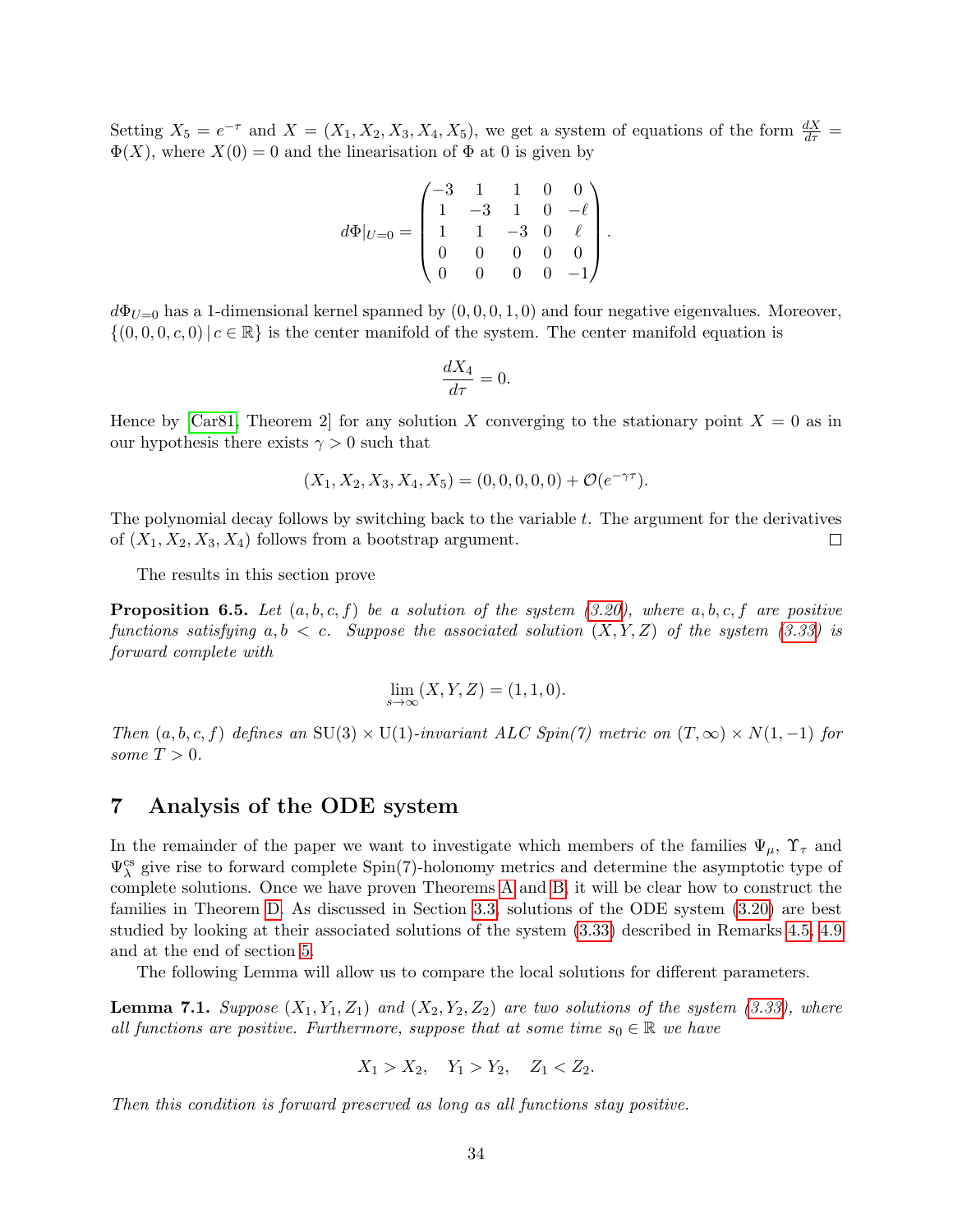Proof. We start by looking at the quantity Z. Assume all three inequalities are preserved until some time  $s_1 > s_0$  when we have  $Z_1(s_1) = Z_2(s_1) = \alpha > 0$ . Note that at  $s_1$  there must be a strict inequality for either  $X_1 > X_2$  or  $Y_1 > Y_2$ . Otherwise the solutions would be the same. Furthermore at  $s_1$  we have

$$
\dot{Z}_2 - \dot{Z}_1 = 3\alpha((X_1 - X_2) + (Y_1 - Y_2)) > 0.
$$

Therefore,  $Z_1 < Z_2$  is strictly preserved as long as  $X_1 \geq X_2$  and  $Y_1 \geq Y_2$ . Given that, suppose that at  $s_1 > s_0$  we have  $X_1(s_1) = X_2(s_1) = \alpha > 0$ . Then at the same time

$$
\dot{X}_2 - \dot{X}_1 = 2\alpha (Z_1 - Z_2) < 0.
$$

If we suppose that at  $s_1 > s_0$  we have  $Y_1(s_1) = Y_2(s_1) = \alpha > 0$ , then at the same time

$$
\dot{Y}_2 - \dot{Y}_1 = -2(1+\alpha)(Z_2 - Z_1) < 0.
$$

All cases lead to a contradiction.

As an immediate application of Lemma [7.1](#page-33-1) we obtain

<span id="page-34-0"></span>**Lemma 7.2.** Denote by  $(X_1, Y_1, Z_1)$  and  $(X_2, Y_2, Z_2)$  the two solutions of the system [\(3.33\)](#page-22-0) corresponding to

- $\Psi_{\mu_1}$  and  $\Psi_{\mu_2}$  for  $0 < \mu_1 < \mu_2$ , respectively, or
- $\Upsilon_{\tau_1}$  and  $\Upsilon_{\tau_2}$  for  $\tau_1 < \tau_2$ , respectively.

In both cases we have

$$
X_1 > X_2, \quad Y_1 > Y_2, \quad Z_1 < Z_2,
$$

as long as the solutions exist.

*Proof.* By the short distance asymptotic expansions  $(4.3)$ ,  $(4.8)$  the statement is true for small times. By Lemma [7.1](#page-33-1) this is preserved as long as all functions stay positive. Any of the  $(X, Y, Z)$ coordinates becoming zero means that one of the corresponding functions  $a, b, c, f$  must be zero,  $\Box$ and thus that the respective solution develops a singularity.

A simple consequence of the above comparison argument is that the families  $\Psi_{\mu}$  and  $\Upsilon_{\tau}$  contain at most one AC space.

<span id="page-34-1"></span>**Lemma 7.3.** Suppose  $(X_1, Y_1, Z_1)$  and  $(X_2, Y_2, Z_2)$  are two complete solutions of the system [\(3.33\)](#page-22-0), where all functions are positive and satisfy

$$
X_1 > X_2, \quad Y_1 > Y_2, \quad Z_1 < Z_2,
$$

for all times. Then not both solutions can converge to the cone  $(X_c, Y_c, Z_c)$  as  $s \to \infty$ .

Proof. The positivity and the given ordering of the two solutions imply

$$
\dot{Y}_1 - \dot{Y}_2 = 4(Y_1 - Y_2) - 4(Y_1^2 - Y_2^2) - 2Z_1(1 + Y_1) + 2Z_2(1 + Y_2)
$$
  
> 4(Y\_1 - Y\_2) - 4(Y\_1^2 - Y\_2^2) - 2Z\_1(1 + Y\_1) + 2Z\_1(1 + Y\_2)  
= (Y\_1 - Y\_2)(4 - 4Y\_1 - 4Y\_2 - 2Z\_1).

 $\Box$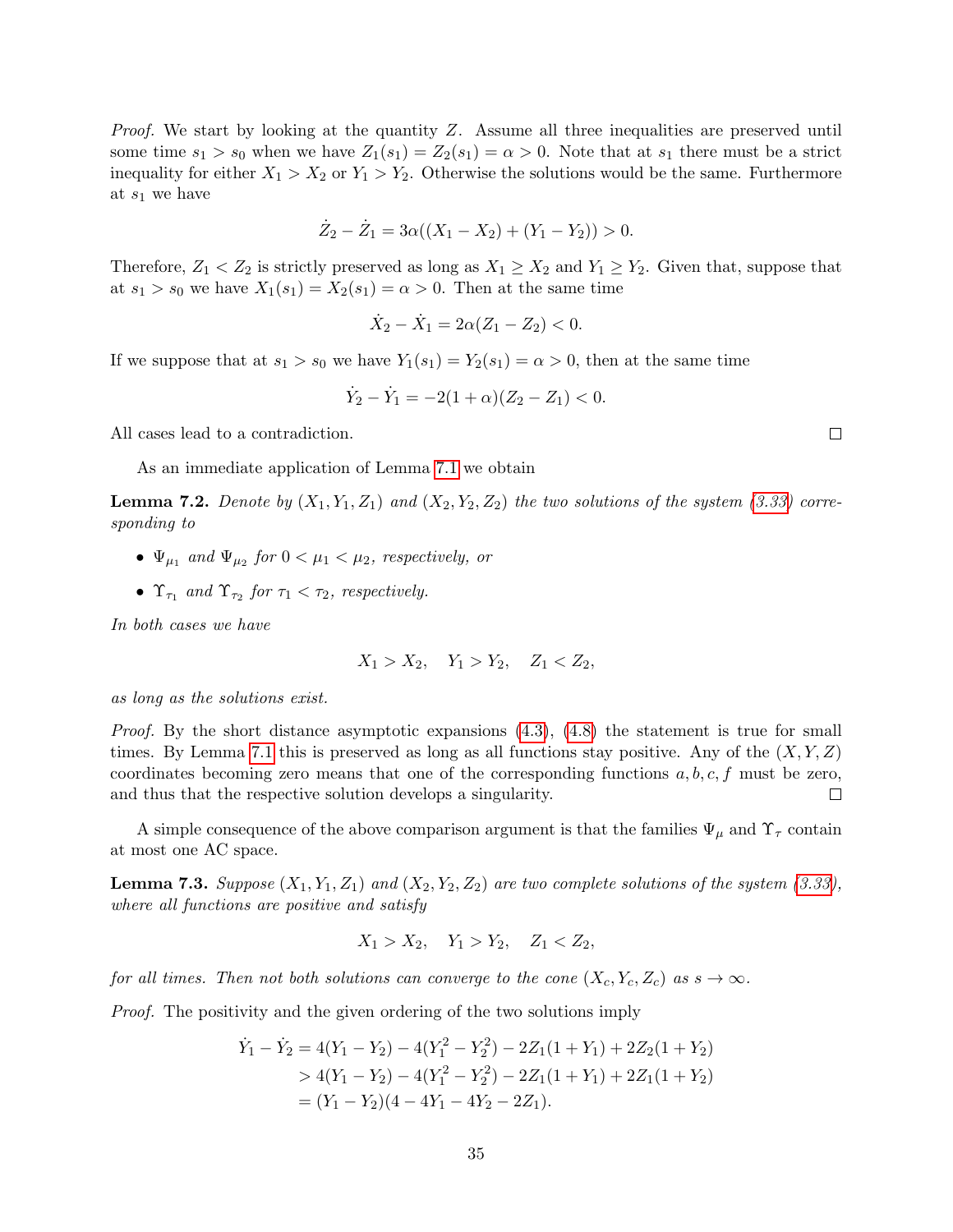If both solutions converge to the cone, for  $\epsilon > 0$  arbitrarily small and all sufficiently large times we have

$$
4 - 4Y_1 - 4Y_2 - 2Z_1 > 4 - 8Y_c - 2Z_c - \varepsilon = \frac{14}{\sqrt{5}} - 6 - \varepsilon \approx 0.26 - \varepsilon.
$$

Therefore, the function  $Y_1 - Y_2$  is monotone increasing for large times. In particular,  $Y_1$  and  $Y_2$ cannot have the same limit which is a contradiction.  $\Box$ 

A further fundamental property of the dynamical system [\(3.33\)](#page-22-0) is that complete trajectories of interest are flow lines connecting fixed points.

<span id="page-35-0"></span>**Proposition 7.4.** Let  $(X, Y, Z)$  be a solution of the system  $(3.33)$  which is contained inside a compact subset of  $\mathbb{R}^3$  for all times and in particular complete. Then the solution converges to a fixed point as  $s \to \infty$ .

*Proof.* We will first show that all three functions  $X(s)$ ,  $Y(s)$ ,  $Z(s)$  eventually become monotone. At a critical point of  $X(s)$ ,  $Y(s)$  or  $Z(s)$ , the respective second derivative is given by

$$
\frac{1}{2}\frac{d^2}{ds^2}\log X = -\dot{Z},\tag{7.5}
$$

$$
\frac{d^2}{ds^2}Y = -2(1+Y)\dot{Z},\tag{7.6}
$$

$$
\frac{d^2}{ds^2} \log Z = -3\dot{X} - 3\dot{Y}.\tag{7.7}
$$

If for example we denote by  $(+-+)$  the chamber where  $X(s)$  is increasing,  $Y(s)$  decreasing and  $Z(s)$  increasing, we get the following diagram:



Here an arrow between two chambers indicates that a solution of [\(3.33\)](#page-22-0) can transition from one chamber to the other in the direction of the arrow. The only cycles in the diagram are  $(- + -) \rightarrow$  $(- + +) \rightarrow (- + -)$  and  $(+ - -) \rightarrow (+ - +) \rightarrow (+ - -)$ . We see that X and Y eventually become monotone and only  $Z$  can possibly oscillate. Because  $X$  and  $Y$  are bounded and monotone, there exist  $X_{\infty}$  and  $Y_{\infty}$  such that  $X \to X_{\infty}$  and  $Y \to Y_{\infty}$  as  $s \to \infty$ .

If we set  $L=\frac{1}{4}$  $\frac{1}{4}(5-3X_{\infty}-3Y_{\infty})$ , then after a finite time

$$
4Z(L-\varepsilon-Z) < \dot{Z} < 4Z(L+\varepsilon-Z)
$$

for arbitrarily small  $\varepsilon > 0$ . If at a sufficiently large time  $Z < L - \varepsilon$ , then either Z is monotone increasing from then on or  $Z > L - \varepsilon$  after some time, which is preserved. If at a sufficiently large time  $Z > L + \varepsilon$ , then either Z is monotone decreasing from then on or  $Z < L - \varepsilon$  after some time,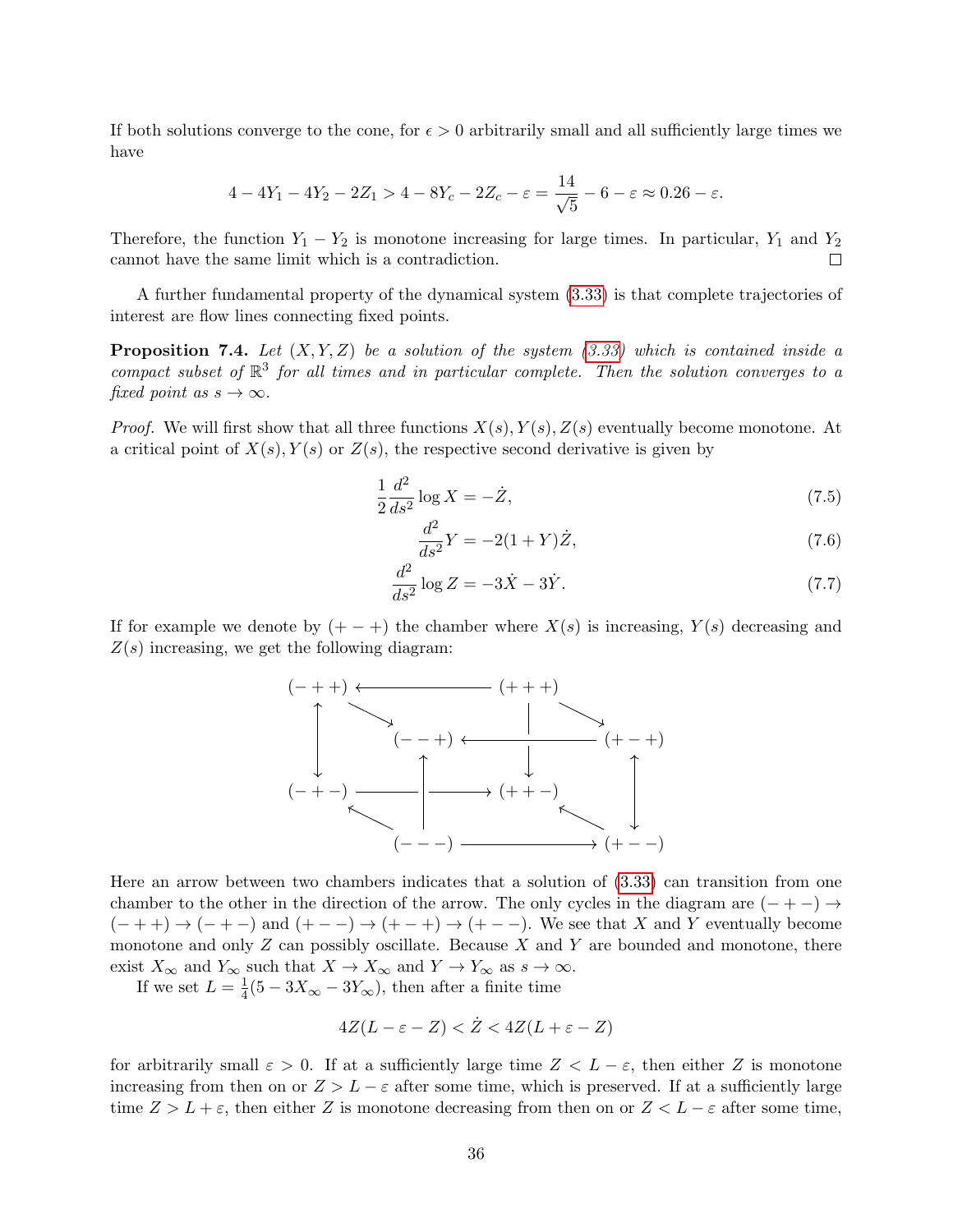which is preserved. We can conclude that either  $Z$  becomes monotone or converges to  $L$ . Because  $Z$ is globally bounded, in either case Z converges to some  $Z_{\infty}$  as  $s \to \infty$ . It is clear that  $(X_{\infty}, Y_{\infty}, Z_{\infty})$ is a fixed point of the system [\(3.33\)](#page-22-0).  $\Box$ 

By the asymptotic expansions [\(4.3\)](#page-26-3) and [\(4.8\)](#page-27-6) for  $\Psi_{\mu}$  and  $\Upsilon_{\tau}$ , respectively, the trajectories of the associated solutions of the system [\(3.33\)](#page-22-0) initially start out in the cube  $0 < X < 1, 0 < Y <$  $1, 0 < Z < 5/4$ . By Lemma [3.35](#page-22-1) these trajectories either exit this cube at the face  $Y = 0$ , where the associated Spin(7)-structure degenerates, or the trajectory is complete and by Proposition [7.4](#page-35-0) converges to a fixed point as  $s \to \infty$ . Therefore, the growth behaviour of the function  $Y(s)$  of the solution of interest is of particular importance. If for instance  $Y(s)$  becomes monotone increasing for large s while the solution is still contained inside the cube, the solution must be complete. This motivates us to study extrema of the function  $Y(s)$ .

<span id="page-36-1"></span>**Lemma 7.8.** (i) If  $Y \geq 0$ , for the growth of Y we have

$$
\dot{Y} < (>,=) 0 \quad \Leftrightarrow \quad Z > (<,=) 2Y \frac{1-Y}{1+Y}.
$$

(ii) In the following we set

$$
Q(X,Y) := -3X + \frac{5Y^2 - 6Y + 5}{1+Y}
$$

.

If Y has a minimum at time  $s_0$  with  $Y(s_0) \geq 0$ , then  $Q(X(s_0), Y(s_0)) \leq 0$ . If Y has a maximum at time  $s_0$  with  $Y(s_0) \geq 0$ , then  $Q(X(s_0), Y(s_0)) \geq 0$ .

Proof. The first statement follows easily from the evolution equation for Y. To determine the nature of critical points we compute the second derivative of  $Y$  at a critical point:

$$
\frac{d^2}{ds^2}Y = \frac{d}{ds}(4Y - 4Y^2 - 2YZ - 2Z) = -2(1+Y)\dot{Z}.
$$

Hence, at a critical point of Y with  $Y \geq 0$  the second derivative of Y has the opposite sign as the first derivative of Z. We can use the equation  $\dot{Y}=0$  to solve for Z and obtain

$$
\frac{d}{ds}\log(Z) = 5 - 3X - 3Y - 4Z
$$
  
= 5 - 3X - 3Y - 8Y $\frac{1 - Y}{1 + Y} = -3X + \frac{5Y^2 - 6Y + 5}{1 + Y}.$ 

We see that a critical point of Y is a minimum if  $Q(X, Y) \leq 0$ . The statement for maxima of Y follows analogously.  $\Box$ 

### <span id="page-36-0"></span>7.1 Proofs of Theorems [A,](#page-2-0) [B](#page-3-0) and [D](#page-5-0)

Theorem [A](#page-2-0). We will now proof Theorem [A.](#page-2-0) Set

$$
\mathfrak{X}_{\text{alc}} := \{ \mu \mid \Psi_{\mu} \text{ is complete and } \lim_{s \to \infty} (X, Y, Z) = (1, 1, 0) \},
$$
  

$$
\mathfrak{X}_{\text{ac}} := \{ \mu \mid \Psi_{\mu} \text{ is complete and } \lim_{s \to \infty} (X, Y, Z) = (X_c, Y_c, Z_c) \},
$$
  

$$
\mathfrak{X}_{\text{inc}} := \{ \mu \mid \Psi_{\mu} \text{ is incomplete} \}.
$$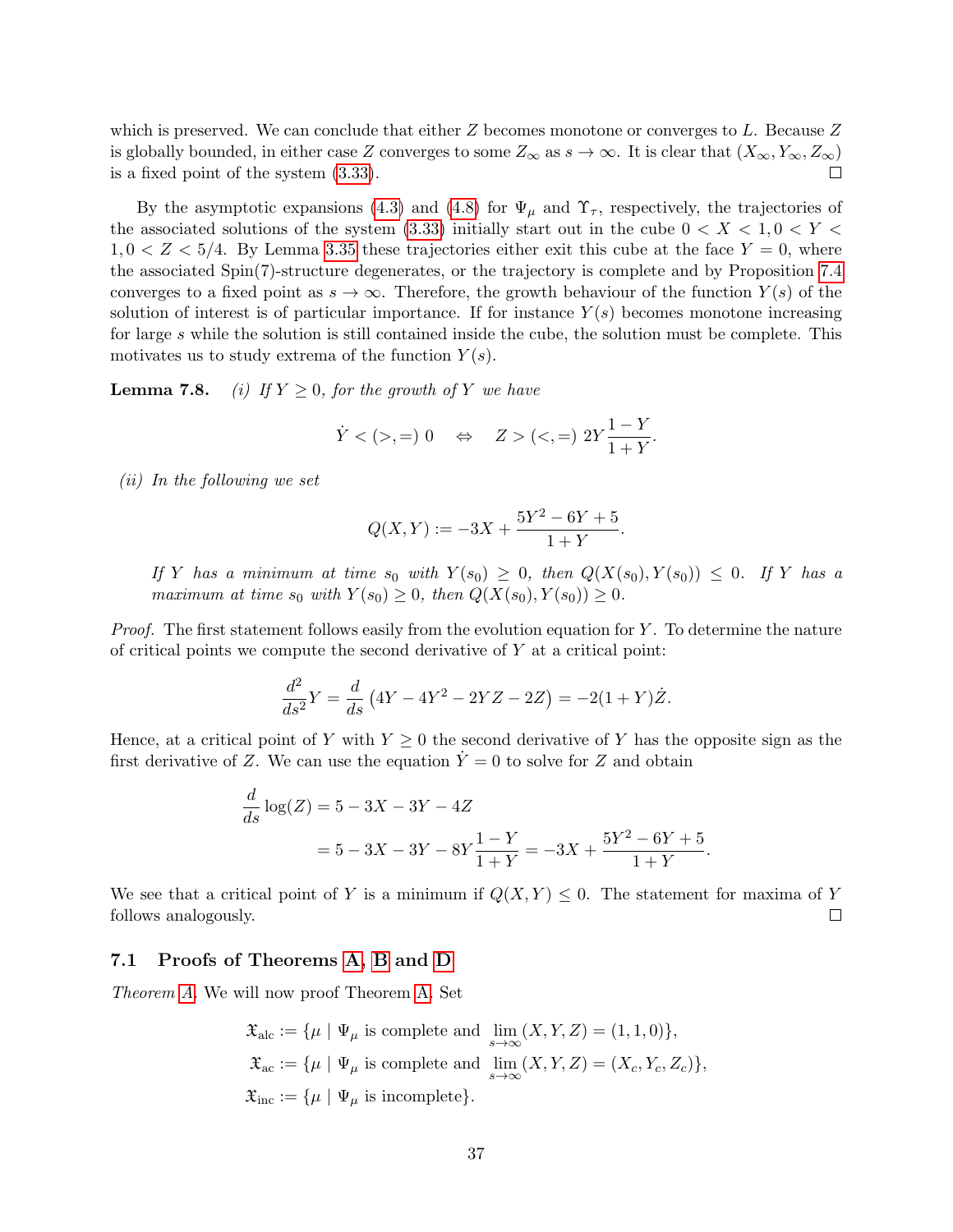By Proposition [6.5](#page-33-2)  $\Psi_{\mu}$  is ALC if  $\mu \in \mathfrak{X}_{\text{alc}}$ . By Proposition [5.8](#page-30-0)  $\Psi_{\mu}$  is AC if  $\mu \in \mathfrak{X}_{\text{ac}}$ . By Lemma [3.35](#page-22-1) and Proposition [7.4](#page-35-0) we know that the trajectory associated with the Spin(7)-structure  $\Psi_{\mu}$ either hits the hypersurface  $Y = 0$ , i.e. the Spin(7)-structure is incomplete and  $\mu \in \mathfrak{X}_{\text{inc}}$ , or stays inside the cube

$$
\mathcal{W} = (0, 1) \times (0, 1) \times (0, 5/4)
$$

for all times and converges to a fixed point. This fixed point must lie in the closure of  $W$  and therefore is one of those listed in Remark [3.38.](#page-23-1) Because  $(0,0,0)$  is a source and  $\Psi_{\mu}$  certainly does not lie in the relevant branches [\(3.41\)](#page-24-3) and [\(3.43\)](#page-24-4) of the 1-dimensional stable manifolds of the fixed points  $(0, 1, 0)$  and  $(1, 0, 0)$ , respectively, we see that  $(0, \infty)$  is the disjoint union of  $\mathfrak{X}_{\text{alc}}, \mathfrak{X}_{\text{ac}}$  and  $\mathfrak{X}_{\text{inc}}$ .

The key idea of the proof is to show that  $\mathfrak{X}_{\text{alc}}$  and  $\mathfrak{X}_{\text{inc}}$  are both open and non-empty.  $\mathfrak{X}_{\text{alc}}$ is open because  $\Psi_{\mu}$  depends continuously on  $\mu$  and  $(1,1,0)$  is a sink. Suppose  $\mu \in \mathfrak{X}_{\text{inc}}$  and thus  $Y_{\mu}(s_0) = 0$  for some  $s_0$ . Then at time  $s_0$  we have  $\dot{Y} = -2Z(s_0) < 0$ , i.e. the flow line actually exits the closure of W, which again is an open condition due to the continuity of  $\Psi_{\mu}$  in  $\mu$ .

To see that  $\mathfrak{X}_{\text{alc}}$  and  $\mathfrak{X}_{\text{inc}}$  are non-empty, we look at the limiting trajectories as  $\mu \to 0$  and  $\mu \to \infty$  and use that up to the limit the flow lines depend continuously on  $\mu$ . As  $\mu \to 0$ , the limiting trajectory is [\(3.40\)](#page-24-0) which corresponds to the Bryant–Salamon  $G_2$  holonomy metric on  $\Lambda^2_- \mathbb{C}P^2$  and connects the fixed points  $(0, 1, 0)$  and  $(1, 1, 0)$ . Because  $(1, 1, 0)$  is a sink, for small  $\mu > 0$  the trajectories associated with  $\Psi_{\mu}$  also must converge to  $(1,1,0)$ . As  $\mu \to \infty$  the limiting trajectory initially is contained in the face  $X = 0$  of the cube W. This trajectory cannot converge to a fixed point because the condition  $X = 0$  is preserved, the branch [\(3.41\)](#page-24-3) of the stable manifold of  $(0, 1, 0)$ originates in  $(0, 0, 0)$ , and the only other fixed point with X-coordinate equal to zero is the source  $(0, 0, 0)$ . By Proposition [7.4](#page-35-0) it therefore must exit the closure of the cube W after some time. Similarly as in Lemma [3.35,](#page-22-1) this is only possible at the hypersurface  $Y = 0$ . Because exiting the closure of W is an open condition, we have  $\mu \in \mathfrak{X}_{\text{inc}}$  if  $\mu$  is sufficiently large.

Because  $(0, \infty)$  is connected,  $\mathcal{X}_{ac}$  is non-empty and by Lemmas [7.2](#page-34-0) and [7.3](#page-34-1) consists of exactly one parameter  $\mathfrak{X}_{ac} = {\mu_{ac}}$ . Suppose that  $\mu \in (0, \mu_{ac})$ . We know that either  $\mu \in \mathfrak{X}_{alc}$  or  $\mu \in \mathfrak{X}_{inc}$ . By Lemma [7.2](#page-34-0) we have  $Y_\mu(s) > Y_{\mu_{ac}}(s)$  as long as  $\Psi_\mu$  exists. Because  $Y_{\mu_{ac}}(s) \to Y_c$  as  $s \to \infty$ ,  $\Phi_\mu$ is complete by Lemma [3.36](#page-22-3) and thus we get  $\mu \in \mathfrak{X}_{\text{alc}}$ . Next suppose that  $\mu > \mu_{\text{ac}}$ . With Lemma [7.2](#page-34-0) we get  $Y_\mu(s) < Y_{\mu_{ac}}(s)$  as long as  $\Psi_\mu$  exists. Because  $Y_{\mu_{ac}}$  converges to  $Y_c < 1$  we have  $\mu \notin \mathfrak{X}_{\text{alc}}$ . Hence we get  $\mu \in \mathfrak{X}_{\text{inc}}$ . This finishes the proof of Theorem [A.](#page-2-0)

Theorem [B](#page-3-0). The proof is analogous to the proof of Theorem [A.](#page-2-0) Moreover, formulas  $(3.13)$  and [\(4.7\)](#page-27-1) show that  $\Upsilon_{\tau}|_{\mathbb{C}P^2} = e_{4356}$  (with the original use of the functions a and b). This is the volume form of  $\mathbb{C}P^2$  with respect to the induced metric and the appropriate orientation. Therefore, the zero section is a Cayley submanifold with respect to  $\Upsilon_{\tau}$  for all  $\tau$ . Because the  $\mathbb{C}P^2$  is a generator of  $H_4(M_{\mathbb{C}P^2})$  and its volume with respect to  $\Upsilon_{\tau}$  is positive and independent of  $\tau$ , the cohomology class of  $\Upsilon_{\tau}$  is non-trivial and does not depend on  $\tau$ .

Theorem [D](#page-5-0). Now that we know how to prove Theorems [A](#page-2-0) and [B](#page-3-0) it is easy to find among the 2-dimensional space of flow lines emanating from the source  $(0, 0, 0)$  1-parameter families with the same transition behaviour of the asymptotic geometries as the families  $\Psi_{\mu}$  and  $\Upsilon_{\tau}$ . If we make sure that they initially move inside the cube  $W$ , that pairs of family members can be compared as in Lemma [7.2,](#page-34-0) and that the flow lines at one end of the interval limit to a flow line which converges to the fixed point  $(1, 1, 0)$  and at the other end limit in a flow line which after some time enters the region  $Y < 0$ , the proof of Theorem [A](#page-2-0) carries through as before. One possible way to choose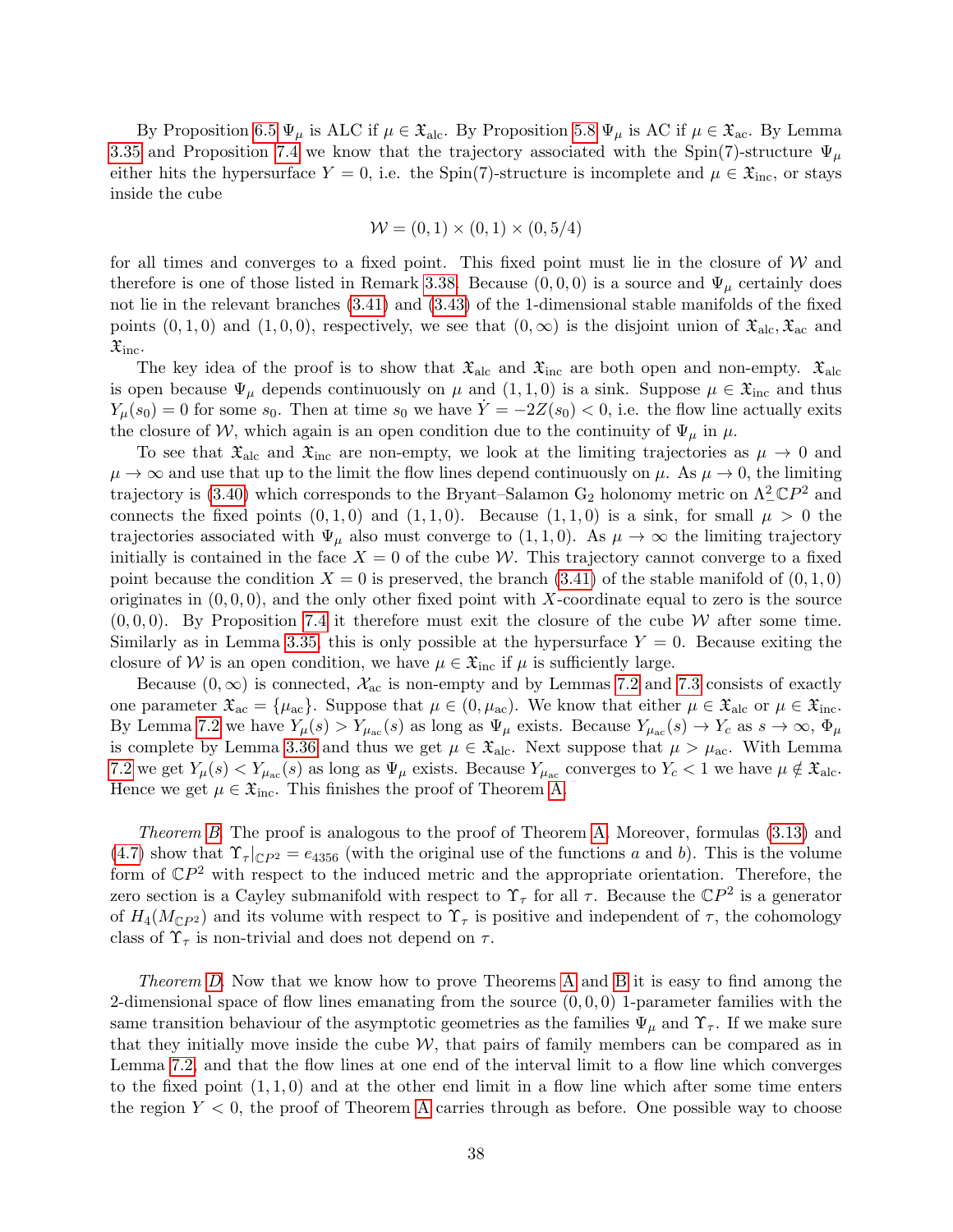these 1-parameter families is to pick small enough positive constants  $\varepsilon$  and  $z_0$  such that all flow lines through points on the line segments  $(1 - \kappa)(\epsilon, \epsilon, 0) + \kappa(\epsilon, 0, z), \kappa \in (0, 1), z \in (0, z_0)$ , originate in  $(0, 0, 0)$ . For fixed z denote this 1-parameter family of Spin(7) holonomy metrics by  $\Omega_{\kappa}^z$ . This gives Theorem [D.](#page-5-0)

The families  $\Omega_{\kappa}^{z}$  have been chosen in such a way that as  $\kappa \to 0$  they collapse to the explicit solution [\(3.44\)](#page-24-2), which is a singular version of the Bryant-Salamon metric corresponding to the case  $C = 1$  in Remark [3.21.](#page-18-2) The corresponding solution in  $(a, b, c, f)$  coordinates with respect to the s-parameter is given by

<span id="page-38-1"></span>
$$
a(s) = b(s) = e^s, \quad c(s) = \sqrt{e^{2s} + e^{-2s}}, \quad f(s) = 0.
$$
\n(7.9)

We see that  $c(s)$  blows up as  $s \to -\infty$ . Reidegeld [\[Rei08,](#page-43-2) Theorem 5.4.6] shows that up to discrete symmetries and scale there can be no complete  $SU(3) \times U(1)$ -invariant with principal orbit  $SU(3)$ equivariantly diffeomorphic to  $N(1, -1)$  except members of the families  $\Psi_{\mu}$  and  $\Upsilon_{\tau}$ . Therefore, all members of the families  $\Omega_{\kappa}^z$  must be singular on the end corresponding to  $s \to -\infty$ . Because for  $\kappa > 0$  we do not know explicit expressions for the solutions  $\Omega_{\kappa}^{z}$ , we can only speculate that as  $s \to -\infty$  they behave similar to [\(7.9\)](#page-38-1).

## <span id="page-38-0"></span>7.2 Proof of Theorem [C](#page-5-1)

To prove Theorem [C](#page-5-1) we use a more quantitative approach. Lemma [7.8](#page-36-1) suggests that that we can study extrema of Y by ignoring Z and considering the projection of the trajectory to the  $(X, Y)$ plane. More specifically, the curve  $Q(X, Y) = 0$  partitions the unit square in two disjoint regions such that Y can have a minimum only in one of them and a maximum only in the other one. To extract information on the asymptotic geometry of complete solutions we should compare the evolution of Y with  $Y_c$ , the Y-coordinate of the fixed point corresponding to the conical solution. In fact, the intersection of the curves  $Q(X, Y) = 0$  and  $Y = Y_c$  is precisely the projection  $(X_c, Y_c)$ of the cone  $(X_c, Y_c, Z_c)$ . We partition the unit square as

$$
\mathcal{D}_1 = \{ (X, Y) \in [0, 1]^2 | Q(X, Y) > 0, Y > Y_c \},
$$
  
\n
$$
\mathcal{D}_2 = \{ (X, Y) \in [0, 1]^2 | Q(X, Y) \le 0, Y > Y_c \},
$$
  
\n
$$
\mathcal{D}_3 = \{ (X, Y) \in [0, 1]^2 | Q(X, Y) > 0, Y \le Y_c \},
$$
  
\n
$$
\mathcal{D}_4 = \{ (X, Y) \in [0, 1]^2 | Q(X, Y) \le 0, Y \le Y_c \}.
$$

Note that  $Q(X, Y) = 0$  is equivalent to

<span id="page-38-2"></span>
$$
X = \frac{1}{3} \frac{5Y^2 - 6Y + 5}{1 + Y}.
$$
\n(7.10)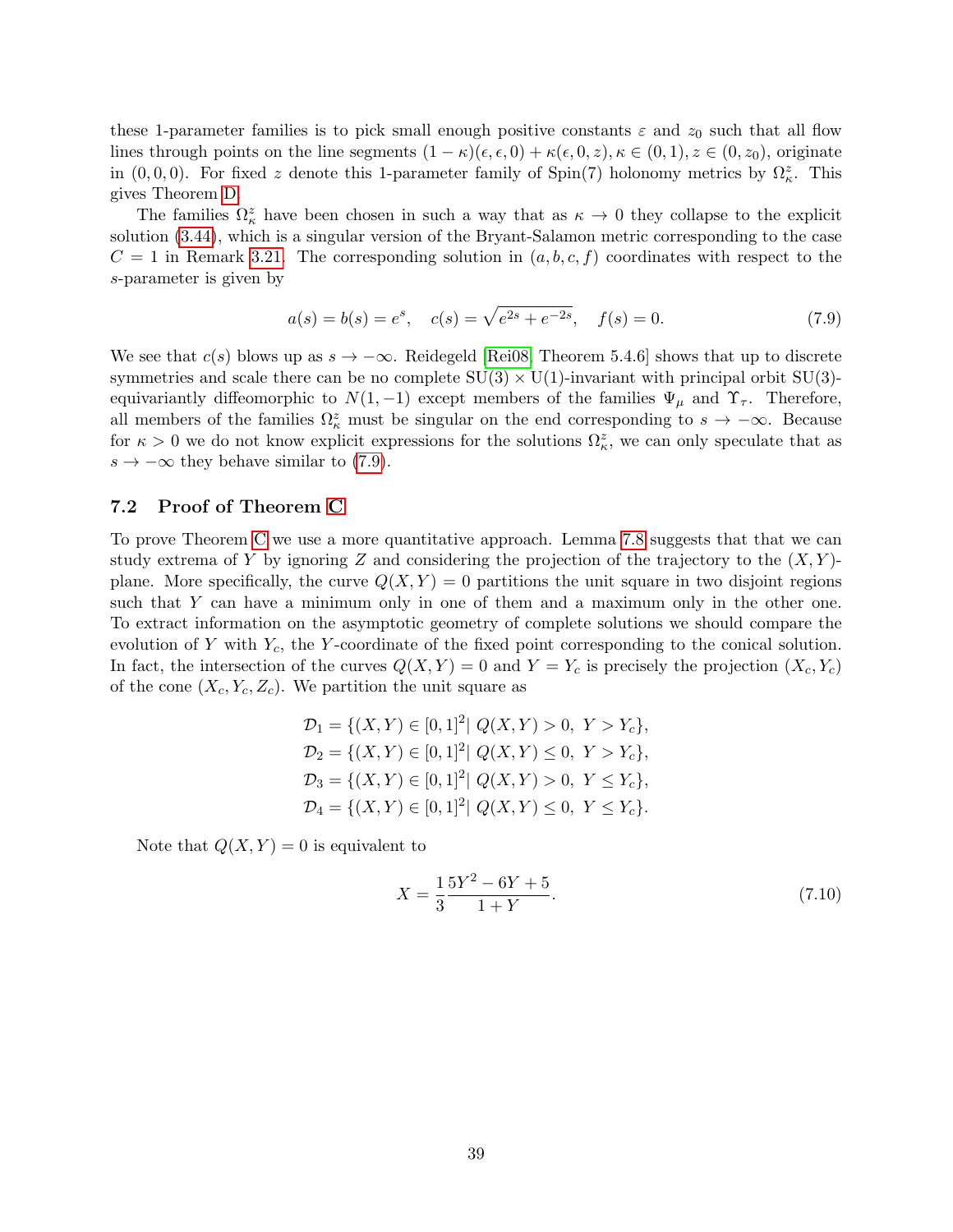

We can now reformulate Lemma [7.8](#page-36-1) as

<span id="page-39-2"></span>**Lemma 7.11.** Let  $(X, Y, Z)$  be a local solution contained inside the unit square. The function  $Y(s)$ can have a minimum only in  $\mathcal{D}_2 \cup \mathcal{D}_4$  and a maximum only in  $\mathcal{D}_1 \cup \mathcal{D}_3$ .

The key idea in the proof of Theorem [C](#page-5-1) is that the region  $\mathcal{D}_2$  is a trap if  $\dot{Y} > 0$ , and the region  $\mathcal{D}_3$  is a trap if  $\dot{Y}$  < 0. The following Lemma makes this precise.

<span id="page-39-0"></span>**Lemma 7.12.** Let  $(X(s), Y(s), Z(s))$  be a solution of the system [\(3.33\)](#page-22-0) satisfying the conditions of Lemma [3.35.](#page-22-1)

(i) Assume that at some time we have  $\dot{Y} \geq 0$  and the solution projects to the interior of the common boundary of  $\mathcal{D}_1$  and  $\mathcal{D}_2$ . Then at this time we have

$$
\frac{d}{ds}Q(X,Y) < 0.
$$

In particular, if at some time the solution is in  $\mathcal{D}_2$  while  $\dot{Y} \geq 0$ , from then onwards, it is trapped in  $\mathcal{D}_2$  and Y is monotone increasing.

(ii) Assume that at some time we have  $\dot{Y} \leq 0$  and the solution projects to the interior of the common boundary of  $\mathcal{D}_3$  and  $\mathcal{D}_4$ . Then at this time we have

<span id="page-39-1"></span>
$$
\frac{d}{ds}Q(X,Y) > 0.
$$

In particular, if at some time the solution is in  $\mathcal{D}_3$  while  $\dot{Y} \leq 0$ , from then onwards as long as  $Y \geq 0$ , it is trapped in  $\mathcal{D}_3$  and Y is monotone decreasing.

Proof. (i): We have

$$
\nabla Q(X,Y) = \left(-3, \frac{5Y^2 + 10Y - 11}{(1+Y)^2}\right).
$$

Because  $\dot{Y} \geq 0$ , by Lemma [7.8](#page-36-1) (i) we have  $Z \leq 2Y \frac{1-Y}{1+Y}$  $\frac{1-Y}{1+Y}$ . Combining this with [\(7.10\)](#page-38-2) we get

$$
\partial_X Q(X,Y)\dot{X} = -6X(2 - 2X - Z)
$$
  
\n
$$
\leq -2\frac{5Y^2 - 6Y + 5}{1 + Y} \left(2 - \frac{2}{3}\frac{5Y^2 - 6Y + 5}{1 + Y} - 2Y\frac{1 - Y}{1 + Y}\right)
$$
  
\n
$$
= \frac{8}{3}\frac{(Y^2 - 3Y + 1)(5Y^2 - 6Y + 5)}{(1 + Y)^2}.
$$
\n(7.13)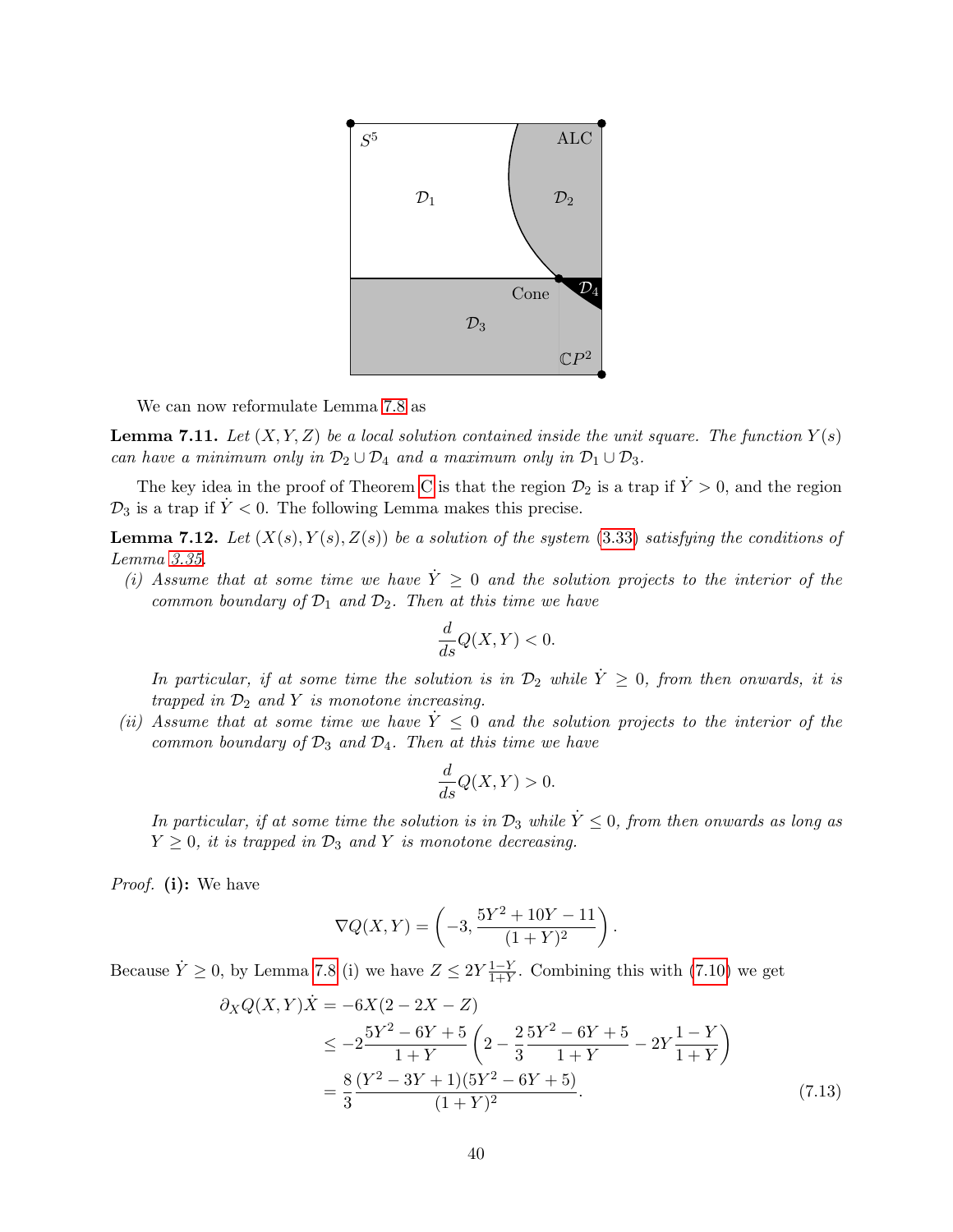

Figure 3: To illustrate Lemma [7.12,](#page-39-0) we have plotted the projection of the vector field to the  $(X, Y)$ plane at the slices  $Z = 1/4$  and  $Z = 1/2$ . At the common boundary of  $\mathcal{D}_1$  and  $\mathcal{D}_2$ , the vector field points into  $\mathcal{D}_2$  if the Y-component is positive. At the common boundary of  $\mathcal{D}_3$  and  $\mathcal{D}_4$ , the vector field points into  $\mathcal{D}_3$  if the Y-component is negative.

This function is negative if  $Y > Y_c = \frac{3-\sqrt{5}}{2}$  $\frac{2\sqrt{5}}{2}$  and positive if  $Y < Y_c = \frac{3-\sqrt{5}}{2}$  $\frac{\sqrt{5}}{2}$ .

Because  $\partial_X Q(X,Y) \dot{X}$  is negative on the common boundary between  $\mathcal{D}_1$  and  $\mathcal{D}_2$  and  $\dot{Y} \geq 0$  by assumption, we can assume  $\partial_Y Q(X, Y)$  to be non-negative. This allows the estimate

<span id="page-40-0"></span>
$$
\partial_Y Q(X,Y)\dot{Y} = \partial_Y Q(X,Y)(4Y - 4Y^2 - 2YZ - Z)
$$
  
\n
$$
\leq \partial_Y Q(X,Y)4Y(1-Y) = \frac{5Y^2 + 10Y - 11}{(1+Y)^2}4Y(1-Y). \tag{7.14}
$$

Combining  $(7.13)$  and  $(7.14)$  we get

$$
\frac{d}{ds}Q(X,Y) = \nabla Q(X,Y) \cdot (\dot{X}, \dot{Y})
$$
\n
$$
\leq \frac{8}{3} \frac{(Y^2 - 3Y + 1)(5Y^2 - 6Y + 5)}{(1+Y)^2} + \frac{5Y^2 + 10Y - 11}{(1+Y)^2} 4Y(1-Y)
$$
\n
$$
= -\frac{4}{3} \frac{5Y^4 + 57Y^3 - 119Y^2 + 75Y - 10}{(1+Y)^2},
$$

which is negative for  $Y > \frac{1}{5}$ .

By Lemma [7.11](#page-39-2) the function Y cannot have a maximum as long as the solution is in  $\mathcal{D}_2$ . Because the conditions  $X < 1$  and  $Y < 1$  are preserved by Lemma [3.35](#page-22-1) and  $\dot{Y} \ge 0$  as long as the solution is in  $\mathcal{D}_2$ , it can exit  $\mathcal{D}_2$  only along the common boundary of  $\mathcal{D}_1$  and  $\mathcal{D}_2$ . This was shown to be impossible.

(ii): Because now  $\dot{Y} \leq 0$ , we get [\(7.13\)](#page-39-1) with reversed inequality sign. This estimates  $\partial_X Q(X, Y) \dot{X}$ from below by a function which is positive if  $Y < Y_c = \frac{3-\sqrt{5}}{2}$  $\frac{2\sqrt{5}}{2}$ . Furthermore  $\partial_Y Q(X,Y)$  is negative if  $Y < Y_c = \frac{3-\sqrt{5}}{2}$  $\frac{\sqrt{5}}{2}$ . Because we assume  $\dot{Y} \leq 0$  we get

$$
\frac{d}{ds}Q(X,Y) = \nabla Q(X,Y) \cdot (\dot{X}, \dot{Y}) = \partial_X Q(X,Y) \dot{X} + \partial_Y Q(X,Y) \dot{Y} > 0.
$$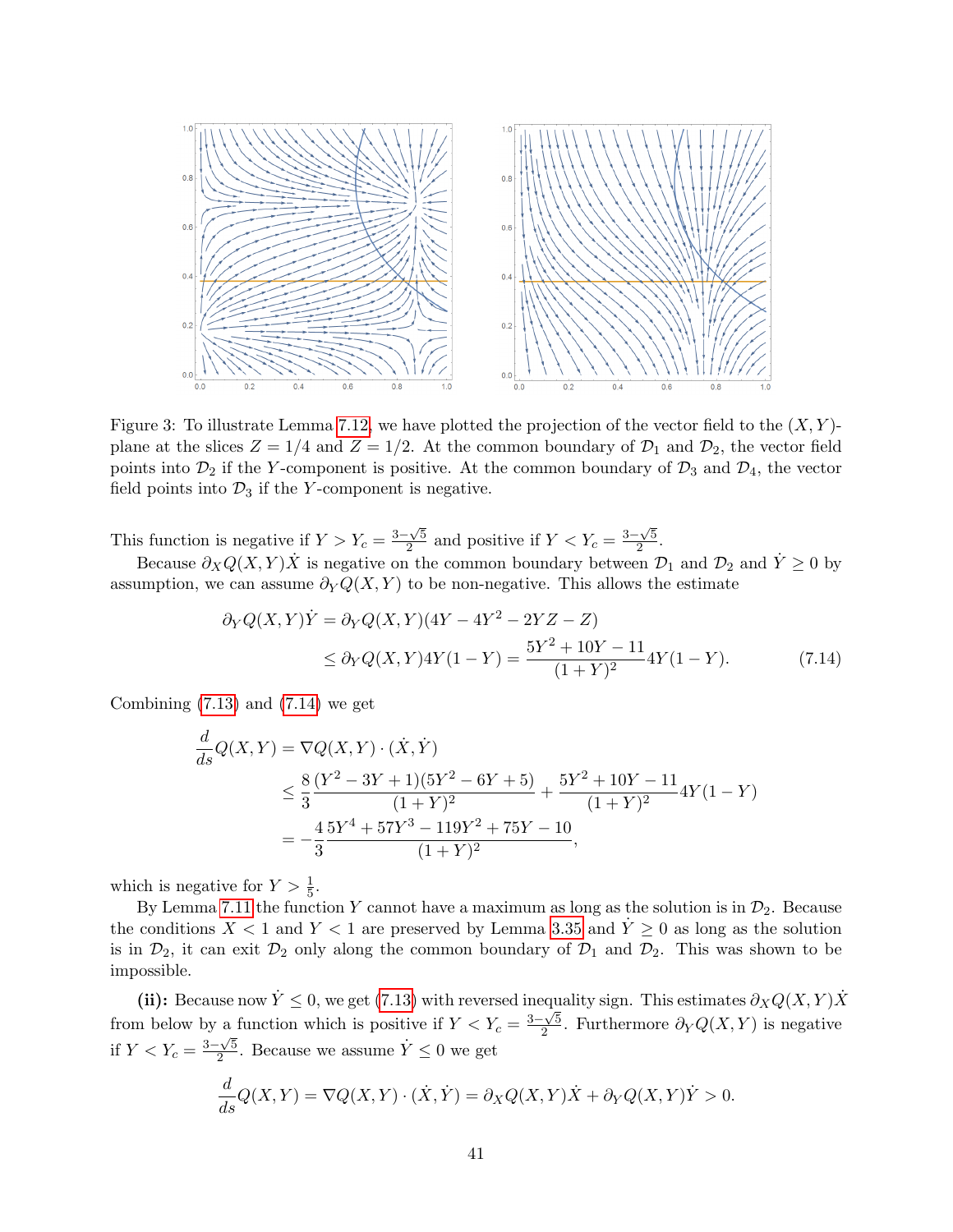By Lemma [7.11](#page-39-2) the function Y cannot have a minimum in  $\mathcal{D}_3$ . As  $0 < X < 1$  is preserved by Lemma [3.35](#page-22-1) and  $Y \leq 0$  by assumption, the solution can exit  $\mathcal{D}_3$  only at  $Y = 0$  or on the common boundary with  $\mathcal{D}_4$ . The latter was shown to be impossible.  $\Box$ 

*Proof of Theorem [C.](#page-5-1)* It is clear that  $\lambda = 0$  gives the Spin(7)-cone. The short distance asymptotic expansion [\(5.7\)](#page-30-1) for  $\Psi_{\lambda}^{\text{cs}}$  gives

$$
Y(t) \approx Y_c(1 - 9.86\lambda t^{\nu_2} + \mathcal{O}(t^{2\nu_2})),
$$
  

$$
Q(X(t), Y(t)) \approx 14.41\lambda t^{\nu_2} + \mathcal{O}(t^{2\nu_2}).
$$

If  $\lambda < 0$ , this implies that  $\Psi^{\text{cs}}_{\lambda}$  enters the region  $\mathcal{D}_2$  with  $\dot{Y} > 0$ . By Lemma [7.12](#page-39-0) (i) it follows that the solution is trapped in  $\mathcal{D}_2$  for all times and Y is monotone increasing. By Lemma [3.36](#page-22-3) it is forward complete and by Proposition [7.4](#page-35-0) it has to converge to a fixed point  $(X_{\infty}, Y_{\infty}, Z_{\infty})$  which projects onto  $\mathcal{D}_2$  with  $Y_{\infty} > Y_c$ . The only such fixed point is  $(1,1,0)$  and hence  $\Psi_{\lambda}^{cs}$  is ALC by Proposition [6.5.](#page-33-2)

If  $\lambda > 0$  the solution enters  $\mathcal{D}_3$  with  $\dot{Y} < 0$ . By Lemma [7.12](#page-39-0) (ii) it is trapped there as long as  $Y \geq 0$  and Y is monotone decreasing. If the solution was forward complete, then by Proposition [7.4](#page-35-0) it would converge to some fixed point  $(X_{\infty}, Y_{\infty}, Z_{\infty})$  with  $Y_{\infty} < Y_c$ . But  $(0, 0, 0)$  is a source and  $\Psi^{\text{cs}}_{\lambda}$  certainly does not sweep out the 1-dimensional stable manifold of  $(1,0,0)$  given by the solution [\(3.43\)](#page-24-4). Therefore,  $\Psi^{\text{cs}}_{\lambda}$  cannot extend to a forward complete metric if  $\lambda > 0$ .  $\Box$ 



<span id="page-41-0"></span>Figure 4: Left:  $\Psi_{\mu}$  is ALC if and only if the Y-coordinate of the associated flow line has a minimum, which must happen in  $\mathcal{D}_2$ . Right:  $\Upsilon_{\tau}$  is incomplete if and only if the Y-coordinate of the associated flow line has a maximum, which must happen in  $\mathcal{D}_3$ .

Lemma [7.12](#page-39-0) and a similar trapping argument can also be used to give more quantitative proofs of Theorems [A](#page-2-0) and [B](#page-3-0) as in the author's PhD-thesis [\[Leh20\]](#page-43-10). E.g., for the family  $\Psi_{\mu}$  we can show that  $\Psi_{\mu}$  is ALC if and only if the function  $Y_{\mu}(s)$  has a minimum at some time. That this condition is necessary is clear:  $Y_\mu(s)$  starts out at the value 1 and is initially decreasing. Because the Ycoordinate of the ALC end  $(1,1,0)$  is equal to 1,  $Y_\mu(s)$  must have a minimum at some time. With the help of Lemma [7.12](#page-39-0) one can show that  $Y_\mu(s)$  can only have a minimum while the solution is in the region  $\mathcal{D}_2$ . But then it is trapped there with  $Y_\mu(s)$  monotone increasing and therefore it must converge to  $(1, 1, 0)$ . While this approach is more intricate, it has the added benefit that it gives us a good idea about the actual shape of the associated trajectories, which we illustrate in figure [4.](#page-41-0)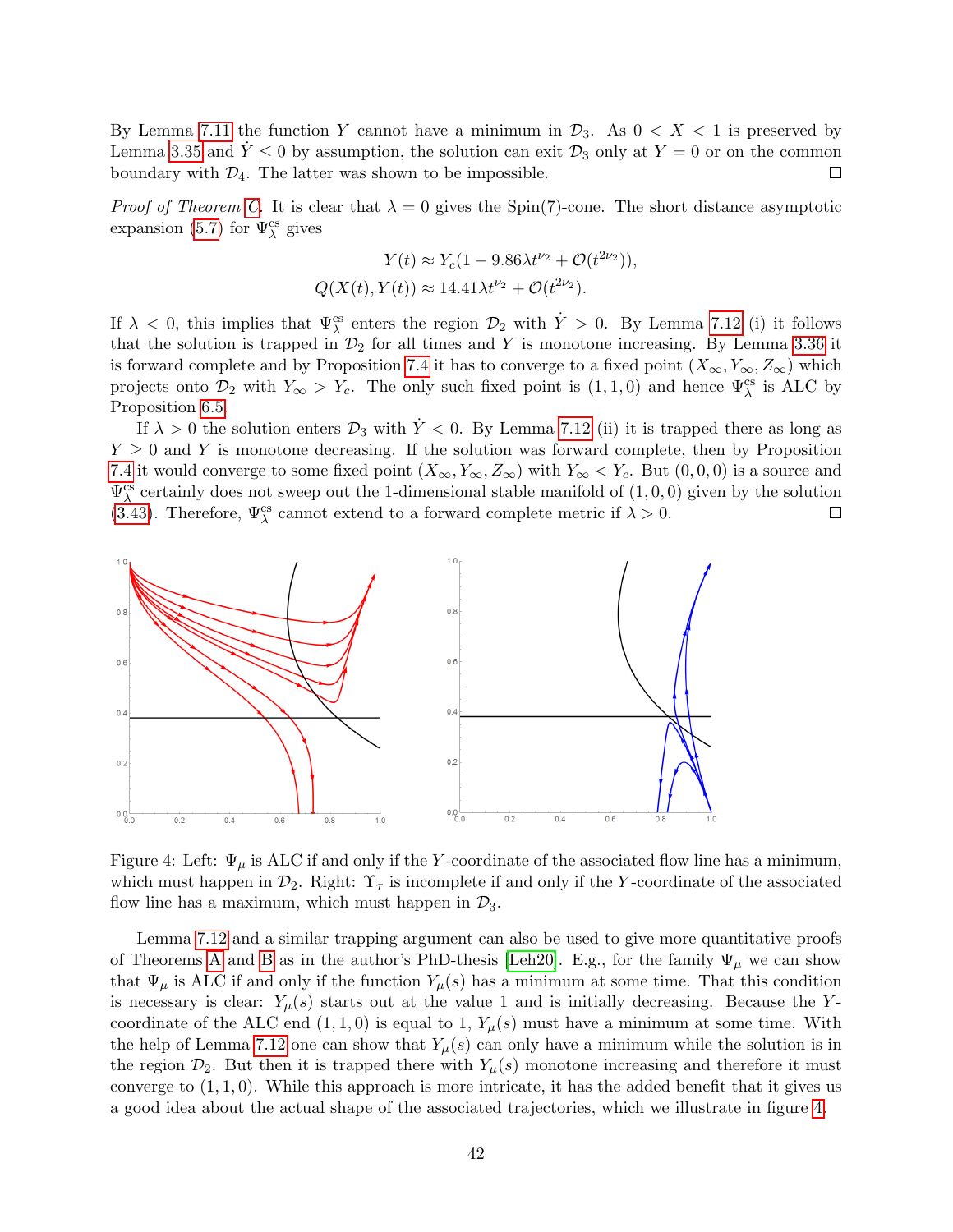# References

- <span id="page-42-13"></span>[AH88] M. F. Atiyah and N. Hitchin, The Geometry and Dynamics of Magnetic Monopoles, Princeton University Press, 1988.
- <span id="page-42-6"></span>[Baz07] Y. V. Bazaikin, On the new examples of complete noncompact  $Spin(7)$ -holonomy metrics, Siberian Mathematical Journal 48 (2007), no. 1, 8–25.
- <span id="page-42-7"></span>[Baz08] , Noncompact Riemannian Spaces with the Holonomy Group Spin(7) and 3- Sasakian Manifolds, Proceedings of the Steklov Institute of Mathematics 263 (2008), no. 1, 2–12.
- <span id="page-42-0"></span>[Bry87] R. L. Bryant, Metrics with exceptional holonomy, Annals of Mathematics 126 (1987), 525–576.
- <span id="page-42-1"></span>[BS89] R. L. Bryant and S.M. Salamon, On the construction of some complete metrics with exceptional holonomy, Duke Mathematical Journal 58 (1989), no. 3, 829–850.
- <span id="page-42-5"></span>[Cal79] E. Calabi, *Métriques kählériennes et fibrés holomorphes*, Annales scientifiques de l'Ecole Normale Supérieure 12 (1979), no. 2, 269–294.
- <span id="page-42-15"></span>[Car81] J. Carr, Applications of Centre Manifold Theory, Applied Mathematical Sciences, vol. 35, Springer, 1981.
- <span id="page-42-4"></span>[CGLP02a] M. Cvetič, G.W. Gibbons, H. Lü, and C.N. Pope, *Cohomogeneity one manifolds of*  $Spin(7)$  and  $G_2$  holonomy, Phys. Rev. D 65 (2002), 106004.
- <span id="page-42-3"></span> $[CGLP02b]$  , New complete non-compact  $Spin(7)$  manifolds, Nuclear Physics B 620 (2002),  $29 - 54.$
- <span id="page-42-14"></span>[EW00] J.-H. Eschenburg and M.Y. Wang, Initial value problems for cohomogeneity one Einstein metrics, The Journal of Geometric Analysis 10 (2000), no. 1, 109–137.
- <span id="page-42-12"></span>[FHN18] L. Foscolo, M. Haskins, and J. Nordström, *Infinitely many new families of complete* cohomogeneity one  $G_2$ -manifolds:  $G_2$ -analogues of the Taub-NUT and Equchi-Hanson spaces, 2018, to appear in the Journal of the European Mathematical Society.
- <span id="page-42-8"></span>[FKMS97] Th. Friedrich, I. Kath, A. Moroianu, and U. Semmelmann, On nearly parallel G2 structures, Journal of Geometry and Physics  $23$  (1997), no. 3,  $259 - 286$ .
- <span id="page-42-9"></span>[Fos19] L. Foscolo, Complete non-compact Spin(7) manifolds from self dual Einstein 4-orbifolds, 2019, to appear in Geometry & Topology.
- <span id="page-42-11"></span>[GS02] S. Gukov and J. Sparks, *M-theory on Spin(7) manifolds*, Nuclear Physics B **625** (2002), no. 1-2, 3–69.
- <span id="page-42-10"></span>[GST03] S. Gukov, J. Sparks, and D. Tong, Conifold Transitions and Five-Brane Condensation in M-theory on  $Spin(7)$  Manifolds, Classical and Quantum Gravity 20 (2003), no. 4, 665–705.
- <span id="page-42-2"></span>[Joy00] D. D. Joyce, *Compact Manifolds with Special Holonomy*, Oxford Mathematical Monographs, Oxford University Press, 2000.